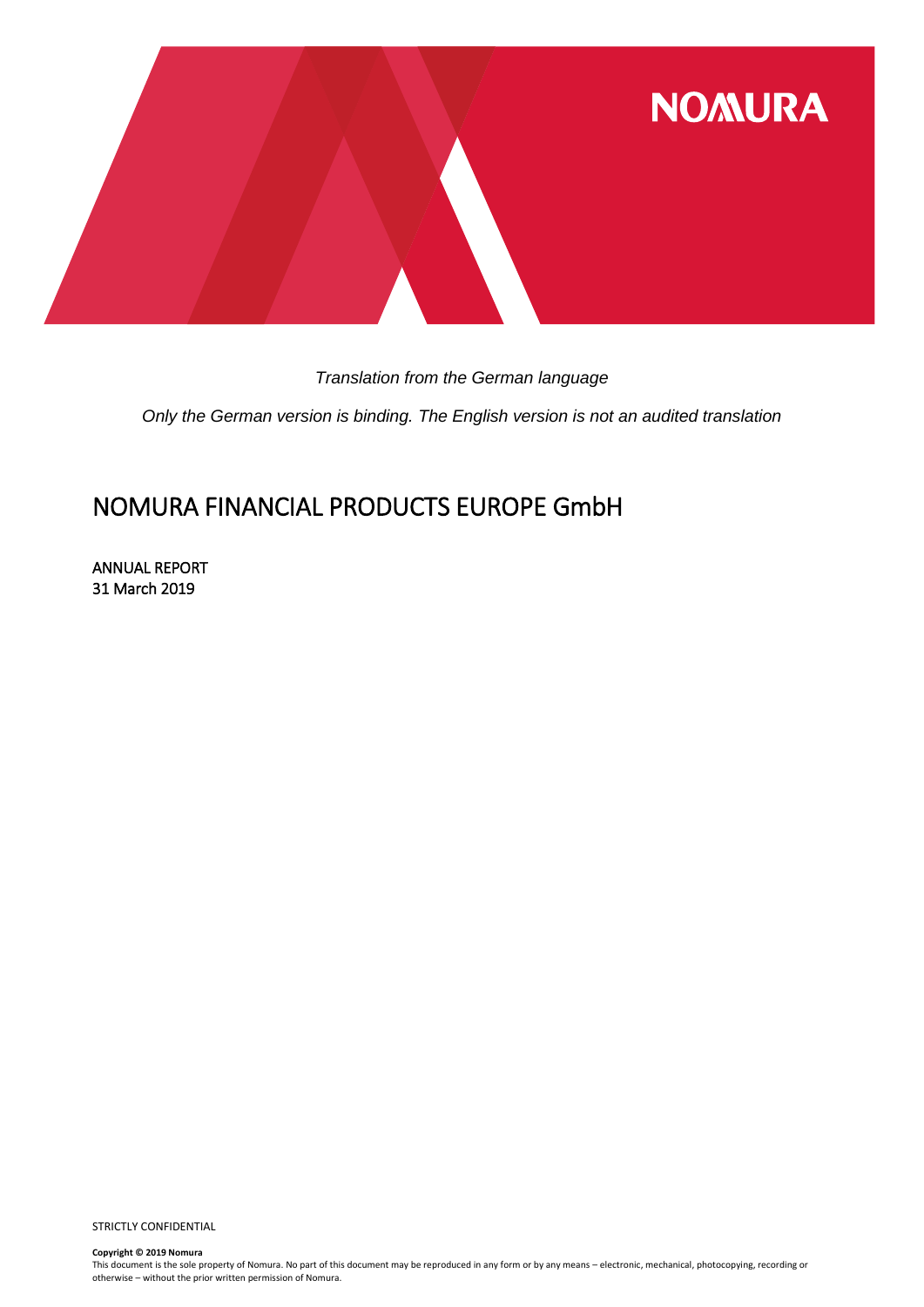

# **Table of Contents**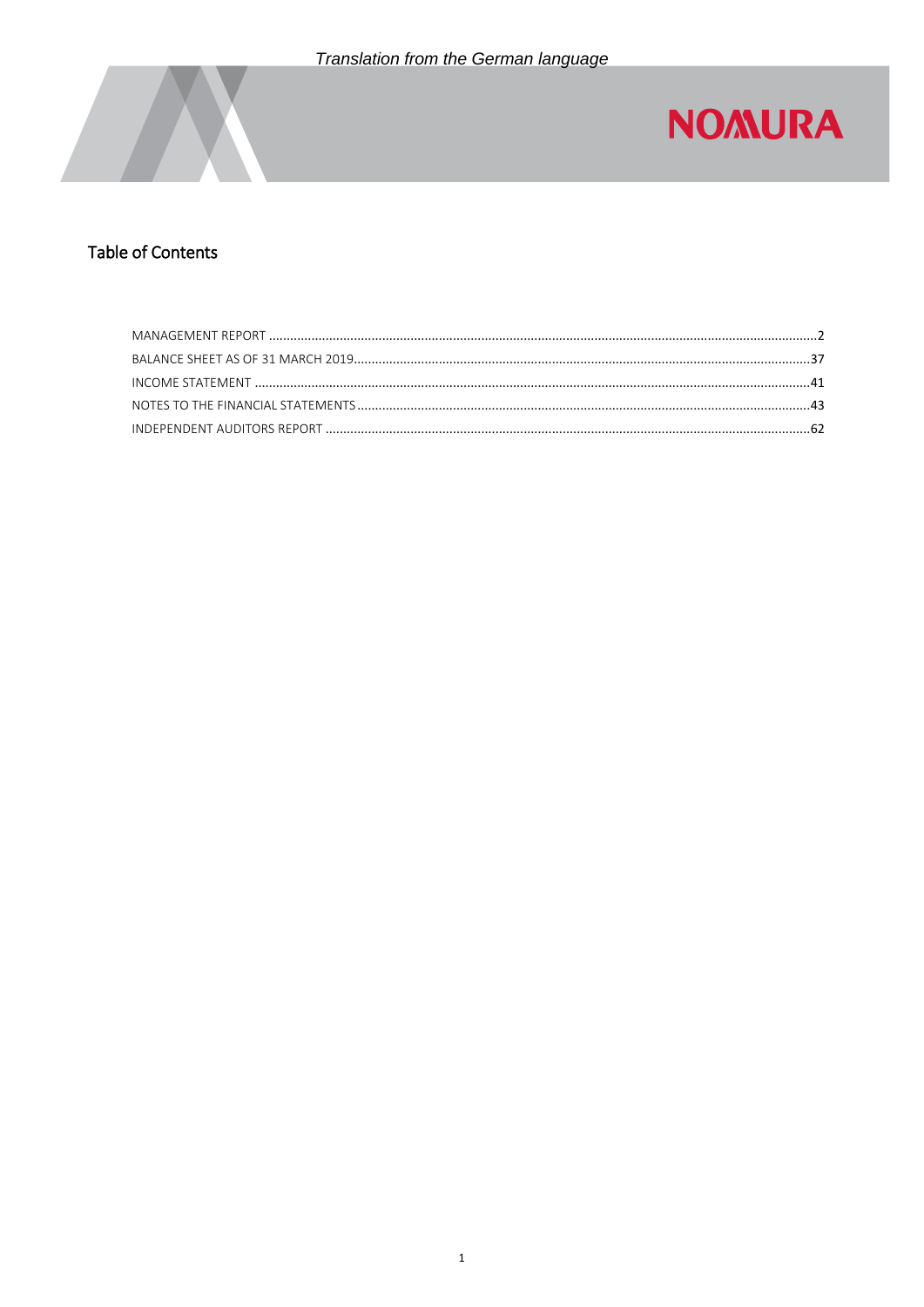#### NOMURA FINANCIAL PRODUCTS EUROPE GmbH

#### FISCAL YEAR FROM 1 APRIL 2018 TO 31 MARCH 2019

#### <span id="page-2-0"></span>MANAGEMENT REPORT

I

The Management Board of Nomura Financial Products Europe GmbH (the "Institution" or "NFPE") hereby presents its first management report and financial statements for the fiscal year ended 31 March 2019. The Institution is registered in Germany and has its registered office at Rathenauplatz 1, 60313 Frankfurt am Main, Germany.

#### OVERVIEW OF THE INSTITUTION'S BUSINESS ACTIVITIES AND CONTROLS, DESCRIPTION OF MAJOR RISKS AND INFORMATION ABOUT BRANCHES

#### Primary activities, organisation and legal structure

The Institution was founded in 2017 as a securities trading bank and is a subsidiary of Nomura Europe Holdings plc ("NEHS"), which has its registered office in London, UK.

On 24 May 2018, BaFin ["Bundesanstalt für Finanzdienstleistungsaufsicht": German Federal Financial Supervisory Authority] issued the Institution with a licence to conduct banking business and render financial services in accordance with Sec. 32 (1) and (2) KWG ["Kreditwesengesetz": German Banking Act]. The Institution commenced trading activities with selected products on 6 March 2019; the range of products will be expanded on an ongoing basis. The Institution's licensed banking operations include:

- Trading in and sale of fixed-income and equity products, including derivatives
- Investment banking services
- Corporate finance and private equity

The Institution's ultimate parent company and controlling company is Nomura Holdings Inc. ("NHI"), which together with NEHS and the other NHI subsidiaries forms the "Nomura Group".

The Nomura Group is one of Japan's leading financial services groups and has branches in countries and regions all over the world, including Japan, Singapore, Hong Kong, the US and the UK. The Nomura Group's business comprises the Retail, Asset Management and Wholesale divisions which provide a broad range of products and services to a large number of diverse clients, including private investors, corporations, financial institutions, governments and government agencies.

In response to Brexit preparations, the decision was made to serve Nomura's European clients in all European Economic Area (EEA) countries in the Wholesale division, comprising Global Markets and Investment Banking, through Nomura Financial Products Europe GmbH.

To this end, the Institution also established branches in Madrid, Milan, Stockholm, Helsinki, Amsterdam and Paris. Nomura International plc ("NIP") acquired the business operations of the Madrid, Milan and Helsinki branches on 1 March 2019, and those of the Stockholm branch on 4 March 2019. The business operations of the Amsterdam branch were transferred to NFPE in a cross-border merger with Nomura Nederland N.V., while the Global Market Sales business operations of the Paris branch were acquired by Banque Nomura France on 1 March 2019.

The prime goal is to establish and grow the Institution in the short and medium term in order to preserve Nomura's market share in continental Europe even if a hard Brexit occurs and thereby meet all regulatory requirements.

The Institution is subject to the oversight of BaFin and the Bundesbank. BaFin sets minimum capital requirements for the Institution on a stand-alone basis.

NFPE is managed by four managing directors and controlled by a Supervisory Board composed of at least three members.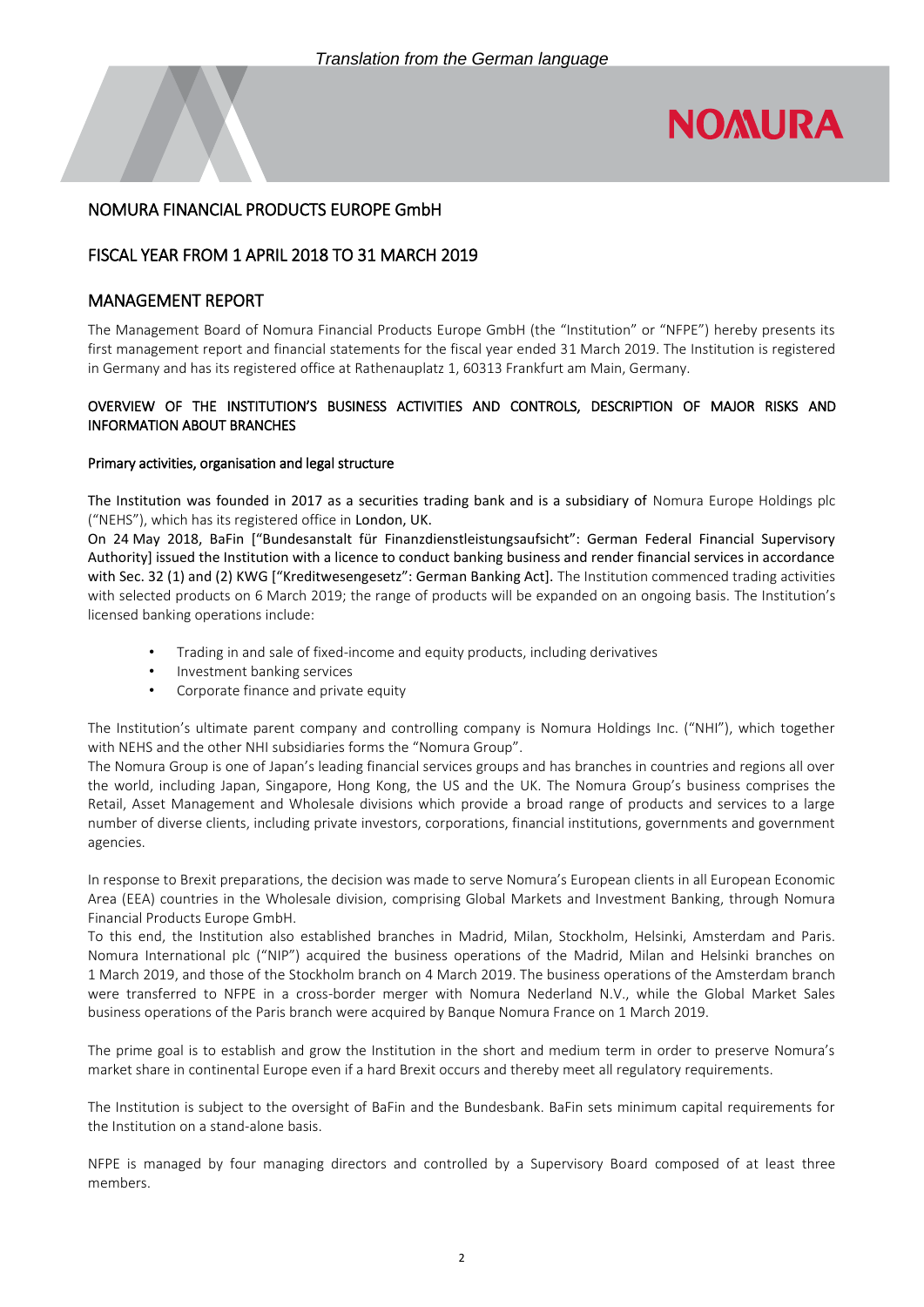### NOMURA FINANCIAL PRODUCTS EUROPE GmbH

## FISCAL YEAR FROM 1 APRIL 2018 TO 31 MARCH 2019

#### MANAGEMENT REPORT (CONTINUED)

#### CORPORATE GOVERNANCE

In terms of organisational structure, NFPE has a Management Board and a voluntary Supervisory Board. Together with the shareholder meeting, these boards are the governing bodies of NFPE.

#### Management Board

I

The Management Board's primary aim is to conduct NFPE's business sustainably and in conformity with Sec. 25a KWG and to act in the best interests of its stakeholders (which include its shareholders) and in the public interest. The Management Board defines the allocation of powers and responsibilities and manages NFPE's business and affairs, including:

- **•** Determining NFPE's strategy and objectives
- **Recruiting and directing staff**
- **Managing NFPE's business on a daily basis**
- Protecting clients' interests, satisfying obligations towards shareholders and considering the interests of other recognised stakeholders
- Developing the corporate culture, activities and behaviour in order to ensure that NFPE operates safely, soundly, with integrity and in compliance with applicable laws and regulations
- Establishing an internal risk, control, business continuity and remuneration system for NFPE in accordance with Sec. 25a (1) KWG
- Complying with legal and official requirements, especially those to prevent financial crime and money laundering

The Management Board comprises the Chief Executive Officer ("CEO"), the Chief Financial Officer ("CFO"), the Chief Risk Officer ("CRO") and the Chief Operating Officer ("COO") who collectively bear responsibility for the management and control of NFPE.

The Management Board is assisted by committees which advise the managing directors: the Risk Management Committee, the Cross-Border Risk Committee, the Asset and Liability Committee, the ICAAP Committee and the Outsourcing Committee. NFPE's managing directors also attend Transaction Committee meetings at NEHS which have implications for the business undertaken by NFPE. The committees and their responsibilities are outlined below:

NFPE's Risk Management Committee is chaired by the CRO of NFPE and is primarily responsible for monitoring and controlling market risk, credit risk and operational risk, and for the policies and methods for managing such risks. It is also responsible for reviewing the risk strategy and monitoring risk management-relevant regulatory matters and their implementation at NFPE.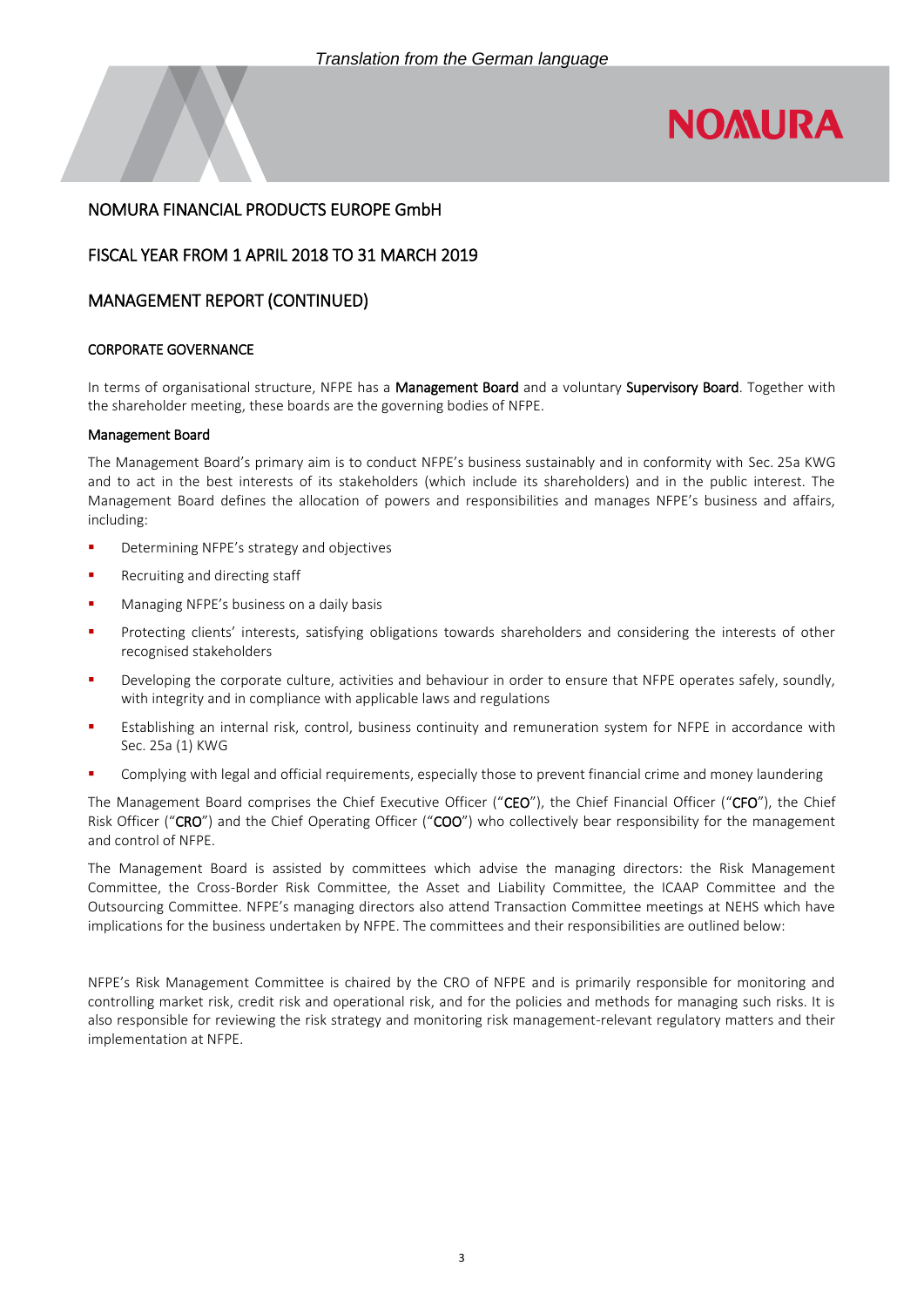### NOMURA FINANCIAL PRODUCTS EUROPE GmbH

## FISCAL YEAR FROM 1 APRIL 2018 TO 31 MARCH 2019

#### MANAGEMENT REPORT (CONTINUED)

#### CORPORATE GOVERNANCE (CONTINUED)

I

The Cross-Border Risk Committee is chaired by the CEO of NFPE and ensures the effective monitoring of all cross-border activities in accordance with the controls and requirements relevant for NFPE.

The Asset and Liability Committee (ALCO) was set up by the Management Board of NFPE to support the Institution's CFO in fulfilling his tasks in relation to the management of financial resources and the monitoring of liquidity risk. The committee was formally established on 11 March 2019 and meets monthly and additionally on an ad hoc basis.

In accordance with Sec. 25a (1) Sentence 3 No. 2 KWG in conjunction with AT 4.1 No. 1 MaRisk ["Mindestanforderungen an das Risikomanagement": Minimum Requirements for Risk Management], the Management Board of NFPE has established an internal capital adequacy assessment process (ICAAP) and an ICAAP Committee to ensure that the Institution's major risks are at all times covered by its risk coverage potential, taking into account risk concentrations, and that internal capital adequacy is therefore ensured. The committee was formally established on 11 March 2019 and, chaired by the CFO, it meets four times a year and additionally on an ad hoc basis.

The Outsourcing Committee is chaired by the outsourcing officer and ensures that the services provided by the service organisation are monitored effectively by establishing an effective outsourcing framework. This includes regular assessments of the performance of the service organisation on the basis of individual key performance indicators (KPIs).

Representatives of NFPE also attend group-wide committee meetings. The Non-Standard/Complex Transaction Committee is a control body set up by the EMEA CRO to approve complex and non-standard transactions and high-risk transactions at NEHS. The NFPE CRO attends the committee meetings if a transaction requiring approval is relevant for NFPE. The NFPE CRO has a veto right in relation to such transactions. The decision of the NFPE CRO is underpinned by a local process involving the control functions. No Transaction Committee meeting which was relevant for NFPE took place in the reporting period.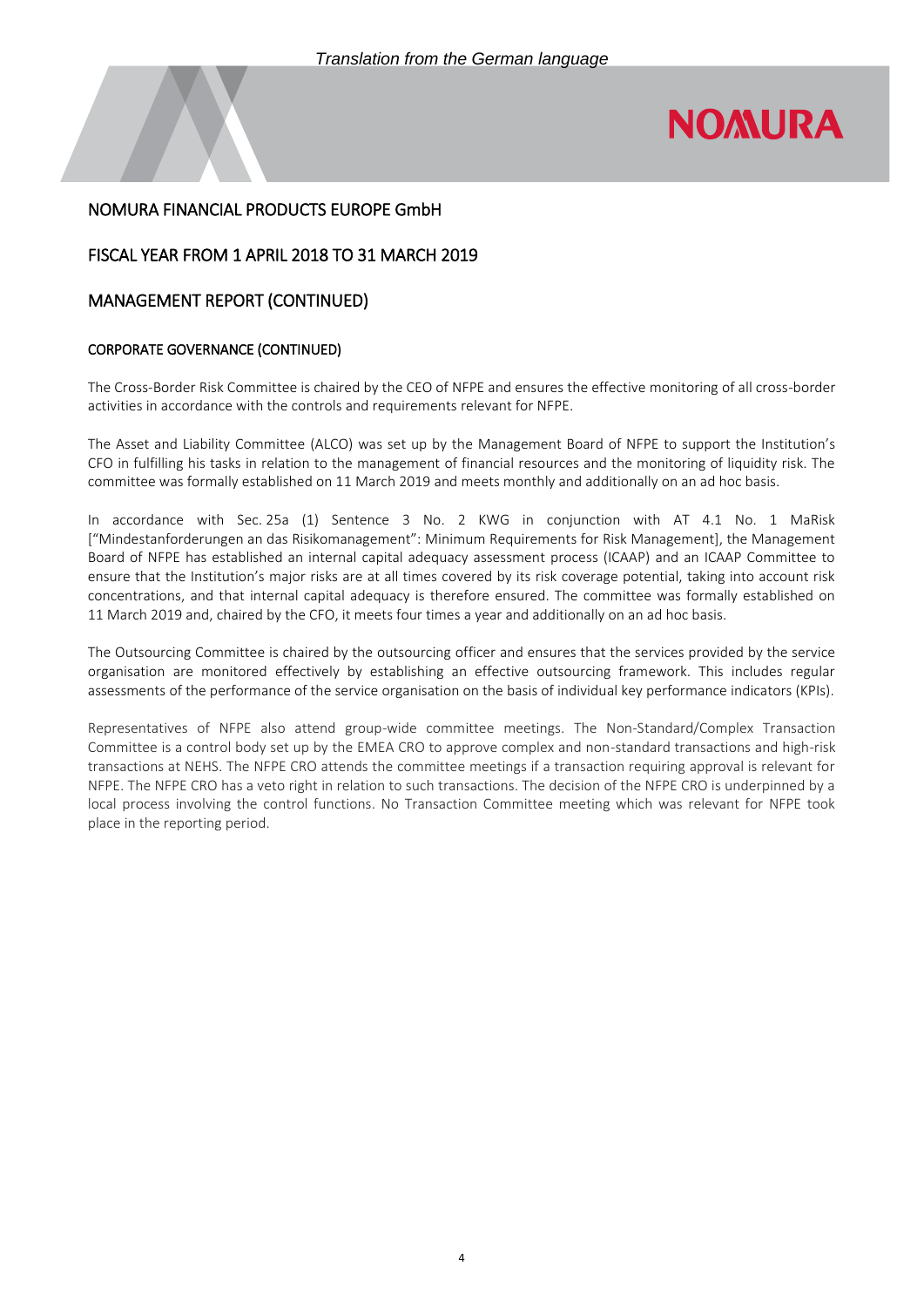## NOMURA FINANCIAL PRODUCTS EUROPE GmbH

### FISCAL YEAR FROM 1 APRIL 2018 TO 31 MARCH 2019

### MANAGEMENT REPORT (CONTINUED)

#### Supervisory Board of NFPE

I

The Supervisory Board is responsible for overseeing the Management Board and ensures that business is conducted in compliance with applicable laws and regulations and with the Institution's articles of incorporation and bylaws. In addition, the Supervisory Board is responsible for engaging the auditor for the fiscal year and for making the relevant reports available to the shareholders. In order to fulfil these tasks, the Supervisory Board has formed a Remuneration Committee and a combined Audit and Risk Committee.

NFPE's Remuneration Committee is based on the requirements of the IVV III ["Institutsvergütungsverordnung": German Ordinance Regarding the Supervisory Requirements for Remuneration Systems of Institutions] and the KWG and is tasked with monitoring the appropriate design of the remuneration systems for managing directors and employees. In organisational terms, this committee reports to the Supervisory Board of NFPE, its members are also members of the Supervisory Board. The committee supports the Supervisory Board in all of NFPE's remuneration matters. For instance, the remuneration systems and components and the underlying regulatory requirements are reviewed and discussed in terms of whether they are appropriate and current. This includes the salary adjustment processes and the planning and disbursement of variable remuneration components. In order to review variable remuneration with a view to risk, the Remuneration Committee may also use information provided by the Compliance, Internal Audit and Risk control functions, in addition to that provided by Human Resources. The Finance department is consulted when considering the financial position and performance.

The Audit and Risk Committee is a sub-committee of NFPE's Supervisory Board and was established in accordance with the requirements of Sec. 25d (8) and (9) KWG. The committee's tasks include supporting the Supervisory Board in monitoring the implementation of the risk strategy and the internal control system, and in accounting processes. It also assists the Supervisory Board in selecting the external auditor, monitoring the performance of the audit and in the Management Board's rectification of audit findings.

The Supervisory Board meets at least four times a year to fulfil its tasks effectively. Additional Supervisory Board meetings take place whenever necessary.

#### DIVISIONS AND PRODUCTS

NFPE will play a major role in the Nomura Group's global business and will serve clients in the European Economic Area (EEA) excluding the UK.

NFPE's business comprises the two main divisions of Global Markets and Investment Banking.

NFPE's Global Markets division sells and trades in cash and derivative products on the basis of interest, fixed-income products and currencies, securitised products and equities. It also performs equity research for its European clients.

NFPE's Investment Banking division sells a comprehensive range of products, including strategic advisory services and financing and derivative solutions for corporations, sponsors, financial institutions and sovereign or supranational counterparties.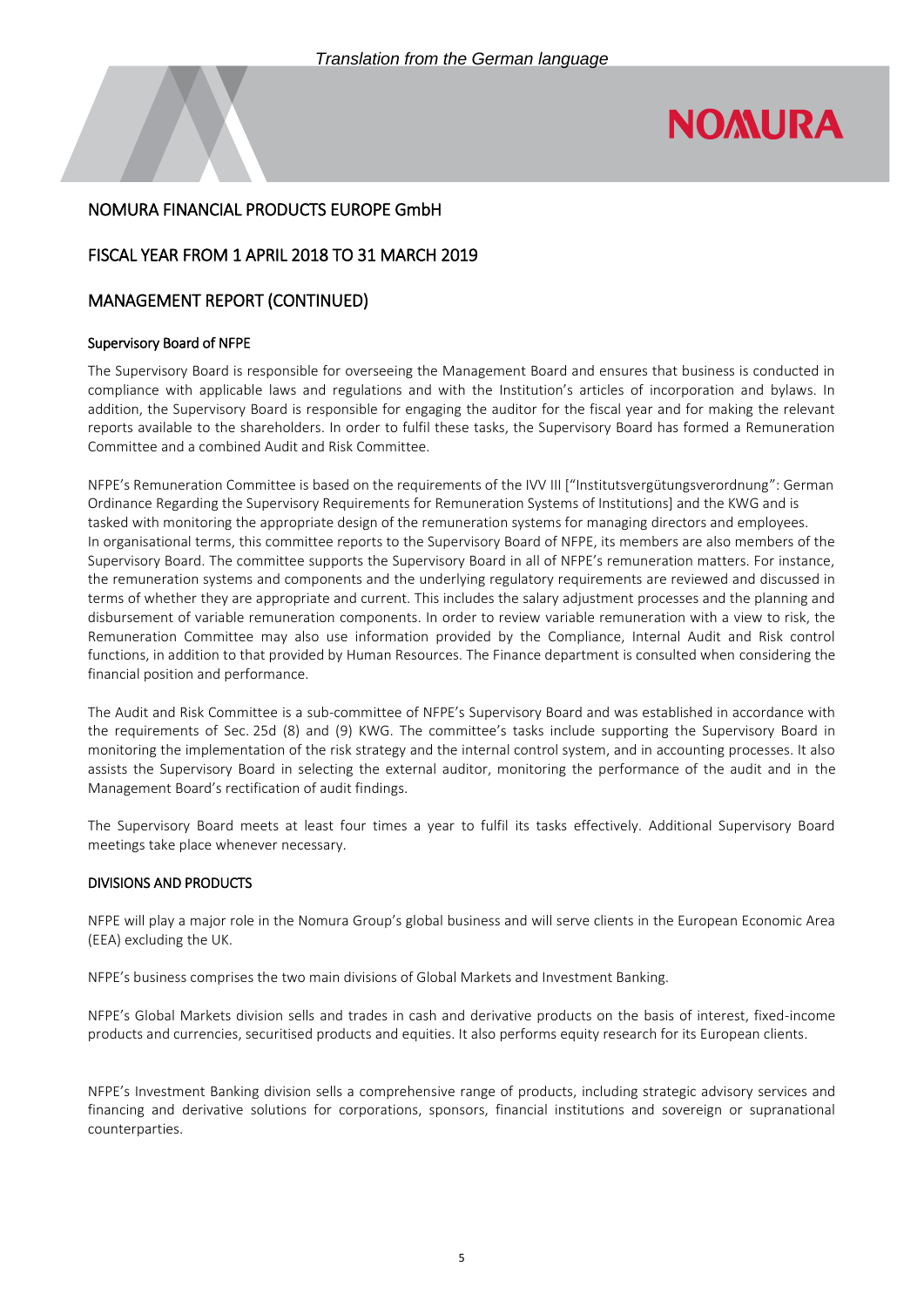### NOMURA FINANCIAL PRODUCTS EUROPE GmbH

## FISCAL YEAR FROM 1 APRIL 2018 TO 31 MARCH 2019

## MANAGEMENT REPORT (CONTINUED)

I

#### Assets, liabilities, financial position and financial performance

The Institution commenced operations in the reporting period, which means that there are no comparative financial statement figures for March 2018. The Institution's key financial indicators developed as follows during the year:

|                                         | <b>Fiscal year</b>  | Fiscal year         |
|-----------------------------------------|---------------------|---------------------|
|                                         | 2018/2019<br>in EUR | 2017/2018<br>in EUR |
| Net expense from trading book positions | (1,871)             |                     |
| Net interest expense                    | (325, 698)          |                     |
| Other operating income                  | 23,756,126          |                     |
| General and administrative expenses     | (17,894,859)        |                     |
| Result from ordinary activities         | 5,510,132           |                     |
| Earnings before taxes                   | 5,510,132           |                     |
| Net income for the year                 | 3,120,682           |                     |
| Total assets                            | 548,796,590         | 27,440              |
| Total liabilities and equity            | 45,675,908          | 2,440               |
| Equity                                  | 503,120,682         | 25,000              |
| Tier 1 capital                          | 459,997,972         |                     |
| Tier 1 capital ratio                    | 113.79%             |                     |
| Risk-weighted exposure amounts (RWAs)   | 404,243,484         |                     |
| Total capital ratio                     | 113.79%             |                     |
| Liquid assets                           | 59,008,501          |                     |
| Net liquidity outflows                  | 1,655,055           |                     |
| <b>LCR</b>                              | 3,565%              |                     |
|                                         |                     |                     |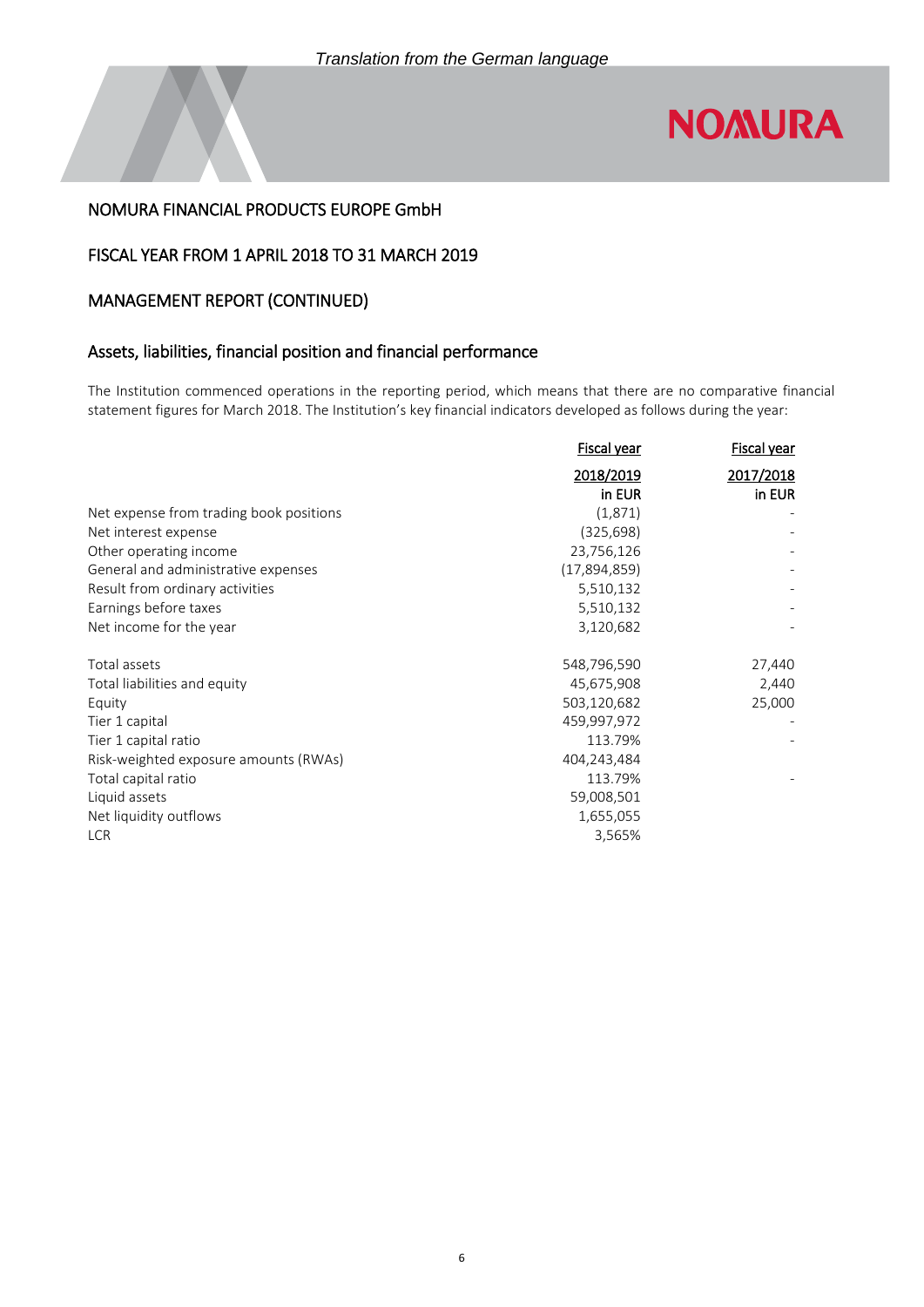### NOMURA FINANCIAL PRODUCTS EUROPE GmbH

## FISCAL YEAR FROM 1 APRIL 2018 TO 31 MARCH 2019

### MANAGEMENT REPORT (CONTINUED)

#### *Income statement:*

I

The Institution reported earnings before taxes of EUR 3,120,682 for the fiscal year (prior year: EUR 0). These earnings stem from other operating income, which mainly comprises income from the global transfer pricing agreements. This income is made up of sales credits from the Global Markets division and a share of the income from the Nomura Group's Investment Banking division.

General and administrative expenses mainly relate to the personnel and non-staff operating expenses arising in the headquarters and the branches. The Institution received a refund of all operating expenses incurred before it commenced business operations from Nomura International plc (NIP) under the cost allocation agreement. This agreement was effective until the end of February 2019.

#### *Balance sheet:*

As of 31 March 2019, the Institution had assets of EUR 548,796,590. They mainly comprised receivables from group companies, balances at central banks and other assets at branches.

In preparation for the full start of business, the Institution increased its equity by issuing 705,000 shares in May 2018, 9,270,000 shares in September 2018 and 34,949,313 shares in February 2019 to NEHS. Furthermore, in March 2019 the Institution issued 4,683,010 shares as consideration for the purchase of branches from NIP and 367,677 shares for the purchase of a branch from BNF.

The shares held by BNF were sold to NEHS after the reporting date.

The shareholders' total equity came to EUR 503,120,682 as of 31 March 2019 and consists of capital stock, capital reserves and net retained profit.

#### *Regulatory ratios:*

As of 31 March 2019, the Institution had own funds totalling EUR 459,997,972 and risk-weighted exposure amounts (RWAs) of EUR 404,243,484, resulting in a total capital ratio of 113,79%. The Institution's total risk-weighted assets are primarily shaped by operational risk and counterparty credit risk.

The Institution's cash and cash equivalents are made up of balances at central banks and reverse repos on level 1 sovereign bonds. Net liquidity outflow came to EUR 1,655,055 and resulted in an LCR of 3.565%.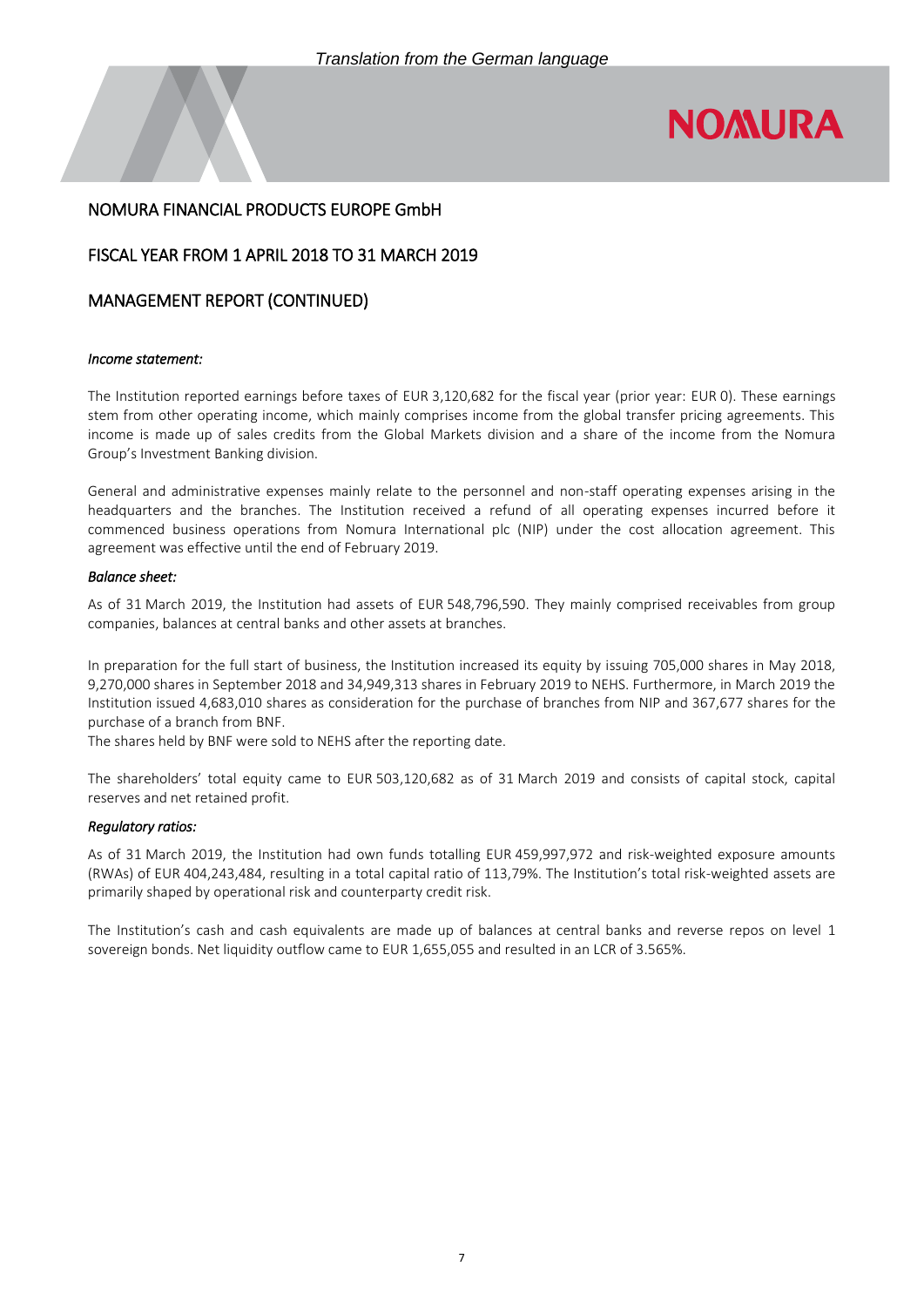#### NOMURA FINANCIAL PRODUCTS EUROPE GmbH

### FISCAL YEAR FROM 1 APRIL 2018 TO 31 MARCH 2019

#### MANAGEMENT REPORT (CONTINUED)

#### BUSINESS ENVIRONMENT

l

In July of the fiscal year, the eurozone economy began to soften due to lower exports in response to trade tensions between the US and China, declining demand for cars in the eurozone countries and uncertainty surrounding the UK's exit from the European Union. In December 2018, the ECB announced that it was phasing out quantitative easing by reducing monthly net purchases of assets to zero by the end of 2018. However, in March 2019 it stated that would not adjust key interest rates until at least the end of 2019 in the face of an economic slowdown in Germany. As the ECB is currently cautious about raising interest rates, the yield on 10-year German government bonds dipped below zero percent at the end of March 2019 for the first time since autumn 2016.

The Institution, the financial industry and the entire Nomura Group are facing diverse and constant change. Specifically, the prolonged period of low interest rates, digitalisation and regulatory issues are causing deep-seated, global structural upheaval in wholesale banking and are calling for a realignment of traditional investment banking business models. The related operating model with its structures and procedures is having to be constantly optimised to safeguard and achieve sustainable growth in all business environments.

For instance, Nomura recently decided to move away from regional responsibilities, wherever possible, to reduce duplication of work by global and regional business responsibilities and to consolidate infrastructure functions. In the Wholesale division, the task is to reduce unprofitable and low-growth business segments and to optimise business in Europe, the Middle East and Africa (EMEA).

On 4 April 2019, the Nomura Group publicly announced plans to streamline its operating model and realign its business strategy.

NFPE was also affected by this realignment and restructuring in Global Markets and Investment Banking. However, this did not have any impact on the Institution's financial result as all restructuring costs were reimbursed by NIP.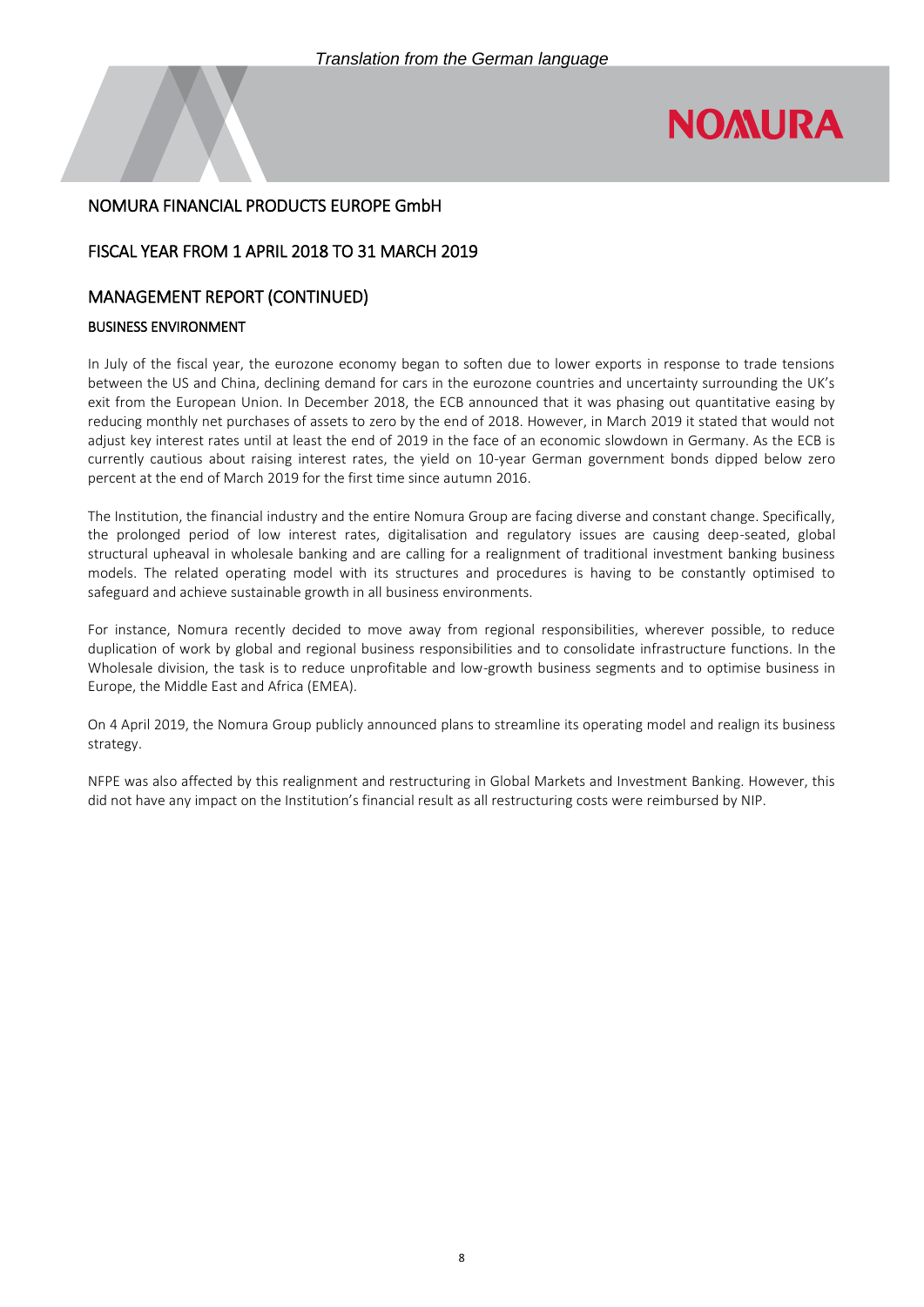## NOMURA FINANCIAL PRODUCTS EUROPE GmbH

## FISCAL YEAR FROM 1 APRIL 2018 TO 31 MARCH 2019

## MANAGEMENT REPORT (CONTINUED)

#### Brexit

I

The UK is planning to leave the European Union as a result of the national referendum held on 23 June 2016 ("Brexit").

Considerable uncertainty still surrounds the timing and details of Brexit, and whether it will actually happen.

NFPE was established as a licensed securities trading bank ("broker-dealer") with passporting rights in the European Economic Area ("EEA") to serve Nomura's EEA clients regardless of the outcome of Brexit. Depending on the timing and nature of Brexit, NFPE's business with EEA clients could expand substantially or, if the UK retains access to the market for an extended period, grow at a slower pace.

Brexit entails a high level of political and economic uncertainty, primarily for the UK and the EU, but also has repercussions for markets outside the region. These kinds of uncertainties, when combined with other factors such as trade tensions, could hamper global economic growth and financial stability. As a consequence, we would expect to see lower liquidity in the financial markets, an unexpected rise in volatility in a range of asset classes, higher financing costs, risk-averse investment activity and a hostile business climate which would all have a negative effect on our business.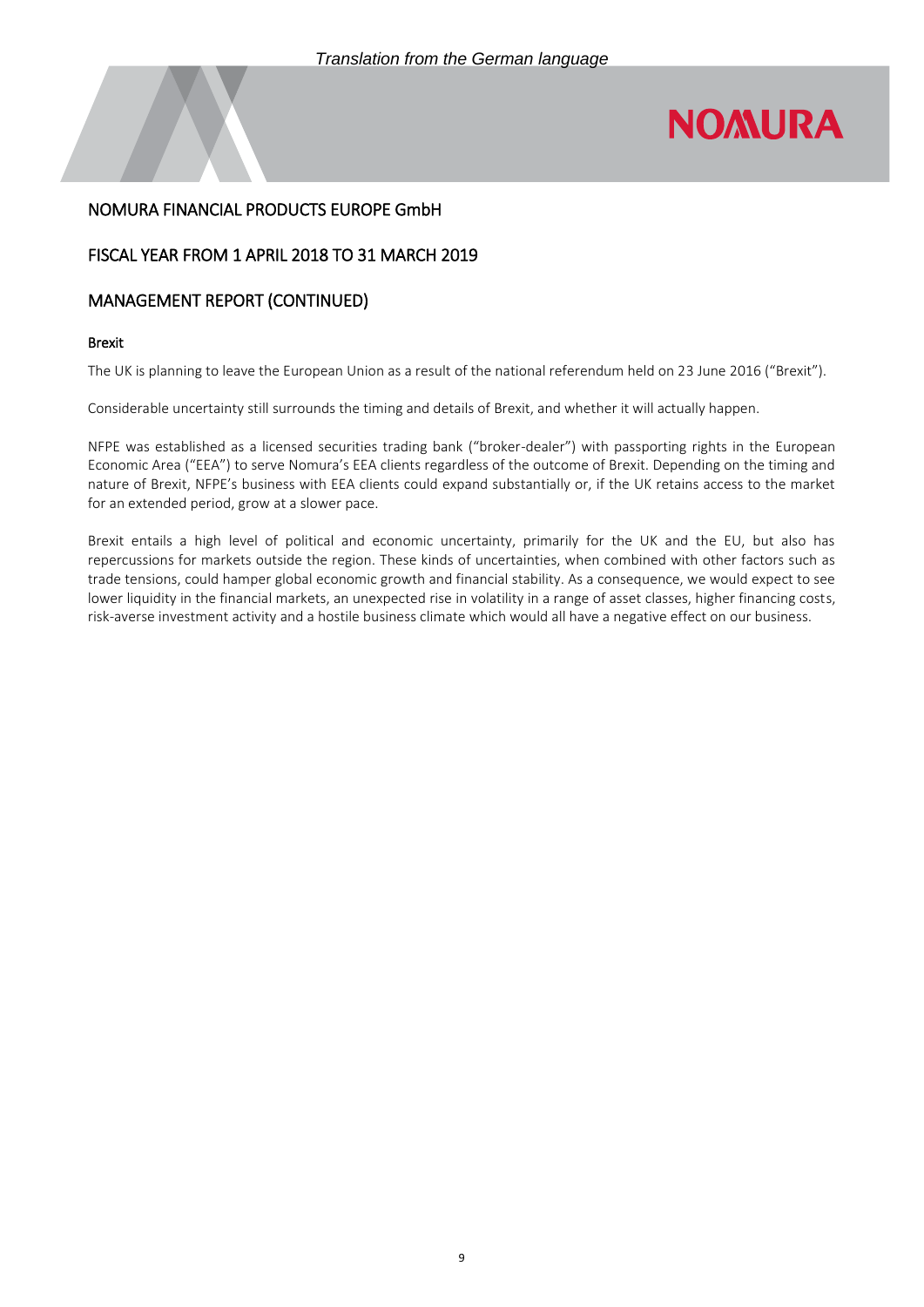#### NOMURA FINANCIAL PRODUCTS EUROPE GmbH

## FISCAL YEAR FROM 1 APRIL 2018 TO 31 MARCH 2019

### MANAGEMENT REPORT (CONTINUED)

#### OUTLOOK AND OPPORTUNITIES

I

#### Outlook and opportunities for Global Markets

The Global Markets division has the stated goal of further expanding trading activities with European clients, both the number of clients and the types of traded products, especially derivative products. Any changes in the Nomura Group's product offering in connection with the realignment, for example in the field of non-structured derivatives, would have a knock-on effect on NFPE's product portfolio. The conditions of Brexit will also be of prime importance. In the event of a swiftly implemented Brexit with the loss of opportunities for cross-border operations based in the UK, NFPE's business volume could rise quickly and significantly. If, on the other hand, there were to be a lengthy transition period, we would expect business volume to grow more gradually.

#### Outlook and opportunities for Investment Banking

The stated target of the Investment Banking division is to further expand advisory services and broking of financing solutions to European clients. As in the Global Markets division, the pace of NFPE's business expansion will hinge on the conditions of Brexit.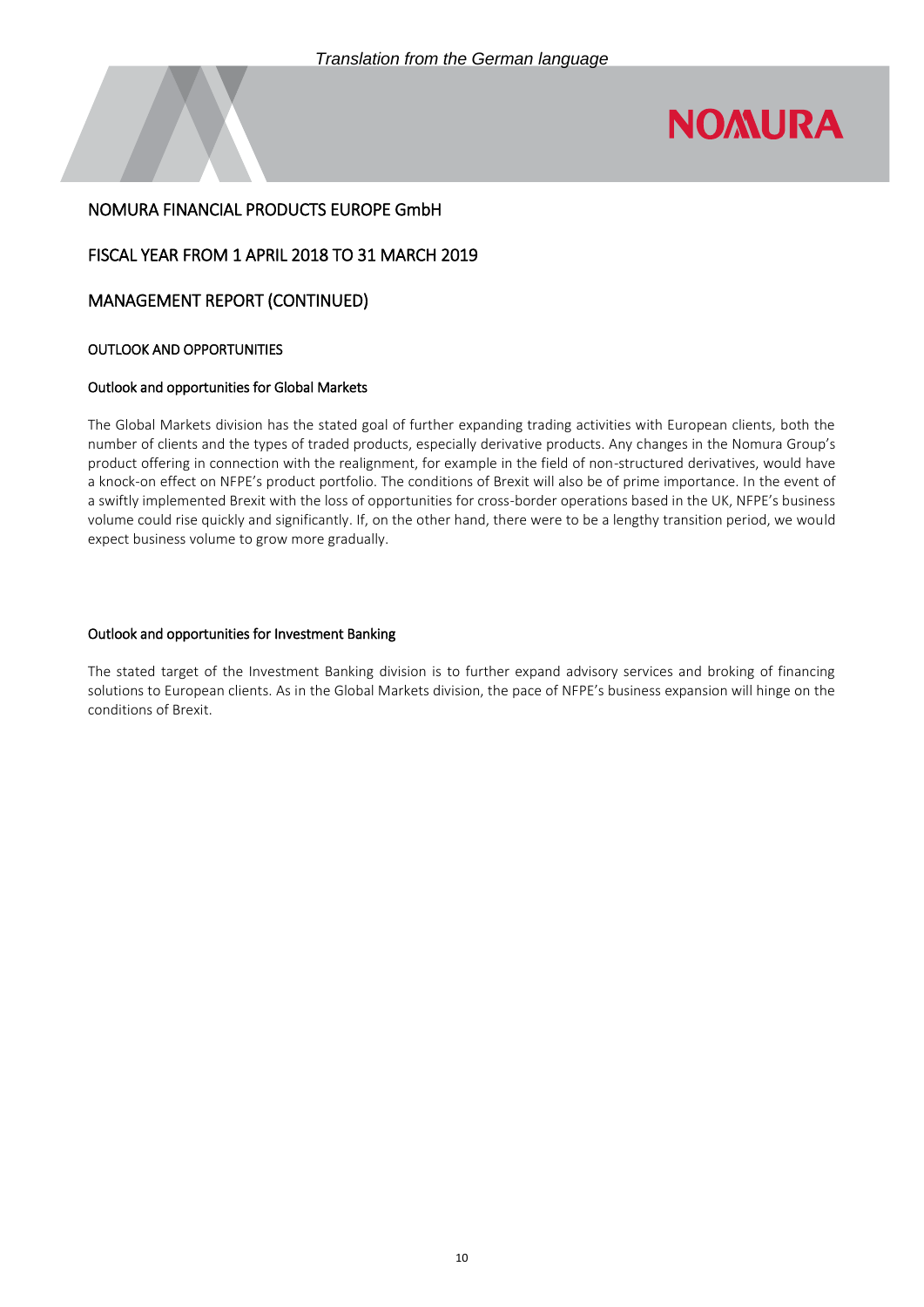### NOMURA FINANCIAL PRODUCTS EUROPE GmbH

### FISCAL YEAR FROM 1 APRIL 2018 TO 31 MARCH 2019

### MANAGEMENT REPORT (CONTINUED)

RISKS

I

#### Strategic risk management approach

The Institution's approach to risk management is interwoven with that of the rest of the Nomura Group, whose infrastructure it uses under outsourcing agreements. However, the Institution is governed locally and therefore defines, where it deems necessary, specific risk management controls, policies and procedures and formulates its risk appetite, i.e., the maximum amount and types of risks the Institution is willing to take in keeping with the risk appetite of the Nomura Group and in pursuing its strategic objectives and its business plan.

NFPE's risk strategy is composed of the NFPE Risk Appetite Statement and the NFPE Risk Policy. It is reviewed and approved by NFPE's Management Board and presented to NFPE's Supervisory Board at least once a year. The Institution's activities involve both the acceptance and transfer of certain risks which the Institution must manage. In compliance with the MaRisk ["Mindestanforderungen an das Risikomanagement": Minimum Requirements for Risk Management], NFPE's risk strategy sets out NFPE's strategic approach to risk management and defines its risk appetite in keeping with its business strategy.

The overarching goal of NFPE's risk management process is to identify, quantify (wherever possible), monitor and control risks and risk concentrations to which NFPE is exposed. NFPE's risk management process starts with the identification of risks, which is followed by a materiality assessment of the identified risk. This risk assessment is documented in the NFPE risk inventory. The risk strategy defines the strategic approach to risk management to be taken for risks which have been assessed as being material.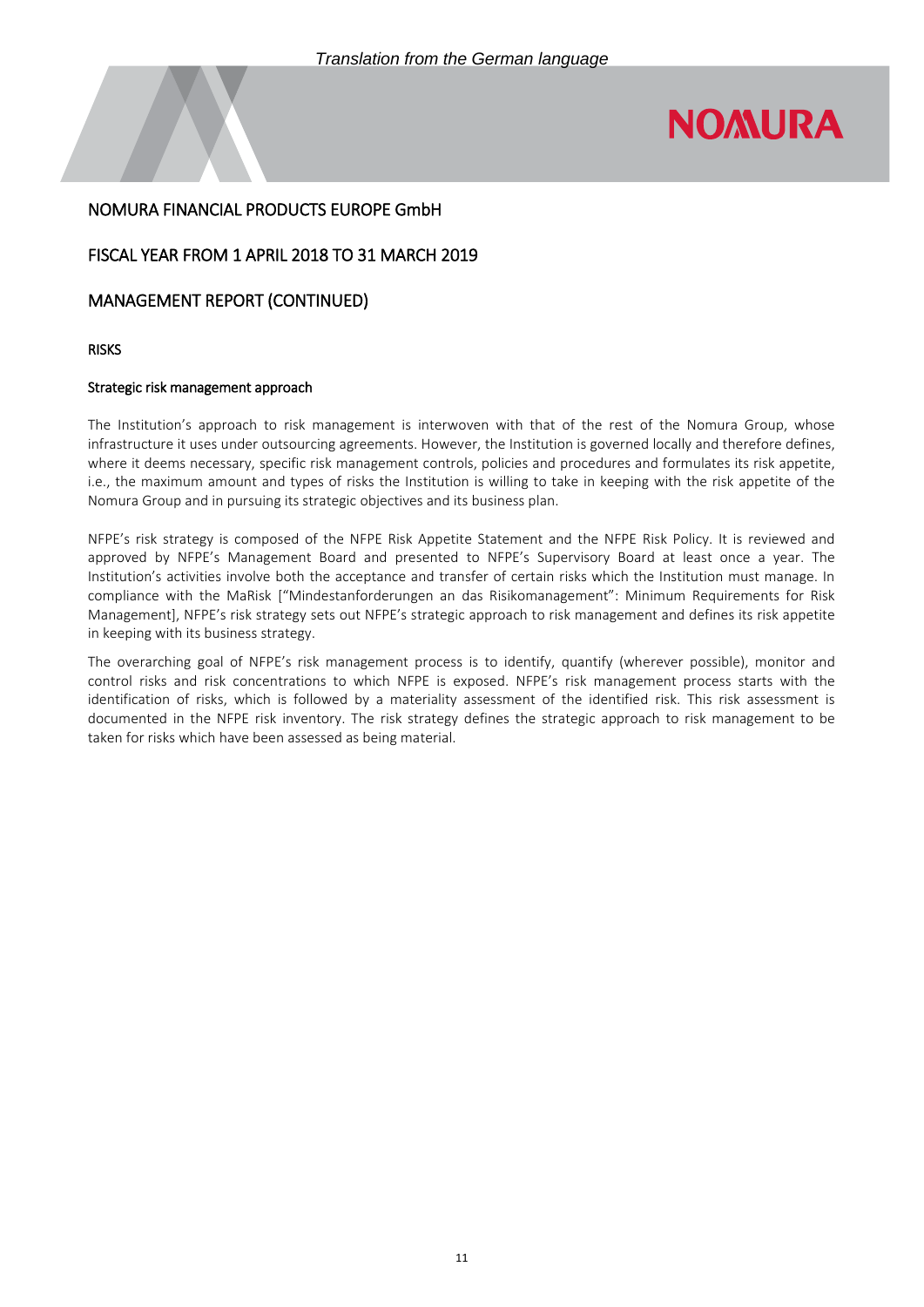## NOMURA FINANCIAL PRODUCTS EUROPE GmbH

## FISCAL YEAR FROM 1 APRIL 2018 TO 31 MARCH 2019

# MANAGEMENT REPORT (CONTINUED) RISKS (CONTINUED)

I

The following chart outlines the elements of the NFPE risk management approach:

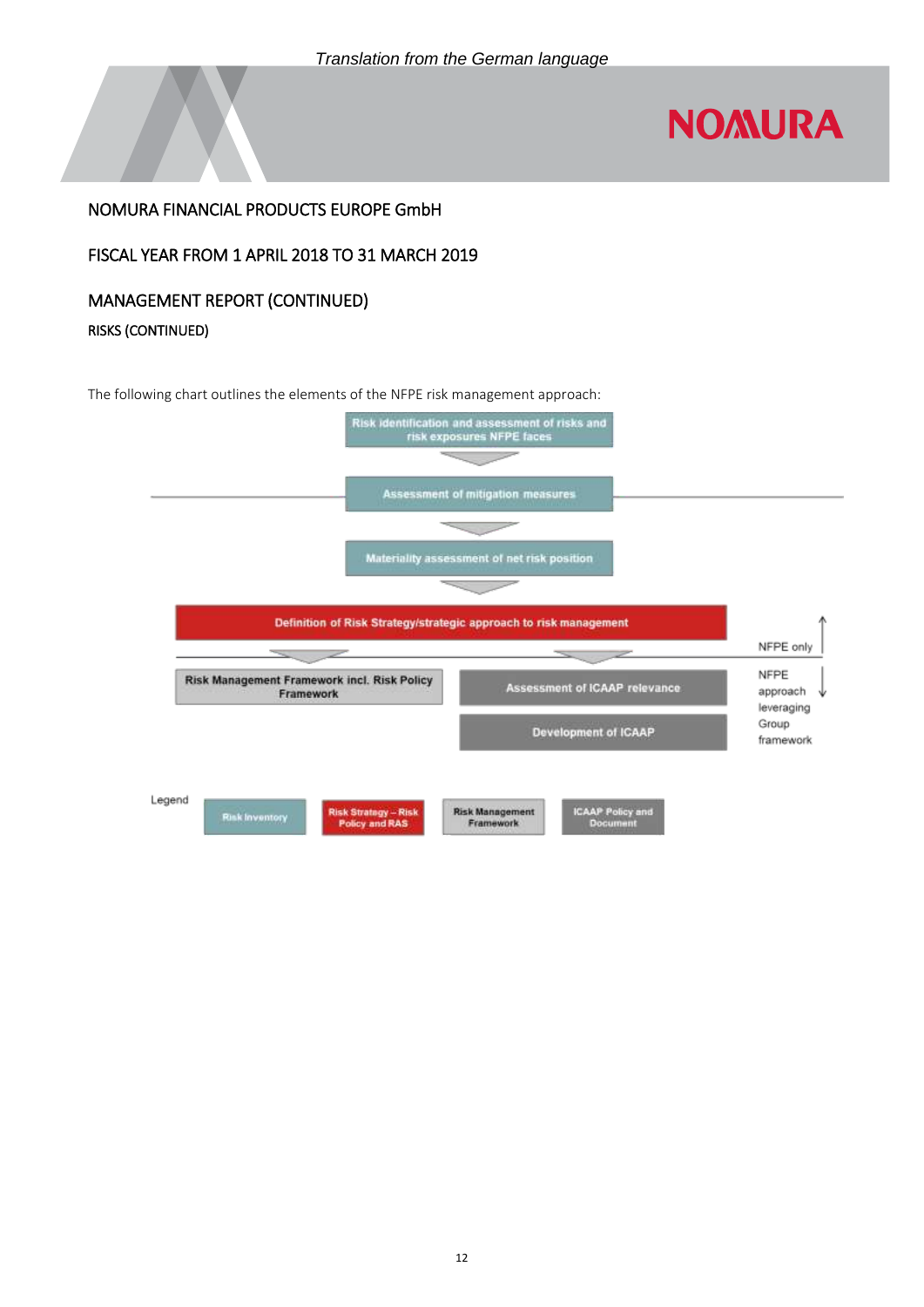## NOMURA FINANCIAL PRODUCTS EUROPE GmbH

## FISCAL YEAR FROM 1 APRIL 2018 TO 31 MARCH 2019

### MANAGEMENT REPORT (CONTINUED)

#### RISKS (CONTINUED)

I

All risks to which NFPE is exposed are potentially material, but only the following are classified in the risk inventory as being material for NFPE:

- Market risk
- Credit risk (including country risk)
- Operational risk
- Liquidity and funding
- Business risk
- Model risk
- Cross-border risk
- Compliance risk

Risks were classified as material on the basis of NFPE's original business plan, which was prepared for a hard Brexit scenario. As the volume of business in the reporting year was lower than originally envisaged due to delays in the Brexit process and was limited to internal test transactions and a small number of external transactions, even the risks classified as material only have a minor financial impact on the Institution. The non-quantifiable risks did not have a significant impact on the Institution in the reporting period, either, due to the low level of operating activity.

NFPE has implemented an internal capital adequacy assessment process ("ICAAP") in accordance with the requirements of the MaRisk and the supplementary ICAAP guidelines issued by BaFin. The ICAAP forms a governance framework for a detailed capital plan, an internal capital adequacy calculation and appropriate stress tests. In order to assess internal capital adequacy, NFPE has developed and implemented a normative and an economic perspective.

The normative perspective considers the requirements for minimum regulatory capital ratios, including the combined buffer requirement, the SREP add-on and the target equity ratio. It encompasses a three-year scenario-based assessment of compliance with Pillar 1 ratios in a baseline scenario and an adverse scenario. From a normative perspective, risk coverage potential is equal to the regulatory own funds, which exclusively comprise Common Equity Tier 1 capital. The capital requirement for the risks taken is quantified using internal, institution-specific calculations.

The **economic perspective** is designed to protect creditors from losses. This is largely consistent with the existing requirements for economic or present value-based internal capital adequacy. Economic risk capital is valued on the basis of a 99.9% confidence level and a one-year holding period. Risk coverage measures correspond to the risk coverage potential in the normative perspective.

The internal capital adequacy plan and stress tests are validated annually on the basis of the risk inventory.

The Institution's internal capital adequacy was ensured at all times during the fiscal year.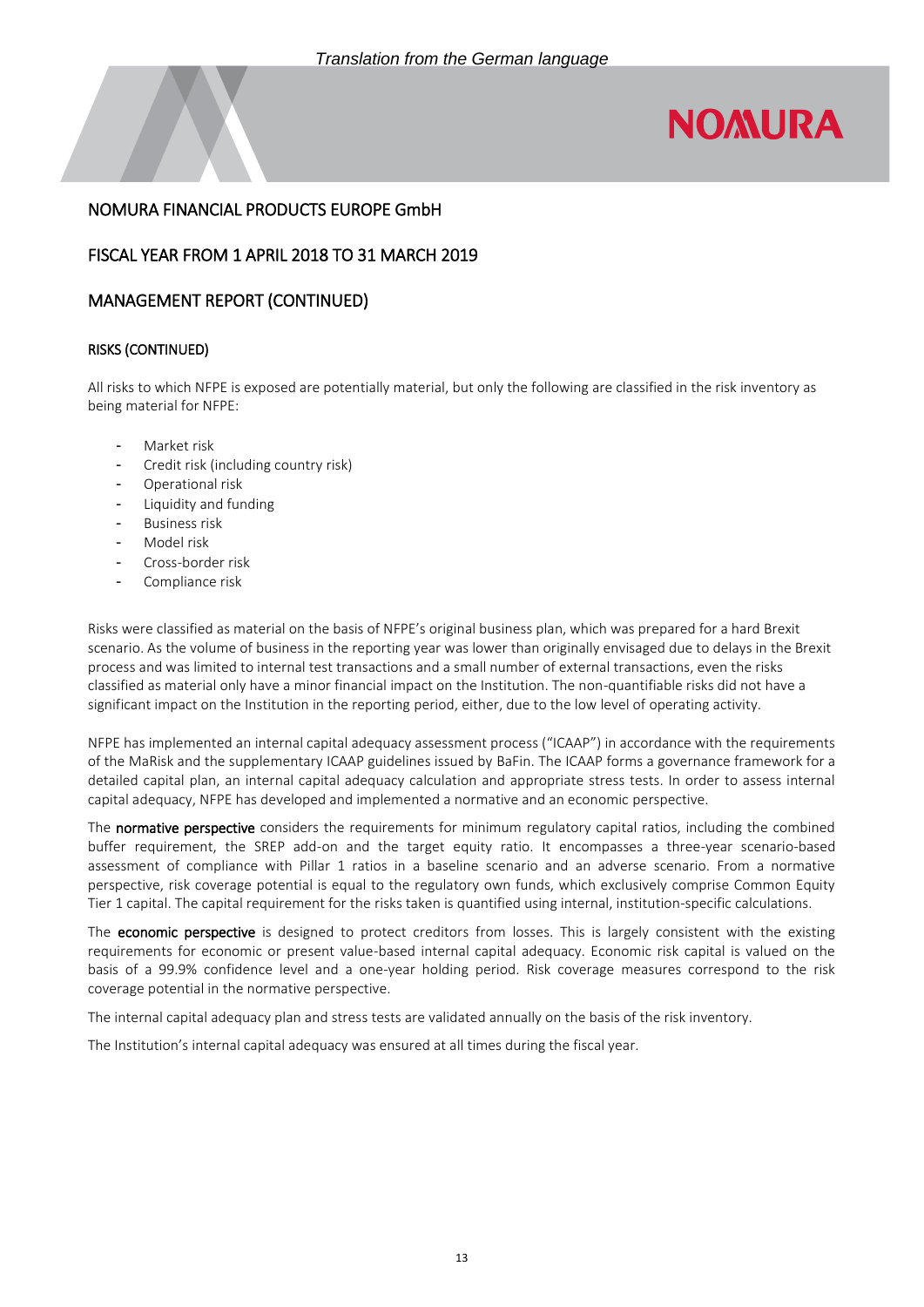### NOMURA FINANCIAL PRODUCTS EUROPE GmbH

### FISCAL YEAR FROM 1 APRIL 2018 TO 31 MARCH 2019

#### MANAGEMENT REPORT (CONTINUED)

#### RISKS (CONTINUED)

I

Stress tests are an integral part of risk management in the Nomura Group and at NFPE. Stress testing is carried out to supplement ICAAP and internal risk models in order to identify certain risks to portfolios at different levels which are impaired by specific shocks. Stress tests are designed to be economically coherent, exacting and comprehensive in terms of business and risk coverage. In order to obtain a uniform picture of risks, risk-specific and general stress tests are carried out.

#### Risk appetite

Risk appetite defines the type and quantum of risk that the Institution is willing to assume in pursuit of its strategic objectives and business plan. NFPE's risk appetite must be within its risk capacity which is determined by constraints including regulatory capital, economic capital/ICAAP, liquidity and business conditions.

The Institution's Risk Appetite Statement is approved by NFPE's Management Board and the utilisation of the various limits is communicated regularly to the Risk Management Committee. There is clear ownership and accountability for monitoring and development for each category of risk and the relevant risk appetite ratios. As part of the risk strategy, the Risk Appetite Statement must be reviewed and adapted if necessary at least once a year or following any significant changes in business strategy.

NFPE's risk management is guided by the following principles:

1) Risks must be identified and assessed to determine the underlying risk factors. On the basis of these factors each risk must be correctly classified and appropriate risk measures and controls must be defined.

2) Arrangements must be made for monitoring and reporting to ensure that risks do not exceed the risk appetite.

3) NFPE is working continuously to develop an appropriate organisational structure and risk management procedures to ensure the effectiveness of its management of risks.

#### Risk organisation and structure

The Risk Management department was established as an independent risk control function to monitor and report on risks. In organisational terms it is separate from the front office and trading departments and reports to the Chief Risk Officer ("NFPE CRO"), who is a member of NFPE's Management Board.

NFPE has created organisational arrangements and a committee structure to ensure effective business operations and management of the Institution's risks. This includes governance and committees within NFPE as well as governance structures and collaboration with relevant departments and committees of the Nomura Group and Nomura Europe Holdings plc ("NEHS").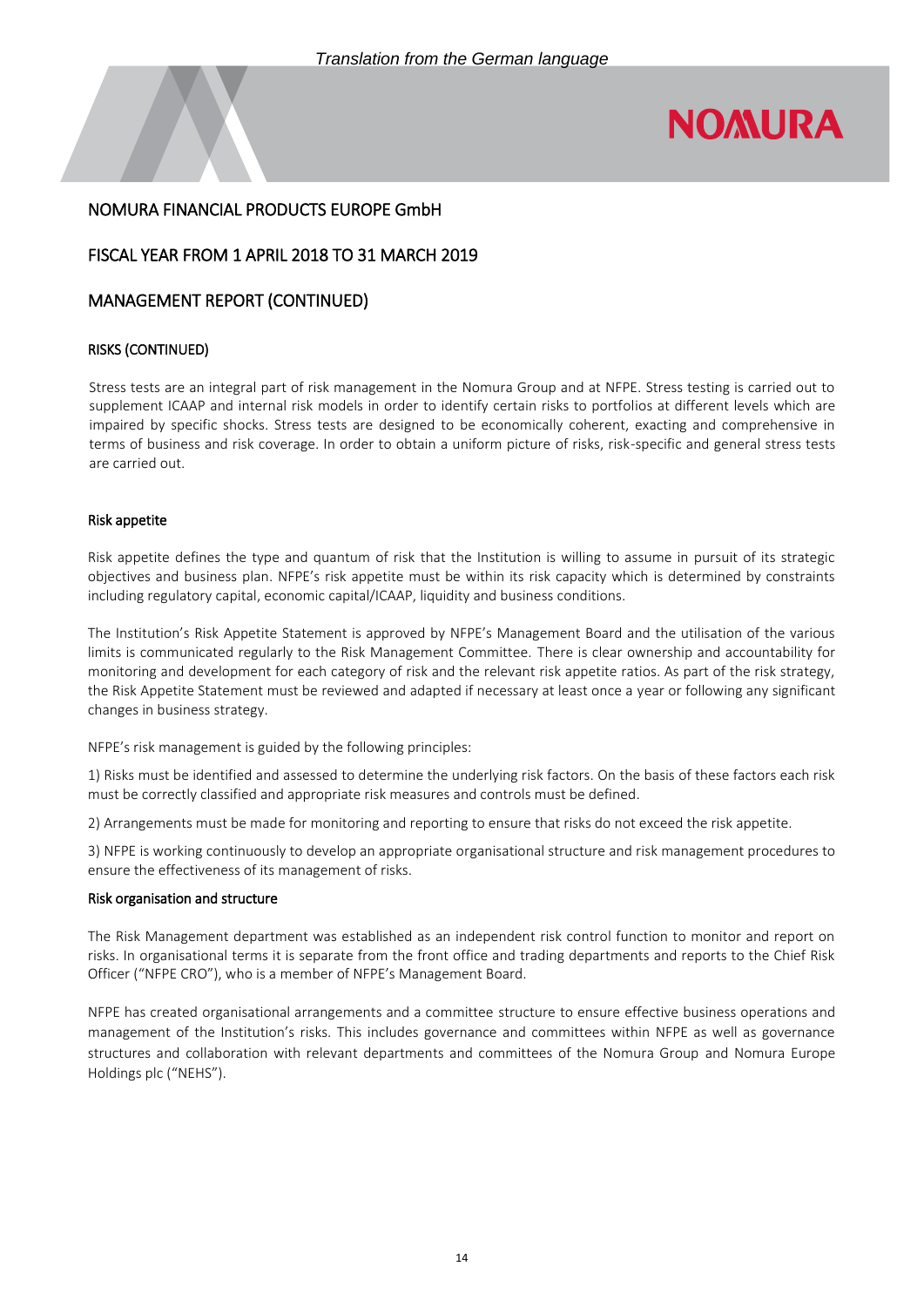### NOMURA FINANCIAL PRODUCTS EUROPE GmbH

## FISCAL YEAR FROM 1 APRIL 2018 TO 31 MARCH 2019

### MANAGEMENT REPORT (CONTINUED)

#### RISKS (CONTINUED)

I

NFPE's Risk Management Committee is chaired by the CRO of NFPE and is primarily responsible for monitoring and controlling market risk, credit risk and operational risk on behalf of the Institution.

In addition, there are committees devoted to monitoring other significant risks to the Institution.

Other departments or functions within the Institution contribute to the Institution's global risk management as described below:

The Finance function monitors compliance with internally and externally defined regulatory limits. The annual process to determine capital requirements at an institution level is the internal capital adequacy assessment process ("ICAAP").

The Finance function, though its liquidity management and financing departments, is responsible for managing the Institution's unsecured financing profile and the liquidity portfolio and for performing liquidity stress tests to ensure compliance with the liquidity risk appetite and policies approved by the Management Board.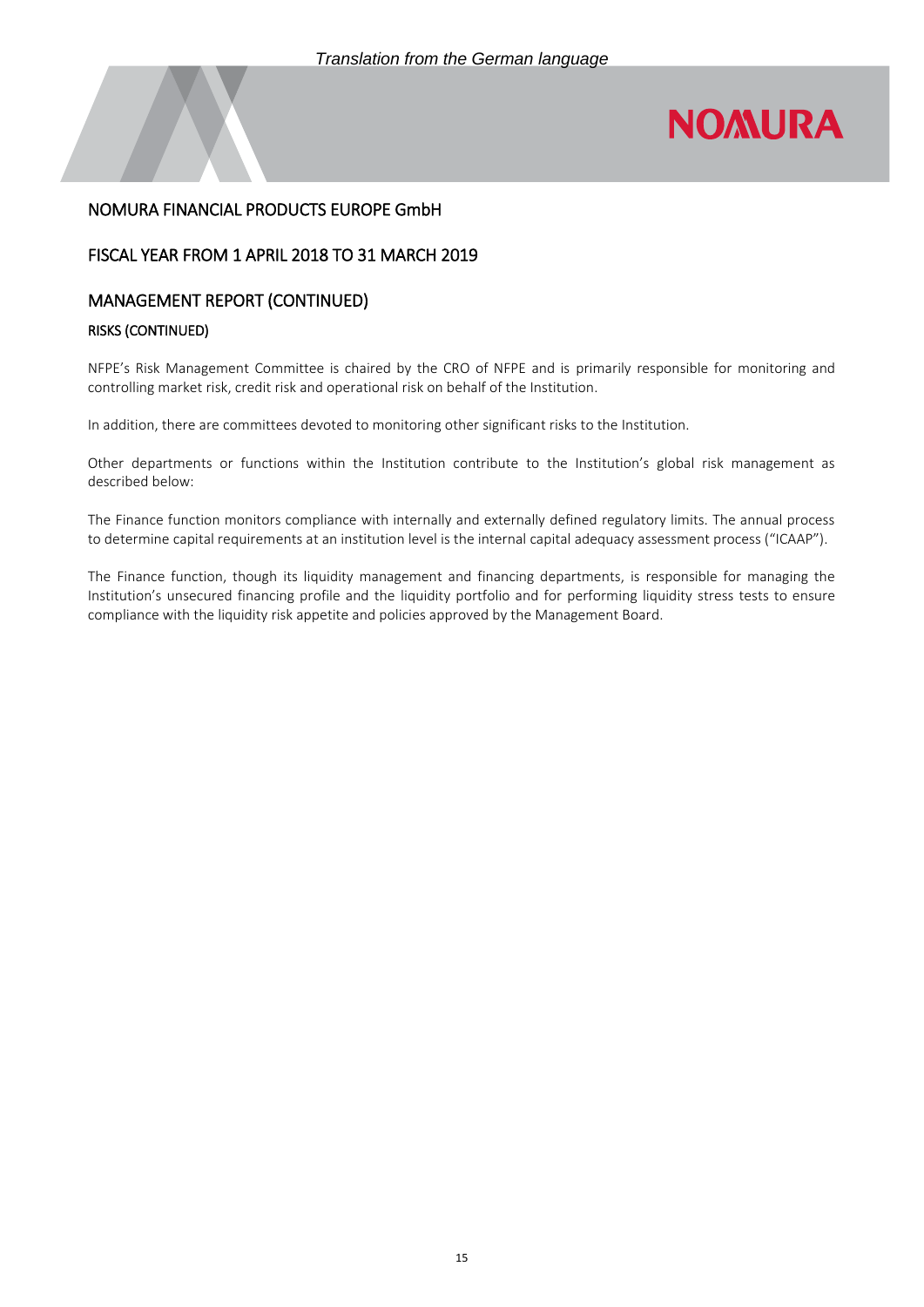### NOMURA FINANCIAL PRODUCTS EUROPE GmbH

## FISCAL YEAR FROM 1 APRIL 2018 TO 31 MARCH 2019

### MANAGEMENT REPORT (CONTINUED)

#### RISKS (CONTINUED)

#### Risk policies

I

Policies and procedures are central instruments used by the Risk Management department. They set forth the principles, rules, standards and specific processes which have to be followed to manage risk in the Nomura Group and the Institution effectively. The Risk Management department has processes in place to ensure appropriate standards and consistency for risk policies and procedures. NFPE is subject to the risk management policies and procedures of the both the Nomura Group and NEHS and supplements them with specific policies and procedures, where necessary, to ensure that local legal and/or regulatory requirements are met.

#### Monitoring, reporting and data integrity

Development, consolidation, control and reporting of risk management information ("risk MI") are fundamental to the appropriate management of risk. The aim of all risk MI is to provide a basis for sound decision-making, action and escalation as required. The Risk Management department and the Finance department are responsible for producing regular risk MI, which reflects the position of Nomura relative to stated risk appetite. Risk MI includes information from across the risk classes defined in the risk management framework and reflects the use of the various risk tools used to identify and assess those risks. The Risk Management department is responsible for implementing appropriate controls over data integrity for risk MI.

#### Adequacy of risk management

The NFPE Management Board is ultimately responsible for reviewing the adequacy of the risk management arrangements of NFPE and considers that the arrangements in place are adequate.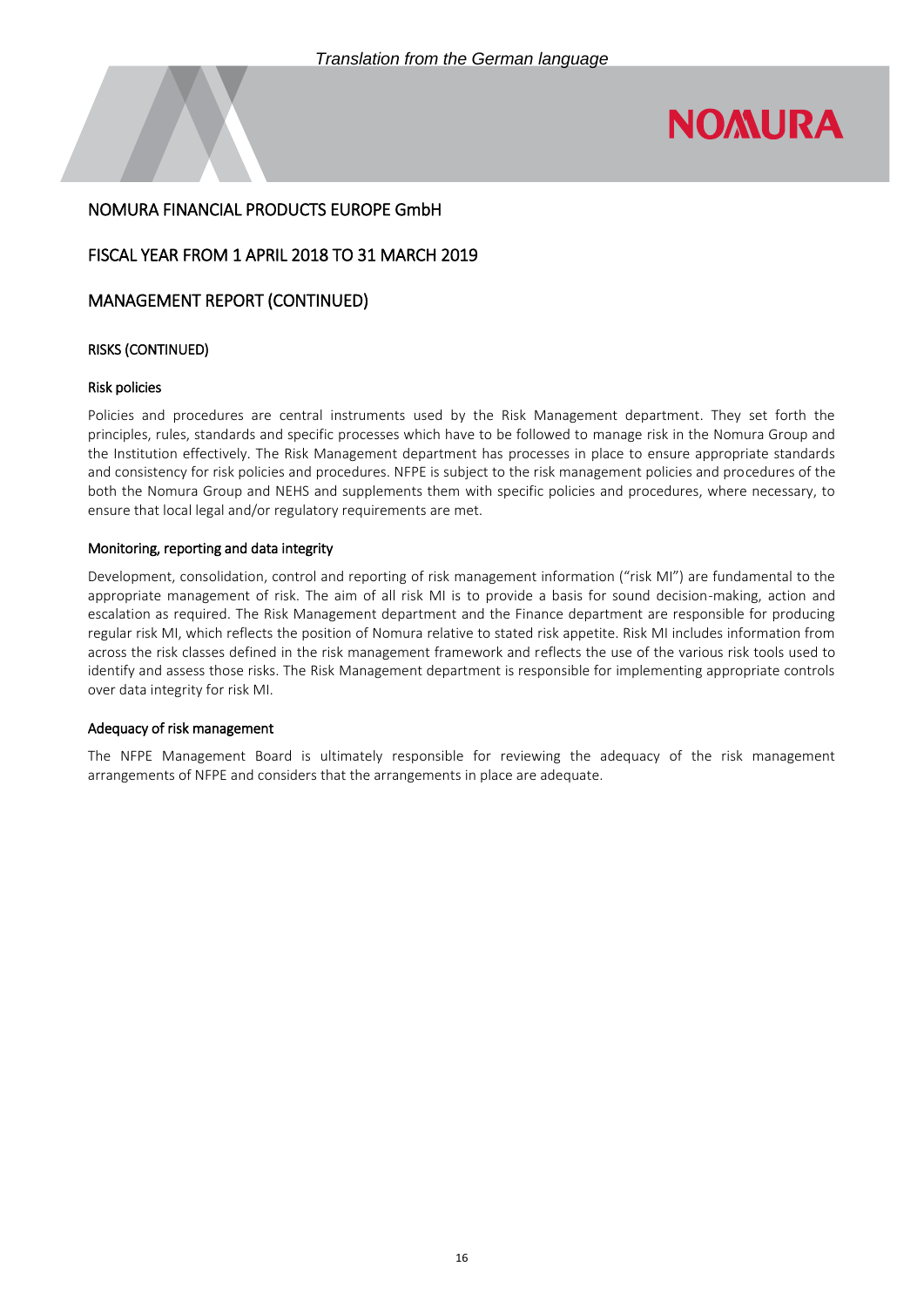#### NOMURA FINANCIAL PRODUCTS EUROPE GmbH

## FISCAL YEAR FROM 1 APRIL 2018 TO 31 MARCH 2019

### MANAGEMENT REPORT (CONTINUED)

#### RISKS (CONTINUED)

#### Risk categories

#### Market risk

I

Market risk is the risk of loss from fluctuations in the value of financial assets and liabilities (including off-balance sheet items) due to fluctuations in market risk factors (interest rates, foreign exchange rates, prices of securities and others). The Institution allocates its exposures to either trading portfolios or non-trading portfolios. The value at risk ("VaR") is determined and monitored daily for portfolios which are exposed to market risk. The Institution applies the Nomura Group's market risk management policies for its market risk management ("MRM"), with due consideration being given to specific local factors.

#### *Risk assessment*

In June 2018, the Institution was granted provisional permission by BaFin to use the internal models approach in the calculation of regulatory capital requirements for market risk for value at risk ("VaR"), stressed VaR ("sVaR") and incremental risk charge ("IRC") for a number of trading positions during the "non-objection period". The VaR scope covers the general and specific risk of debt and equity instruments and currency risk. The standard rules for calculating the regulatory capital requirements for market risk are applied to trading positions which do not fall within the scope of the internal models approach.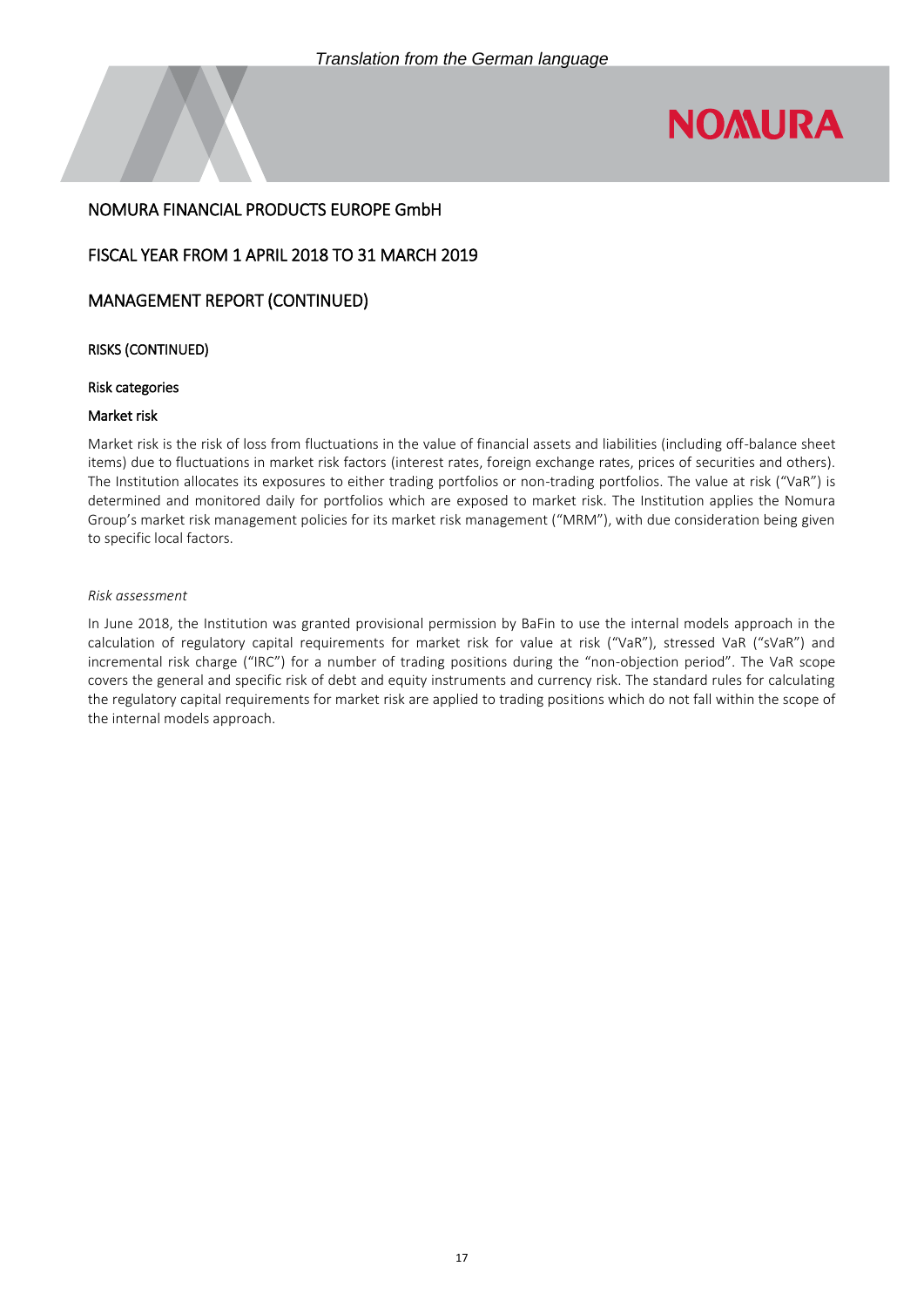#### NOMURA FINANCIAL PRODUCTS EUROPE GmbH

### FISCAL YEAR FROM 1 APRIL 2018 TO 31 MARCH 2019

### MANAGEMENT REPORT (CONTINUED)

#### RISKS (CONTINUED)

I

Effective management of market risk requires the ability to analyse a complex and constantly changing global market environment, identify problematic trends and ensure that appropriate action is taken in a timely manner. The Institution uses a variety of statistical risk measurement tools to assess and monitor market risk on an ongoing basis including, but not limited to value at risk ("VaR"), stressed VaR ("SVaR"), and incremental risk charge ("IRC").

#### *Value at risk*

VaR is a measure of the potential loss due to adverse movements of market factors, such as equity prices, interest rates, credit, foreign exchange rates and commodities with associated volatilities and correlations.

The Institution uses a VaR model that has been implemented group-wide to determine the total trading VaR. A historical simulation is implemented, where historical market moves over a two-year window are applied to the Institution's current exposure in order to construct a profit and loss distribution. Potential losses can be estimated at required confidence levels or probabilities. A scenario weighting scheme is employed to ensure that the VaR model responds to changing market volatility.

Depending on the posting system, product and risk factor, the profit and loss distribution is generated by way of a full revaluation using spot-volatility grids or methods based on sensitivities ("greeks"). The full revaluation method is applied to the primary risk factors of interest and credit products (interest rate and credit rating), whereas market value volatility grids are used for the primary risk factors of equity and currency products (spot price and stock market or exchange rate volatility). For some products (e.g., interest and currency hedges of equity derivative portfolios posted in the relevant share system) and for secondary risk factors of all products (e.g., currency risk for interest rate, credit and equity instruments), the sensitivities-based method is used (the relevant metrics are multiplied by appropriate historical yields).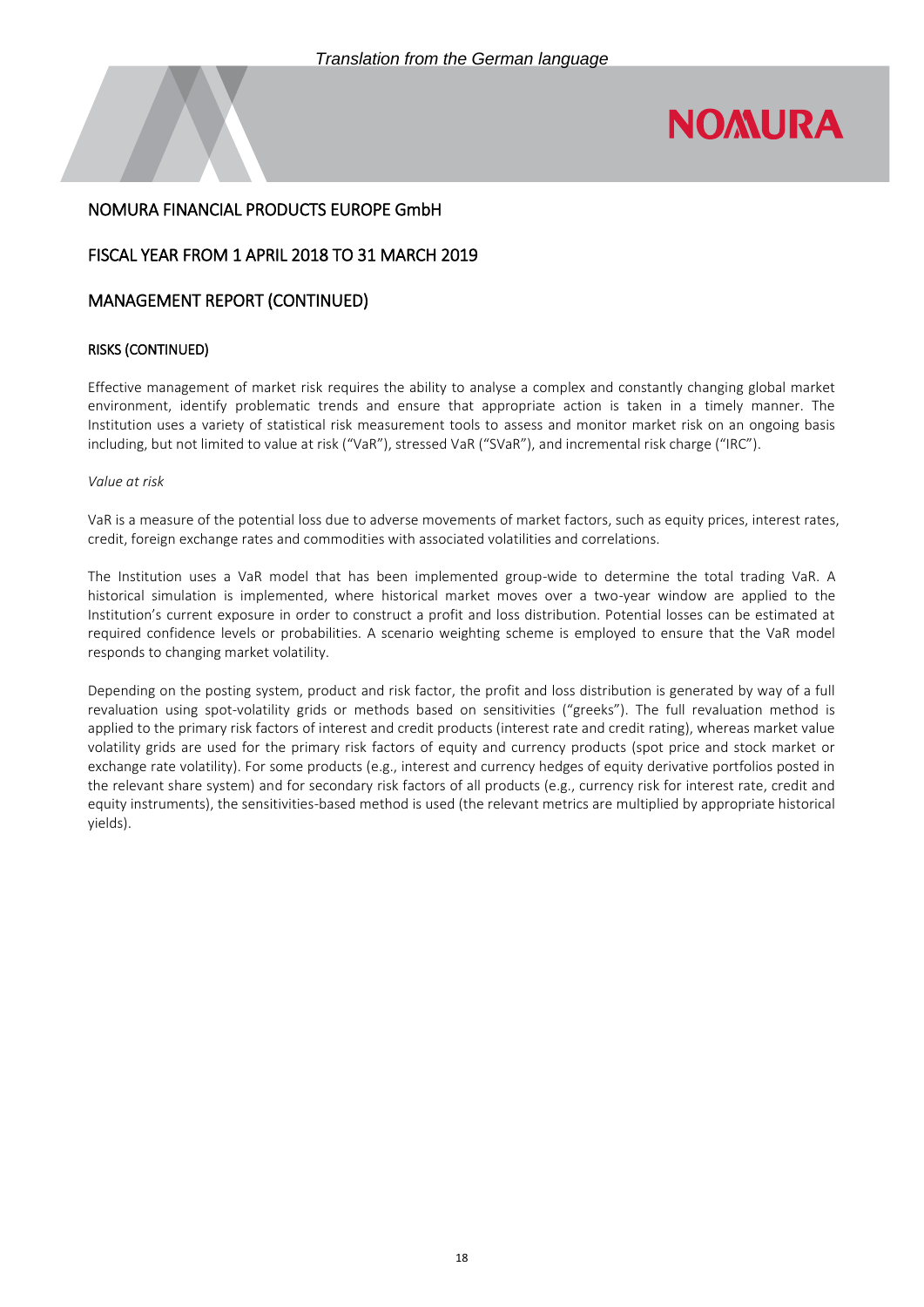### NOMURA FINANCIAL PRODUCTS EUROPE GmbH

## FISCAL YEAR FROM 1 APRIL 2018 TO 31 MARCH 2019

### MANAGEMENT REPORT (CONTINUED)

#### RISKS (CONTINUED)

I

The Institution uses the same VaR model for both internal risk management purposes and for regulatory reporting. For regulatory capital, the Institution uses a confidence level of 99% and a 10-day time horizon calculated using actual 10 day historical market moves. For internal risk management purposes, VaR is calculated institution-wide at the same confidence level using both the one-day and 10-day time horizon. sVaR is calculated using the 10-day time horizon in both cases. The one-year stress window used for SVaR for internal risk management purposes is also defined at group level (NHI), whereas it is NFPE-specific for regulatory reporting.

To complement VaR under Basel 2.5 regulations, Nomura also computes sVaR, which samples from a one-year window during a period of financial stress. Both VaR and sVaR are based on a single model that diversifies general and specific risks. Both VaR and sVaR are calculated daily using 10-day historical market moves. The historical two-year window for VaR is updated twice a week, while the optimal one-year window for sVaR is calibrated monthly. The stressed period used in the sVaR model maximises the sVaR over a rolling one-year window between the beginning of 2008 and the reporting date.

The Institution's VaR model uses time series for each individual risk factor. When simulating potential movements in risk factors, a combined approach is applied, with absolute returns being used for some risk categories and relative returns for others. However, if good quality data are not available, a "proxy logic" maps the exposure to an appropriate time series. The level of proxying taking place is carefully monitored through internal risk management processes and there is a continual effort to source new time series to use in the VaR calculation.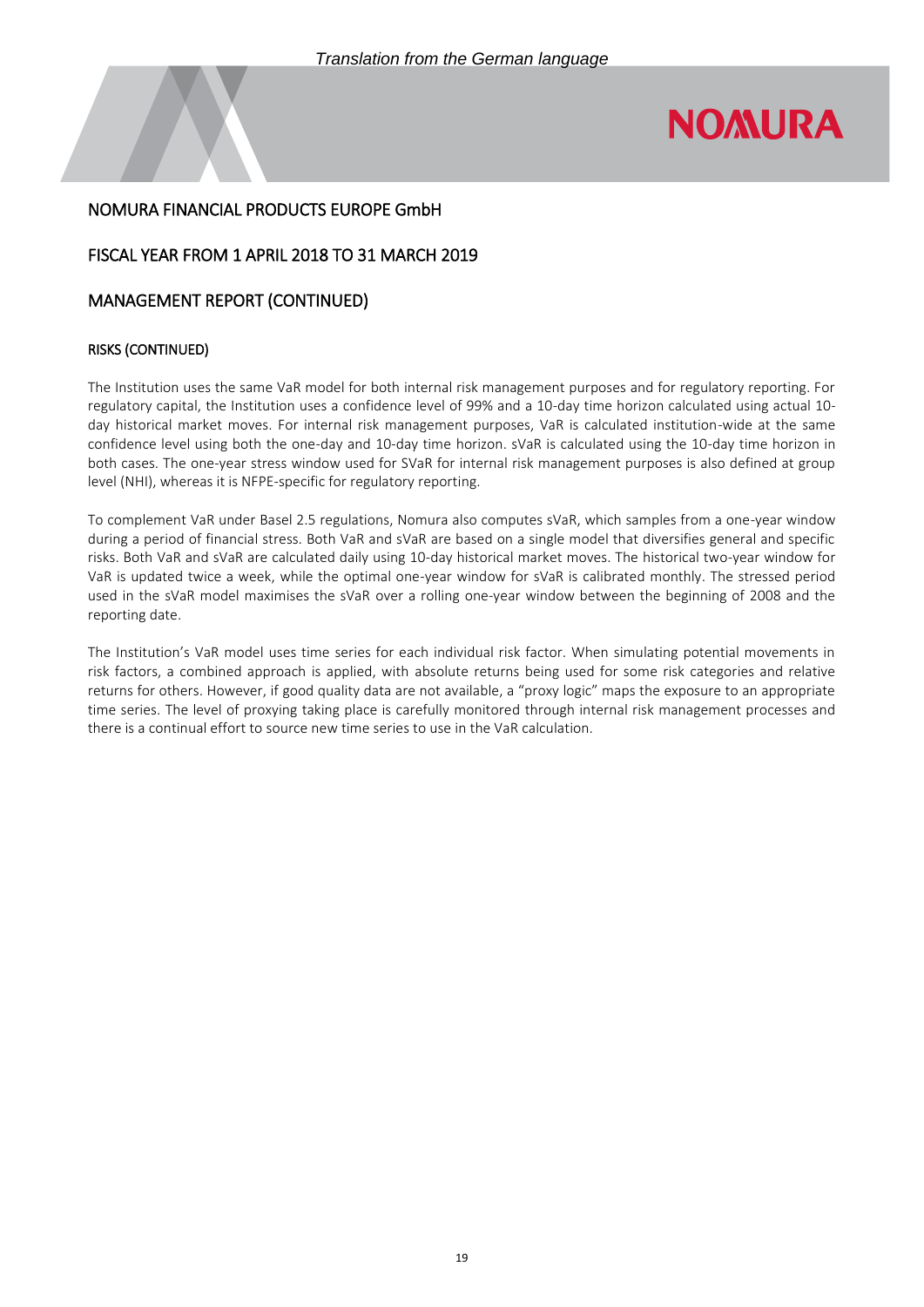#### NOMURA FINANCIAL PRODUCTS EUROPE GmbH

## FISCAL YEAR FROM 1 APRIL 2018 TO 31 MARCH 2019

#### MANAGEMENT REPORT (CONTINUED)

#### RISKS (CONTINUED)

I

NFPE concludes back-to-back transactions with other Nomura Group subsidiaries to transfer market risk for every transaction with client involvement, except for transactions concluded by the Credit Valuation Adjustment ("CVA") and Funding Valuation Adjustment ("FVA") trading desks. As discounting conventions for client and back-to-back transactions with group companies may differ, NFPE is also exposed to the risk arising from differences in discounting. Market risks from funding activities also remains in the Institution.

Market risk is managed by market risk limits which are defined in accordance with the Nomura Group's market risk limit management system. Market risk limits are set at various levels in NFPE, from trading desk level to institution level. The Institution's VaR model is monitored continuously to ensure that it is fit for purpose. The main way of validating VaR is to compare one-day trading losses with the corresponding VaR estimate. The Institution's VaR model is backtested at different levels. Backtesting results are reviewed on a monthly basis by the Risk Management department.

In the fiscal year ended 31 March 2019, one-day trading losses at institution level never exceeded the VaR estimated with a confidence level of 99%.

VaR aggregates risks from different asset classes in a transparent and intuitive way. However, there are limitations. VaR is a backward-looking measure: it implicitly assumes that distributions and correlations of recent factor moves are adequate to represent moves in the near future. VaR is appropriate for liquid markets and is not appropriate for risk factors that exhibit sudden jumps. Therefore it may understate the impact of severe events.

Given these limitations, Nomura uses VaR only as one component of a diverse risk management process.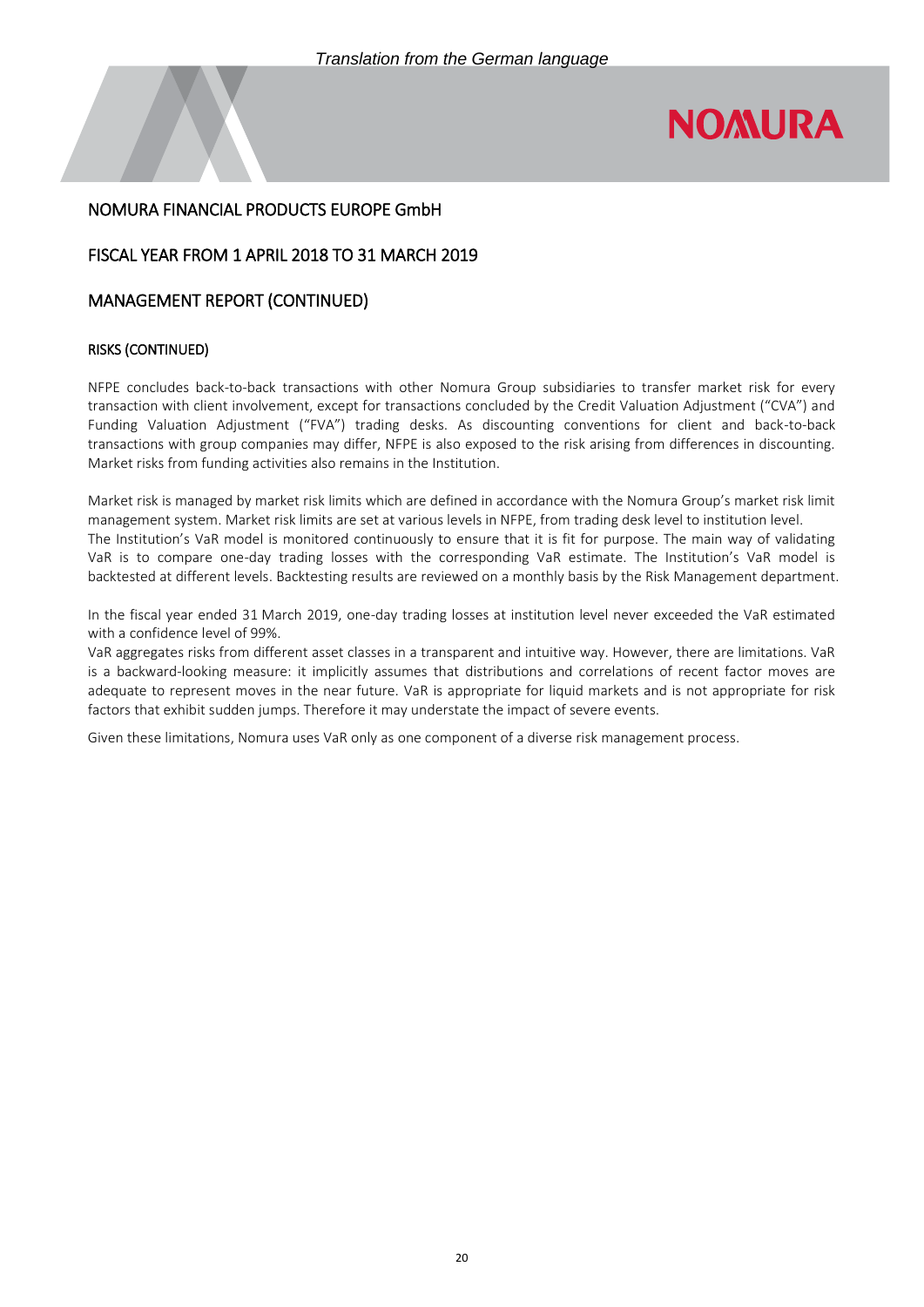### NOMURA FINANCIAL PRODUCTS EUROPE GmbH

## FISCAL YEAR FROM 1 APRIL 2018 TO 31 MARCH 2019

## MANAGEMENT REPORT (CONTINUED)

*Incremental risk charge ("IRC")*

I

IRC is a measure of the potential loss from credit migration and default events on debt securities over a one-year time horizon and 99.9% confidence level. IRC is calculated by Monte Carlo simulation of correlated migration and default events. A two-factor copula model is used which implies an inter-asset (cross-sectoral) correlation and an intra-asset (intra-sectoral) correlation. These correlations are calibrated to empirically observed default events. P&L from migration is computed by applying credit spread shocks based on initial and final credit rating, adjusted for basis risk by product, recovery and maturity. P&L from default is simulated including stochastic recovery, correlated with overall default rates. A key determinant of IRC on a position is the credit rating of the obligor, which is based on NHI's IRB Internal Rating system. The latter is based on the Nomura Group's Internal Rating system and is also used for the internal ratings-based approach at the Nomura Group and has been approved by the JFSA. The IRC scope covers all debt securities as approved by BaFin in the "non-objection phase". All positions in the IRC model are assumed to have a one-year liquidity horizon. No IRC arose at the Institution for the fiscal year ended 31 March 2019.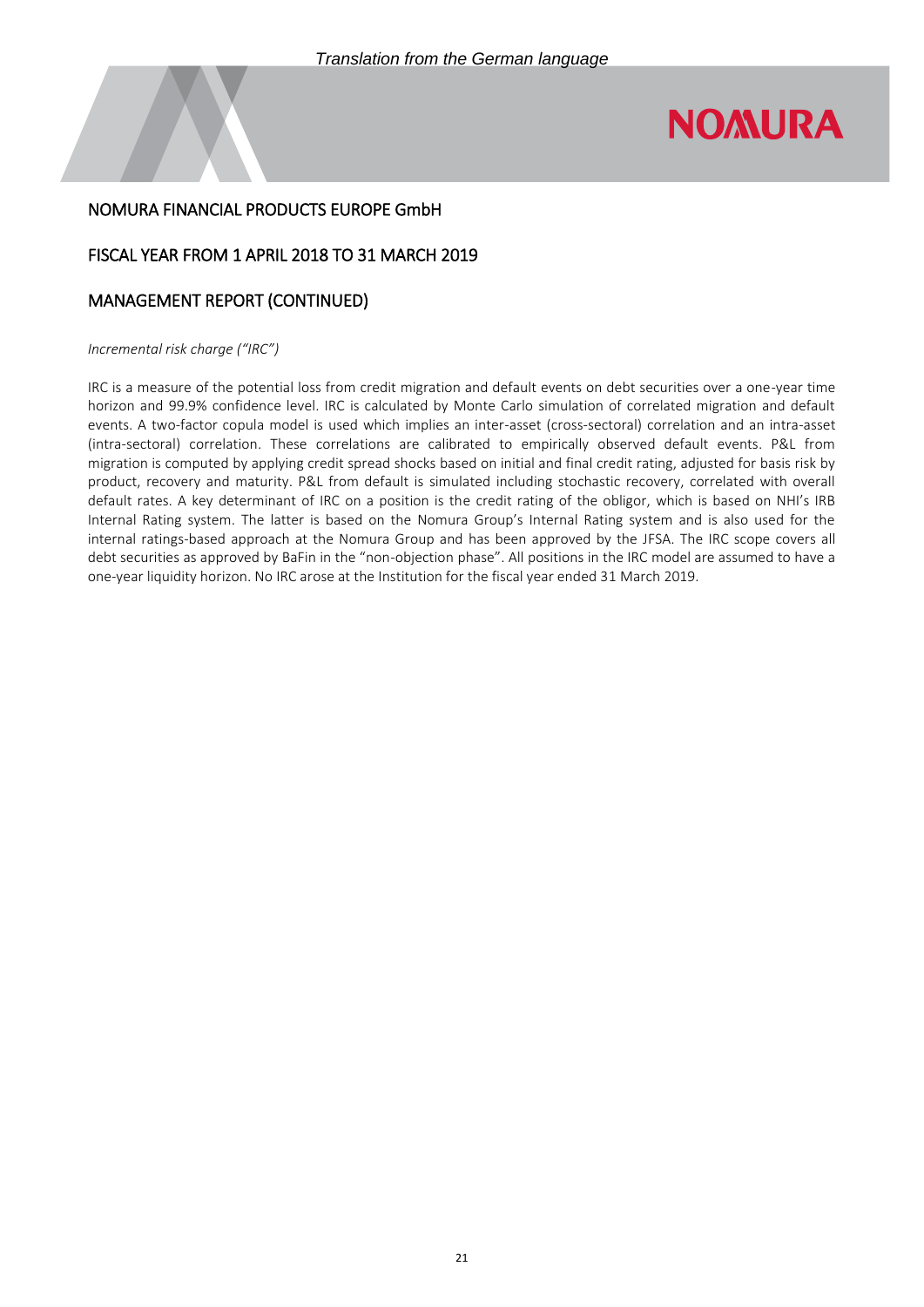### NOMURA FINANCIAL PRODUCTS EUROPE GmbH

## FISCAL YEAR FROM 1 APRIL 2018 TO 31 MARCH 2019

### MANAGEMENT REPORT (CONTINUED)

#### RISKS (CONTINUED)

#### Credit risk

I

Credit risk is the of loss arising from an obligor's default which results in the obligor's failure to meet its contractual obligations in accordance with agreed terms. This includes both on and off-balance sheet exposures. It is also the risk of loss arising through a credit valuation adjustment ("CVA") associated with deterioration in the creditworthiness of a counterparty. The Institution applies the Nomura Group's credit risk management policies for its credit risk management ("CRM"), with due consideration being given to specific local factors. The Institution's credit risk profile is shaped by counterparty credit risk as NFPE does not engage in traditional lending business. All credit risk management processes and methods described below refer to counterparty credit risk and not to lending business in the narrower sense.

The process for managing credit risk at the Institution includes:

- Evaluation of likelihood that a counterparty defaults on its payments and obligations;
- Assignment of internal ratings to all active counterparties;
- Approval of extensions of credit and establishment of credit limits;
- Measurement, monitoring and management of the Institution's current and potential future credit exposures;
- Setting credit terms in legal documentation including margin terms; and
- Use of appropriate credit risk mitigants including netting, collateral and hedging.

Daily monitoring of credit exposure against approved credit limits and ongoing monitoring of the creditworthiness of counterparties take place. Any change in circumstance that alters the Institution's risk appetite for any particular counterparty, sector, industry or country is reflected in changes to the internal rating and credit limit as appropriate.

Internal ratings form an integral part in the assignment of credit limits to counterparties. The Institution's credit limit framework is designed to ensure that the Institution takes appropriate credit risk in a manner that is consistent with its overall risk appetite. Global Credit policies and NFPE-specific policies define the delegated authority matrices that establish the maximum aggregated limit amounts and tenors that may be set for any single counterparty group based on their internal rating.

The Institution utilises financial instruments, agreements and practices to assist in the management of credit risk. The Group enters into legal agreements, such as the International Swap and Derivatives Association, Inc. ("ISDA") agreements or equivalent (referred to as Master Netting Agreements), with many of its counterparties. Master Netting Agreements allow netting of receivables and payables for regulatory purposes and reduces losses potentially incurred as a result of a counterparty default. Further reduction in credit risk is achieved through entering into collateral agreements that allow the Institution to obtain collateral from counterparties either upfront or contingent upon exposure levels, changes in credit rating or other factors.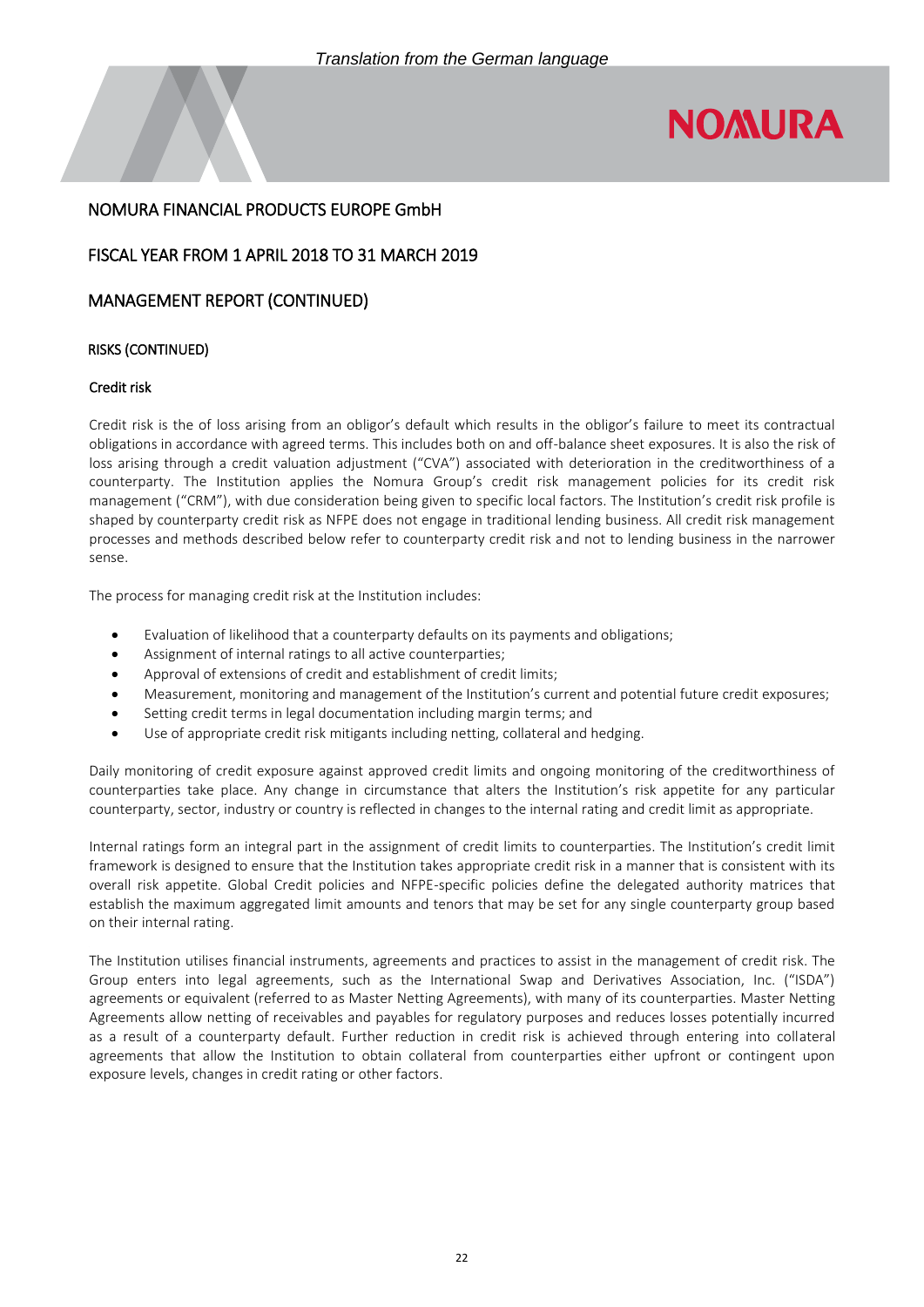### NOMURA FINANCIAL PRODUCTS EUROPE GmbH

### FISCAL YEAR FROM 1 APRIL 2018 TO 31 MARCH 2019

#### MANAGEMENT REPORT (CONTINUED)

#### RISKS (CONTINUED)

I

Given the potential for loss resulting from unsecured exposures, as a general rule, all extensions of credit by the Institution should be collateralised. However, in certain cases where there is sufficient risk appetite, unsecured exposure may be approved by the relevant credit risk managers. In addition, there are certain jurisdictions with specific rules relating to approvals and management of collateral. To ensure compliance, any local regulatory rules or statutes that are stricter must be followed.

Legal agreements should ensure that margin agreements and collateral accepted from clients provide the best possible protection for the Institution. Any non-standard collateral that gets approved must also be reviewed by all relevant departments to ensure that the operational capability is in place to properly control the new collateral type, and that concentration, reuse and liquidity implications are understood. The review must include any local or legal entity policies or procedures. Concentrations of collateral by issuer, country and counterparty are monitored and reported to senior management. Haircuts are applied to collateral and set according to the volatility of the asset. Haircut levels are determined through quantitative and historical analysis.

#### *Risk assessment*

As described above, counterparty credit risk relating to derivatives and securities financing transactions is the key determinant for the Institution's credit risk. In June 2018, Institution was granted permission by BaFin to use the internal model method ("IMM") in combination with the standardised approach in the calculation of the counterparty credit risk requirements for certain derivative and securities financing transactions during the "non-objection phase". In the calculation of risk-weighted exposure amounts under the standardised approach to credit and counterparty risk, the ratings of Fitch, Moody's and Standard and Poor's are used for all applicable exposure classes.

For derivatives and securities financing transactions, the Institution measures credit risk primarily by way of a Monte Carlo-based simulation model that determines a Potential Exposure profile at a specified confidence level.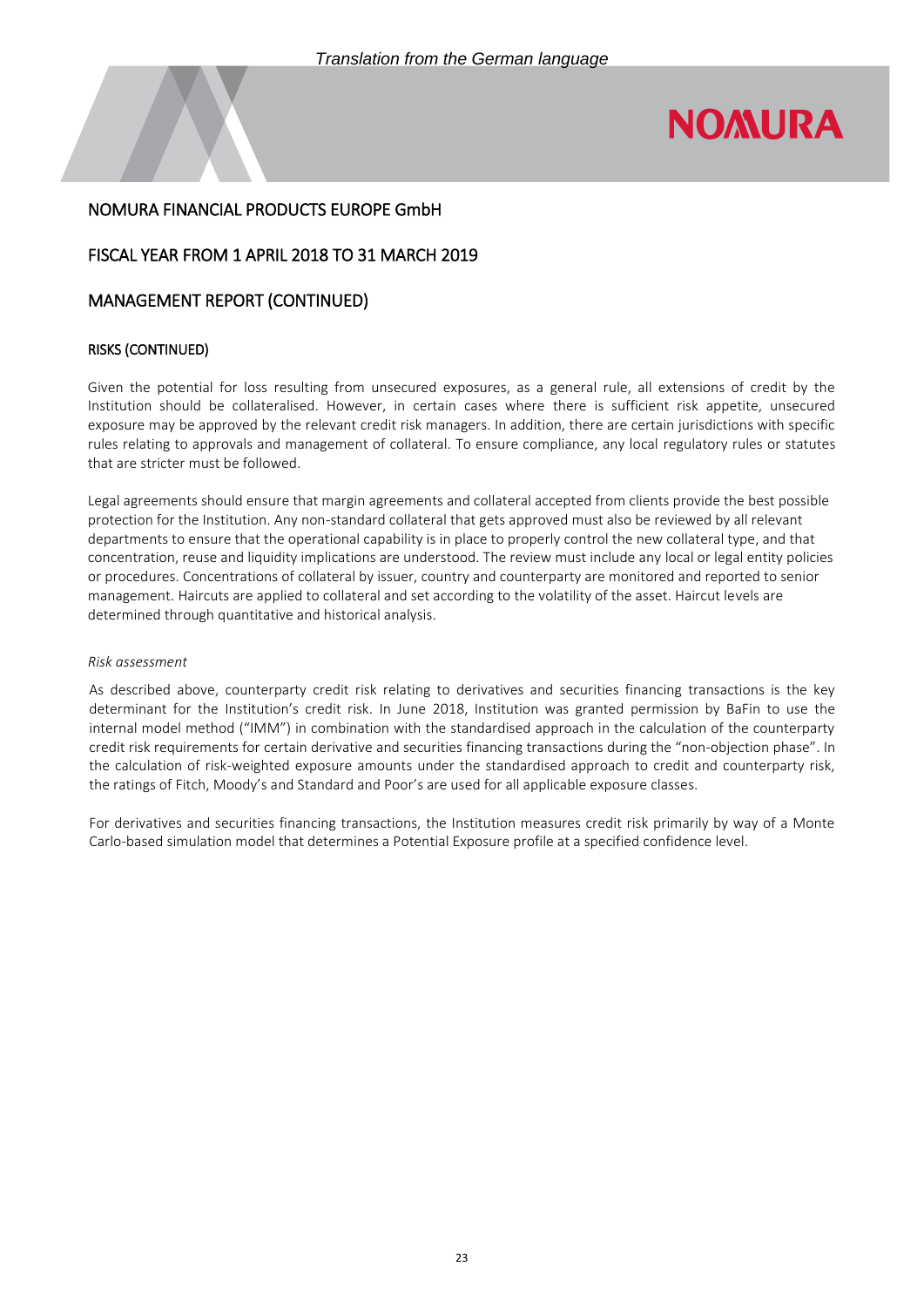### NOMURA FINANCIAL PRODUCTS EUROPE GmbH

## FISCAL YEAR FROM 1 APRIL 2018 TO 31 MARCH 2019

### MANAGEMENT REPORT (CONTINUED)

#### RISKS (CONTINUED)

*Wrong way risk*

I

Wrong way risk ("WWR") occurs when exposure to a counterparty is highly correlated with the deterioration of creditworthiness of that counterparty. The Nomura Group has established policies that govern the management of any WWR exposures, which also apply to the Institution. Stress testing is used to support the assessment of any WWR embedded within existing portfolios of NFPE and adjustments are made to credit exposures and regulatory capital, as appropriate.

WWR analysis is performed by the Risk Management department. The analysis is provided to assist the Management Board in determining whether the level of wrong way risk is a concern and action should be taken to reduce it.

#### *Concentrations of credit risks*

Concentrations of credit risks can arise from the Institution's trading in derivatives, the financing of securities and exposures to central counterparties and clearing houses and are affected by changes in political or economic factors. At the Institution, concentrations of credit risks typically occur with highly rated credit institutions and affiliates in the Nomura Group.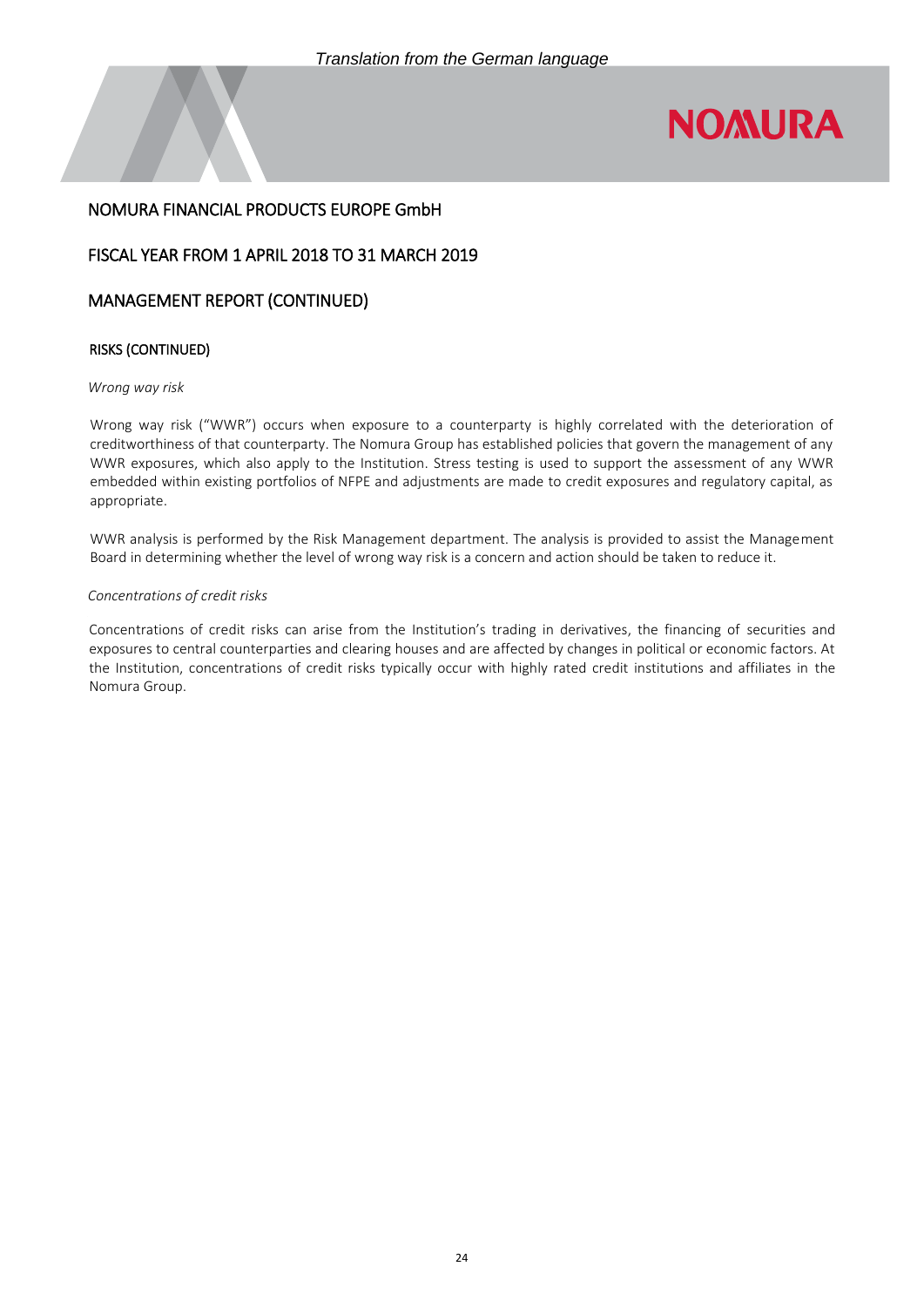## NOMURA FINANCIAL PRODUCTS EUROPE GmbH

## FISCAL YEAR FROM 1 APRIL 2018 TO 31 MARCH 2019

### MANAGEMENT REPORT (CONTINUED)

RISKS (CONTINUED)

Liquidity risk

I

#### *Liquidity risk management*

The Institution defines liquidity risk as the risk of failing to meet financial obligations as and when they become due. This risk can arise due to either idiosyncratic or market-driven negative events. The Institution's prime goal in liquidity risk management is to preserve liquidity at all times and in all stress scenarios and to ensure that the Institution is able to meet all financial obligations which fall due within the survival period defined by the Management Board.

The Institution's internal stress model quantifies the liquidity buffer necessary to survive the defined stress scenarios. The Institution manages liquidity risk independently using the internal stress model and regulatory ratios. The liquidity portfolio, which comprises highly liquid, unencumbered securities and central bank deposits, acts as a liquidity buffer and ensures that sufficient liquidity is available to satisfy the modelled requirements. Given the surplus liquidity from the injection of capital, NFPE's aggregate liquidity exposure is significantly higher than its risk appetite. NFPE makes its surplus liquidity available to the Nomura Group in order to reduce the level of locked-in liquidity.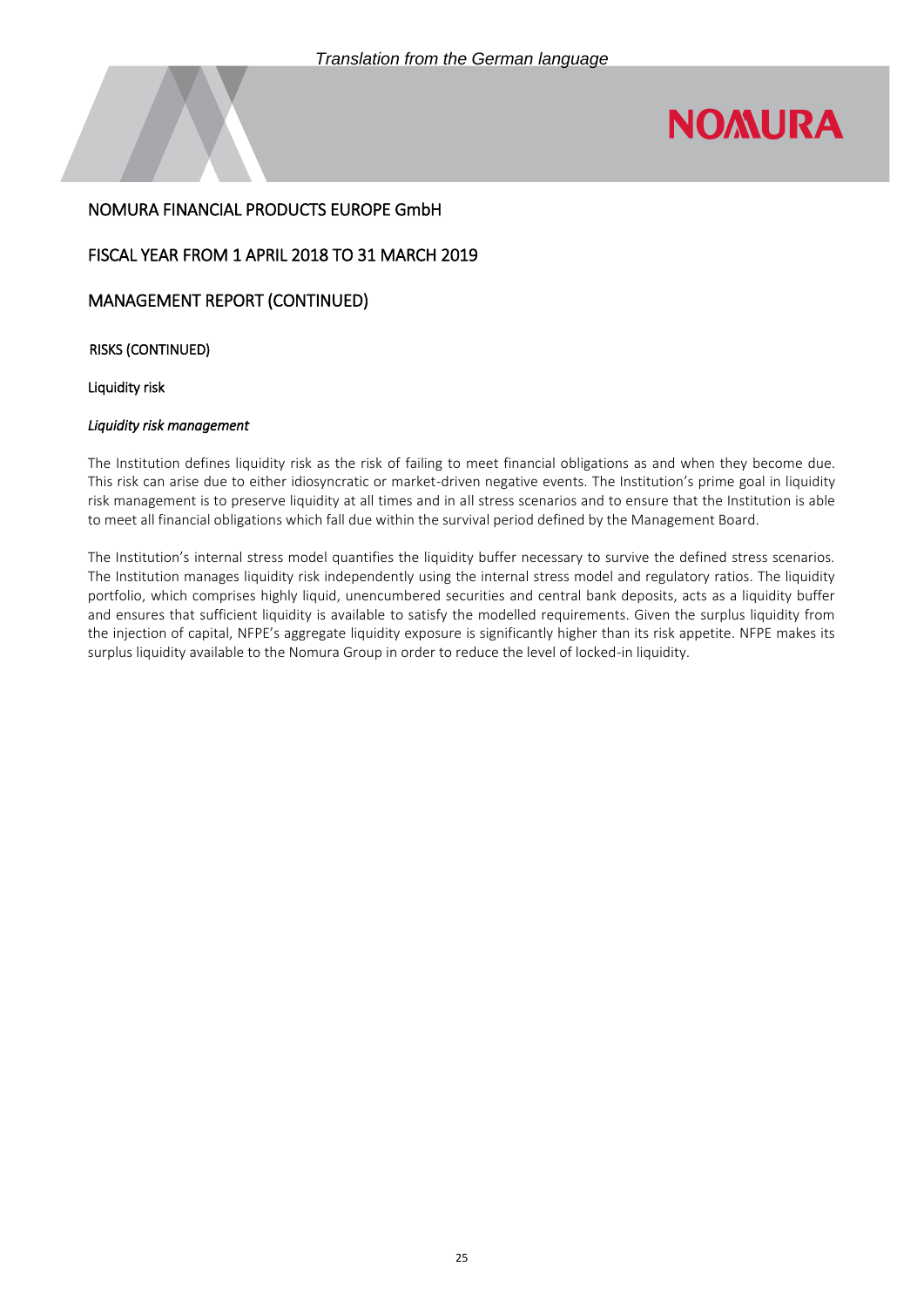### NOMURA FINANCIAL PRODUCTS EUROPE GmbH

## FISCAL YEAR FROM 1 APRIL 2018 TO 31 MARCH 2019

### MANAGEMENT REPORT (CONTINUED)

#### RISKS (CONTINUED)

#### Operational risk

I

Operational risk means the risk of loss resulting from inadequate or failed internal processes, people and systems or from external events. It excludes strategic risk (the risk of loss as a result of poor strategic business decisions), but includes the risk of breach of legal and regulatory requirements and causing damage to the Nomura Group's reputation if caused by an operational risk. The Institution applies the group-wide framework for operational risk management (ORM).

#### *Three lines of defence*

The Nomura Group adopts the industry standard "Three Lines of Defence" for the management of operational risk, comprising the following elements:

- 1st line (divisions): Initiation and management of risks
- 2nd line (ORM function): Definition of the framework and coordination of the Nomura Group's management of operational risk
- 3rd line (Internal Audit): In accordance with IDW Auditing Standard 340, this is an independent function with an independent and objective perspective on the entity which evaluates internal controls and the work of the first two lines of defence. It is also tasked with reporting to senior management and the oversight functions.

The Nomura Group's ORM framework is set out below:

#### *Infrastructure of the framework*

- Policy framework: Sets standards for managing operational risk and details how to monitor adherence to these standards.
- Training and awareness: Action taken by ORM to improve business understanding of operational risk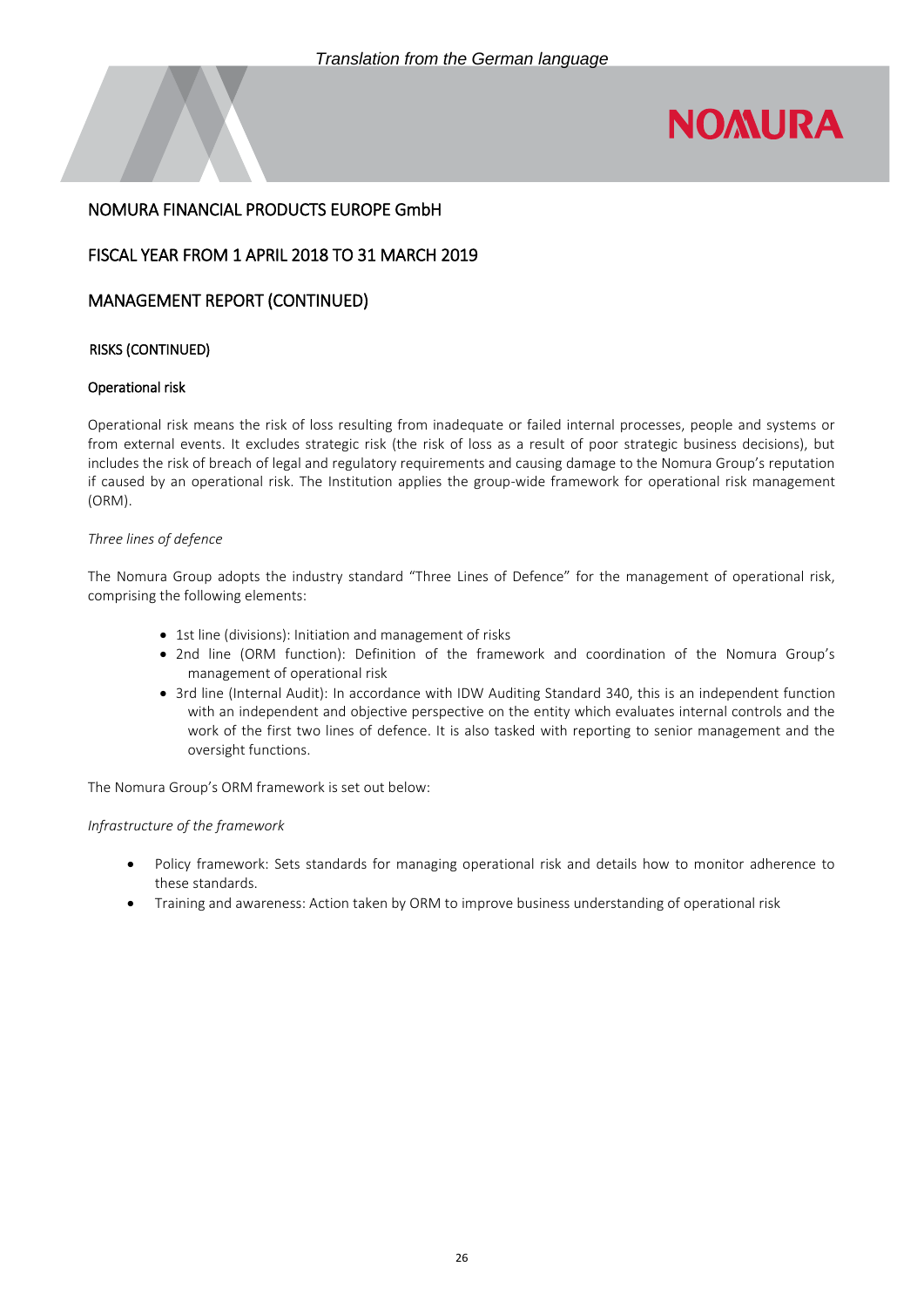## NOMURA FINANCIAL PRODUCTS EUROPE GmbH

## FISCAL YEAR FROM 1 APRIL 2018 TO 31 MARCH 2019

### MANAGEMENT REPORT (CONTINUED)

#### RISKS (CONTINUED)

I

*Products and services* 

- Event reporting: This process is for identifying and reporting events which have or could have led to a loss or profit or other effect in conjunction with inadequate or failed internal processes, people and systems or external events.
- Risk and control self-assessment (RCSA): The process used by the Institution to identify and assess the inherent risks to which they are exposed, the controls in place to mitigate risks, and action plans to further reduce risk. Developing the RCSA process and supporting the divisions in implementing the process is the responsibility of the global ORM function.
- Key risk indicators ("KRI"): KRI are metrics which allow monitoring of certain key operational risks and trigger appropriate responses as thresholds are breached.
- Scenario analysis: Process to assess and quantify high impact, low probability "tail events" (potential, unexpected operational risk events). During the process, measures can be identified through which the control environment can be improved and which are implemented via the operational risk management framework.

#### *Outputs*

 Analysis and reporting: A key aspect of ORM's role is to analyse, report, independently monitor and challenge operational risk activities undertaken by the first line of defence, and work with business units to develop action plans to mitigate risks. Operational risk capital calculation: Calculate operational risk capital as required under applicable Basel standards and local regulatory requirements.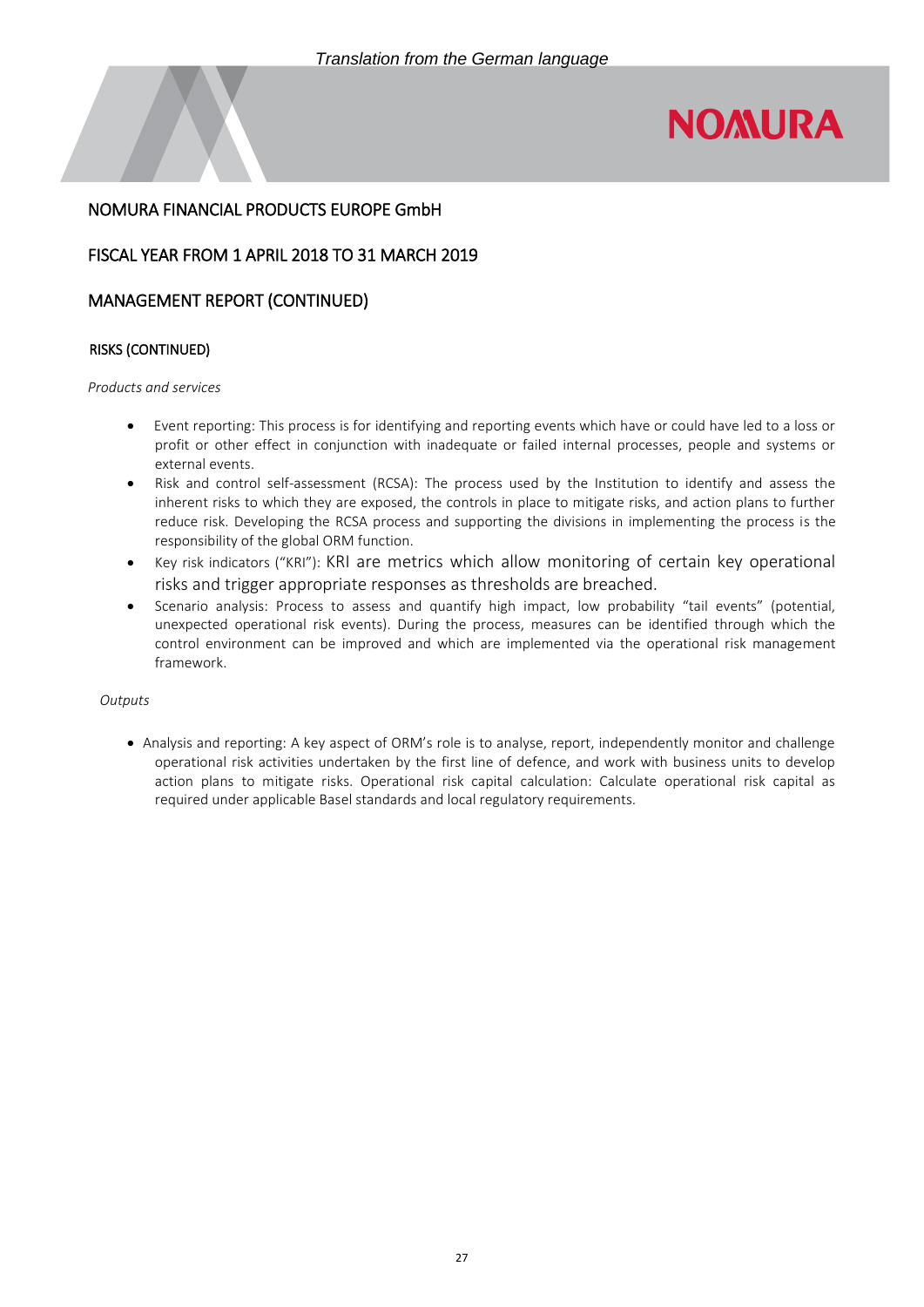### NOMURA FINANCIAL PRODUCTS EUROPE GmbH

## FISCAL YEAR FROM 1 APRIL 2018 TO 31 MARCH 2019

#### MANAGEMENT REPORT (CONTINUED)

#### RISKS (CONTINUED)

#### Model risk

I

Model risk is the risk of loss arising from model errors or incorrect or inappropriate model application with regard to valuation models and risk models. Errors can occur at any point from model assumptions through to implementation. In addition, the quality of model outputs depends on the quality of model parameters and any input data. Even a fundamentally sound model producing accurate outputs consistent with the design objective of the model may exhibit high model risk if it is misapplied or misused.

The Nomura Group has documented policies and procedures in place, approved by the Group Integrated Risk Management Committee and/or the Global Risk Strategic Committee, which define the process and validation requirements for implementing changes to valuation and risk models. Furthermore, a process has been established to monitor model performance in order to identify and evaluate specific events which suggest that a model is not functioning as it should or could be unsuitable and to identify which measures (e.g., additional validation) could be necessary. For changes with an impact above certain thresholds, model approval is required. The Model Validation Group ("MVG") defines these thresholds in a formal procedure and uses a control process to determine where the procedure is not adhered to. For certain material changes to risk models, backtesting of the new model, parallel running of both models and stress-testing of the new model are required prior to the model being approved.

#### Business risk

Business risk is the risk of failure of revenues to cover costs due to deterioration in the earnings environment or deterioration in the efficiency or effectiveness of the Institution's business operations. Managing business risk is the responsibility of NFPE's Management Board.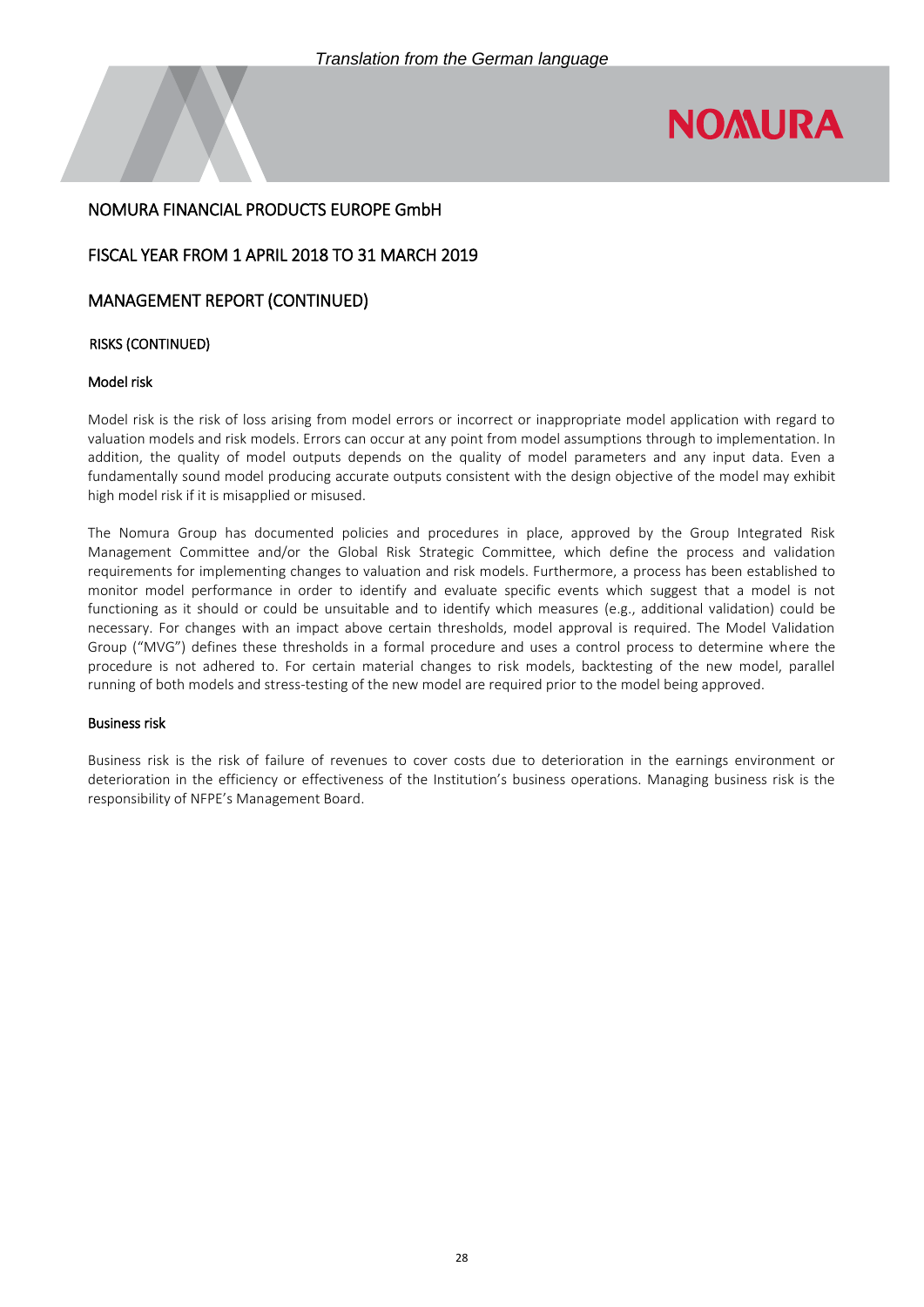### NOMURA FINANCIAL PRODUCTS EUROPE GmbH

## FISCAL YEAR FROM 1 APRIL 2018 TO 31 MARCH 2019

### MANAGEMENT REPORT (CONTINUED)

#### RISKS (CONTINUED)

#### Cross-border risk

I

Cross-border risk is the risk of loss arising from transactions entered into outside the EEA but which are concluded for the account of NFPE and recognised in NFPE's books. NFPE has established strict rules in the Trade Control Framework ("TCF") and the Banking Control Framework ("BCF") to minimise the cross-border risk associated with its business model. The risks associated with transactions concluded with the involvement of another institution in the Nomura Group can be assigned to one or more of the following significant risk categories to which NFPE is exposed: credit, liquidity, market and/or operational risk. In addition, NFPE reserves the right to reject non-TCF and non-BCF-compliant transactions.

#### Compliance risk

Compliance risk refers to risks in connection with non-compliance with applicable financial services laws, regulations and requirements governing the Institution's business activities and personnel, including official sanctions, financial losses and reputational damage. All regulated activities carried out by NFPE entail compliance risk. NFPE must comply with applicable laws, regulations and requirements on financial services governing its business activities. Any breach of applicable laws and regulations could result in regulatory sanctions or even the loss of the banking licence, financial losses or reputational damage.

NFPE has established a Compliance function to ensure that compliance risk is minimised and that all NFPE employees are aware of the laws and regulations which are relevant to them.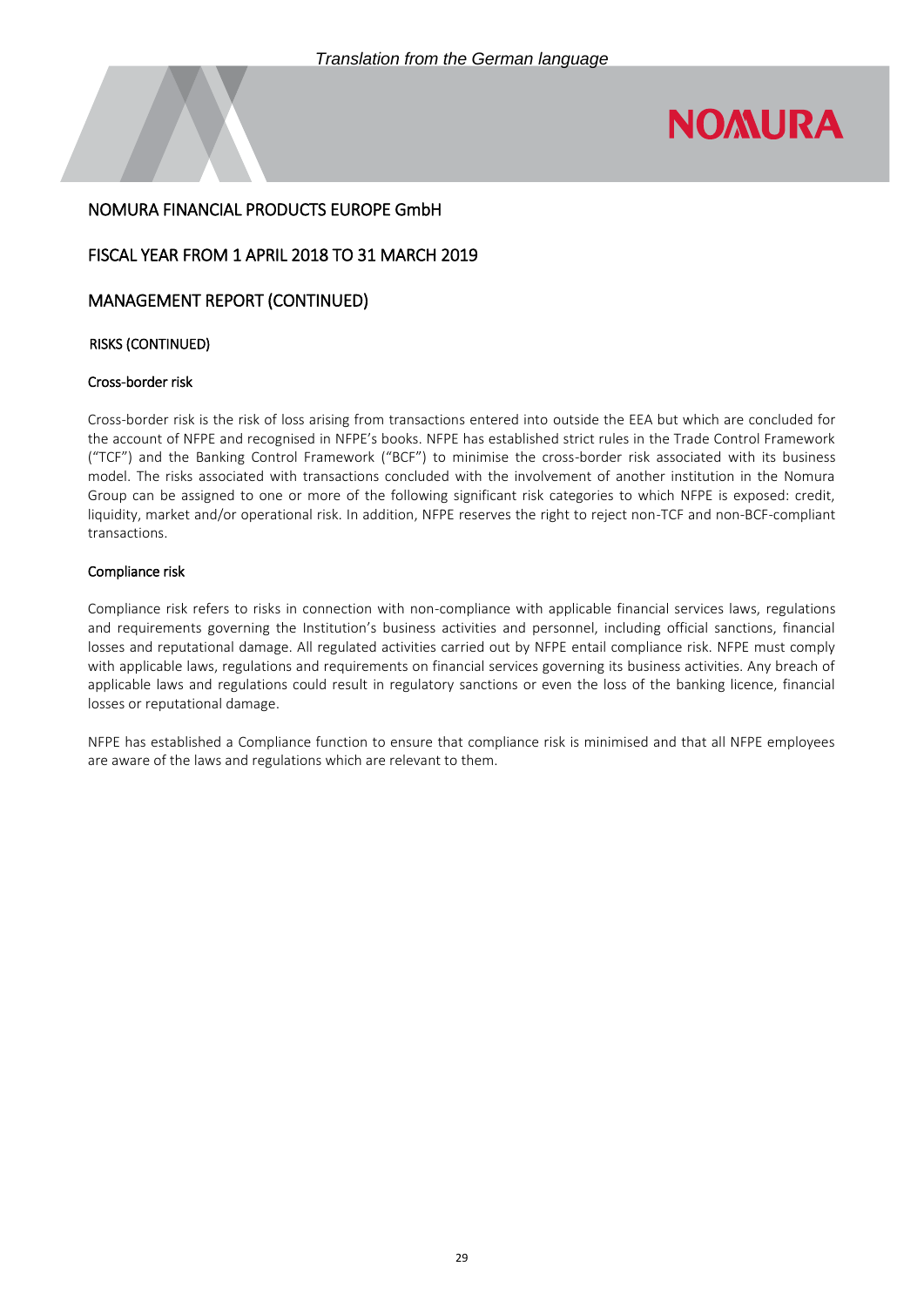### NOMURA FINANCIAL PRODUCTS EUROPE GmbH

### FISCAL YEAR FROM 1 APRIL 2018 TO 31 MARCH 2019

#### MANAGEMENT REPORT (CONTINUED)

#### RISKS (CONTINUED)

#### Internal audit

I

The Nomura Group's Internal Audit function is responsible for auditing and assessing the design and operating effectiveness of internal control over all business and operational activities within the Group. The Global Head of Internal Audit is on the same independent reporting level as the Internal Controls Committee, the Chairman of the Audit Committee of Nomura Holdings, Inc., and the Global Head of Internal Audit in Tokyo. The Head of Global Wholesale Division Internal Audit is on the same independent reporting level as the Chairman of the Audit Committee of NEHS and also reports to the Global Head of Internal Audit. NFPE is fully covered by the activities of the Internal Audit function of the Nomura Group, to which a Frankfurt-based internal audit team belongs. The Head of NFPE Internal Audit reports to the local Management Board and the Supervisory Board of NFPE and also to the functional Head of Global Wholesale Division Internal Audit.

NFPE Internal Audit is responsible for performing internal audit work at NFPE and its branches. This includes the riskbased and process-independent audit and assessment of the design and operating effectiveness of the risk management system in general and specifically the internal control system. It encompasses all activities and processes carried out by NFPE in performing its business activities, regardless of whether or not they have been outsourced. Internal Audit follows a global methodology and is guided by the standards issued by the Institute of Internal Auditors ("IIA") and Information Systems Audit and Control Association ("ISACA") and by the guidelines and recommendations of other relevant organisations such as the Basel Committee on Banking Supervision. Quality control tests are performed by a global team which is independent of the internal audit employees who are responsible for the audit to ensure that the audits by the Internal Audit function meet the requirements of the IA methodology and other applicable standards. An annual risk assessment is carried out which covers all activities of NFPE and its branches. The results are used to develop the internal audit plan which has to be approved by the NFPE Management Board and the Audit and Risk Committee.

Audits are performed using a risk-based method. Key controls are determined and numerous techniques are employed to assess the appropriate design and operating effectiveness of the controls. These include identifying and observing, sample testing and, in some cases, substantive testing. NFPE Internal Audit reports in accordance with the requirements of Nomura's internal audit methodology. A full and a condensed audit report are prepared and made available to the Management Board, the Supervisory Board and the heads of the departments concerned. The status of open points is reviewed regularly and reported to the Management Board and the Supervisory Board, as well as to the department heads who are responsible for remedying the points in question. Internal Audit also carries out work to test and confirm problematic points which have been resolved, according to management.

The Management Board has satisfied itself of the appropriateness and adequacy of Internal Audit's resources. A copy of the Internal Audit Charter is available on request.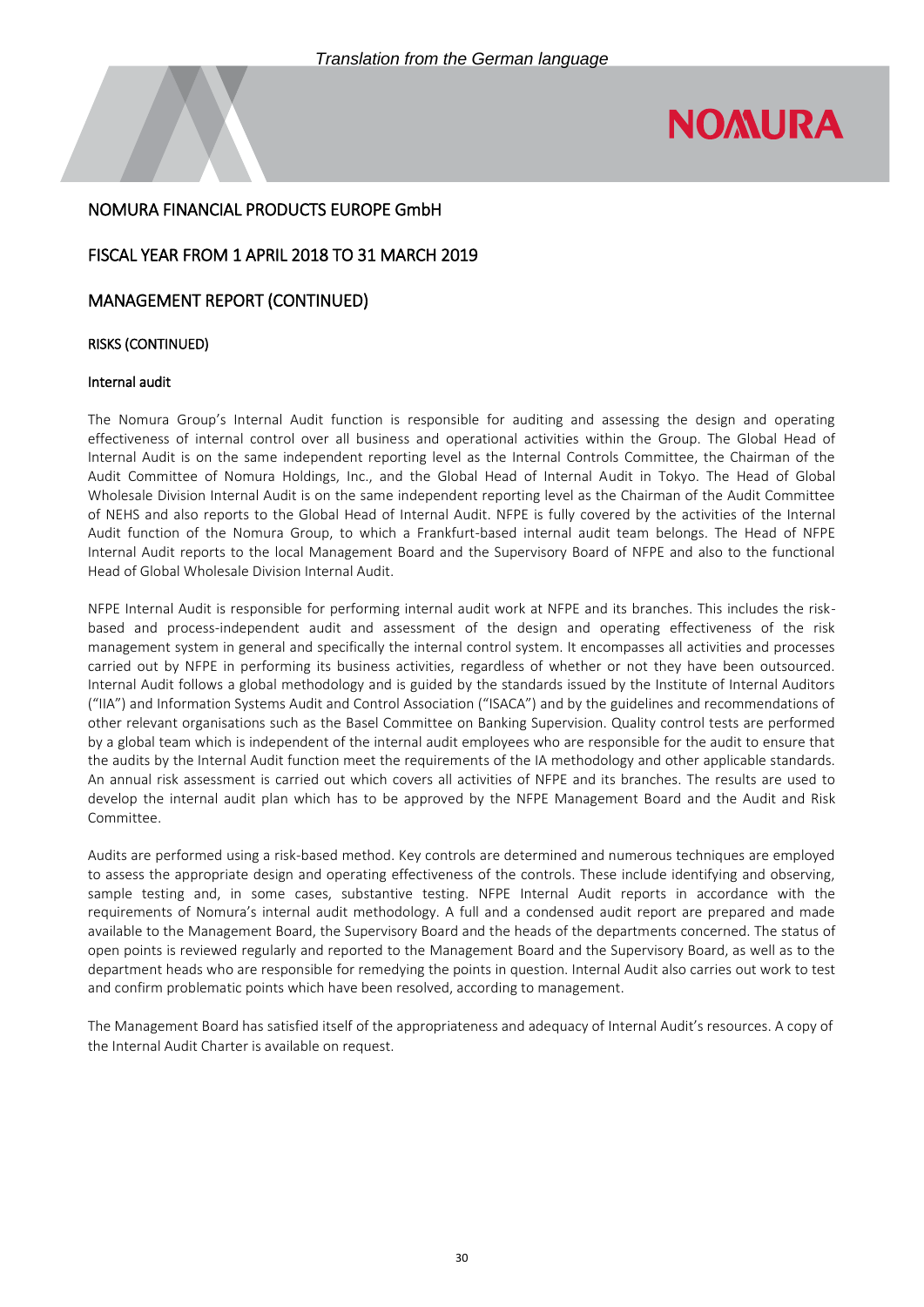### NOMURA FINANCIAL PRODUCTS EUROPE GmbH

### FISCAL YEAR FROM 1 APRIL 2018 TO 31 MARCH 2019

### MANAGEMENT REPORT (CONTINUED)

#### FUTURE DEVELOPMENTS

#### Regulatory changes

I

#### European banking reforms

On 23 November 2016, the EU Commission published a comprehensive reform package aimed at strengthening the stability of the EU banking sector. The reforms implement many elements of Basel III in the EU and also address problems with the current regulatory requirements. The EU Commission has made changes to the existing legislation in the form of the Capital Requirements Directive (CRD V), the Capital Requirements Regulation (CRR II), the Bank Recovery and Resolution Directive (BRRD II) and the Single Resolution Mechanism Regulation (SRMR).

The changes under the CRR II include the following:

- More risk-sensitive capital requirements, especially for market risk, counterparty credit risk and exposures to central counterparties (CCP)
- A binding leverage ratio (LR) to avoid excessive indebtedness of institutions
- A binding net stable funding ratio (NSFR) to prevent banks from making excessive use of short-term wholesale finance and to reduce long-term funding risk
- The requirement that global systemically important financial institutions (G-SIIs) have to maintain a minimum level of capital and other instruments to cover losses incurred upon resolution. The requirement, also known as "total loss-absorbing capacity" (TALC) is embedded in the existing MREL (minimum requirement for own funds and eligible liabilities) which applies to all institutions and will strengthen the EU's ability to resolve failing G-SIIs and also protect financial stability and minimise risks to the taxpayer.

The proposals will be introduced in the EU in June 2019, with most of the changes becoming effective two years later, in June 2021. In light of these developments, and given the impact of the UK's decision to leave the EU and other proposed changes to be implemented in connection with the review of investment firms in a new Investment Firm Regulation ("IFR") and Directive ("IFD"), there is uncertainty as to which rules will apply to the Institution after 2019, especially in relation to the proportionality of the requirements given the size and extent of the firms' activities.

On 7 December 2018, the Basel Committee finalised the changes to the Basel III framework, which include changes to the credit risk standardised approach, CVA and operational risk, and the introduction of a capital floor. These proposals will have to be transposed into national and EU law in another update of the Capital Requirements Regulation ("CRR III"). The Basel Committee recommended that implementation commence in 2022.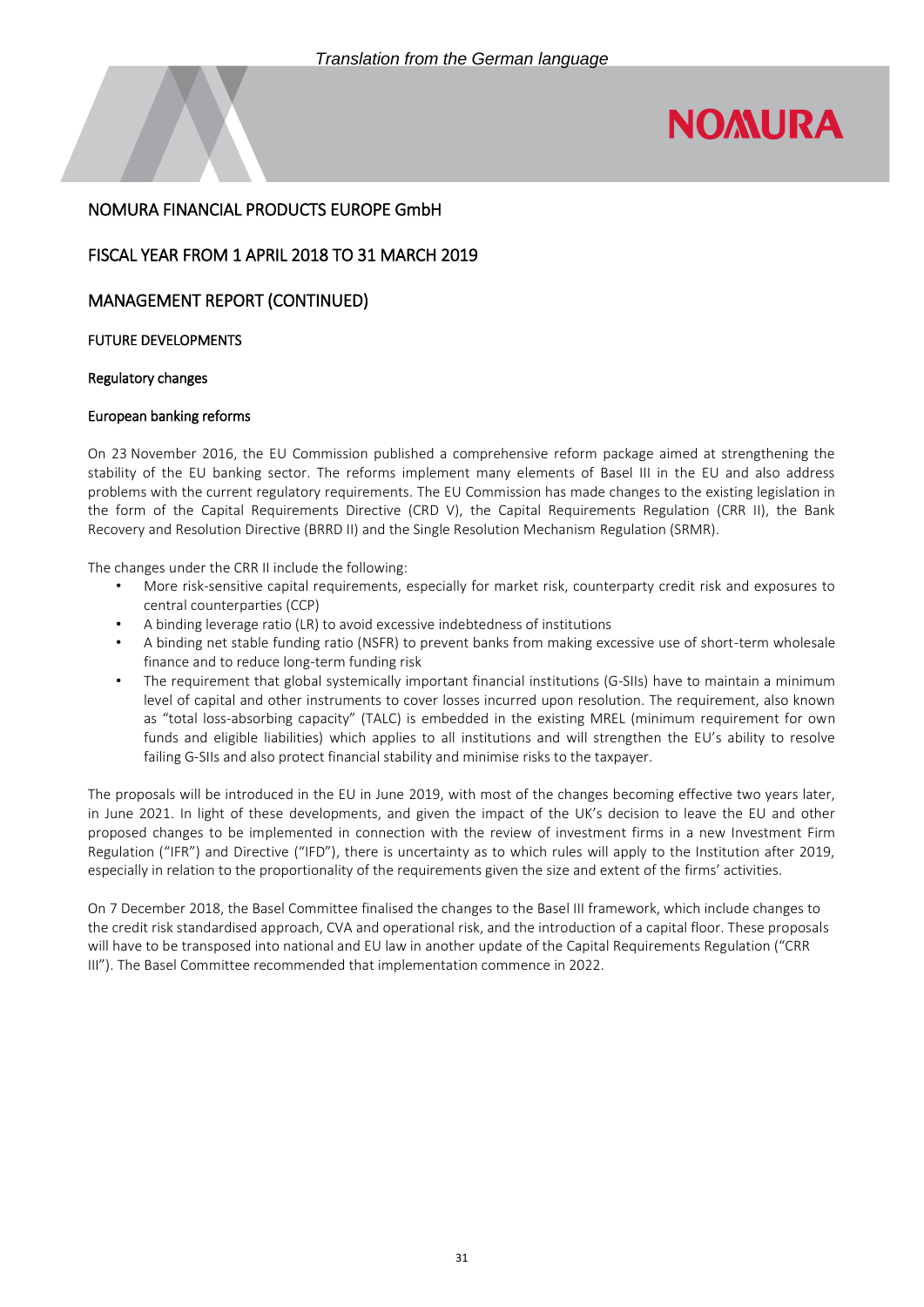#### NOMURA FINANCIAL PRODUCTS EUROPE GmbH

## FISCAL YEAR FROM 1 APRIL 2018 TO 31 MARCH 2019

### MANAGEMENT REPORT (CONTINUED)

#### HUMAN RESOURCES

I

Our people are our most valuable assets. The HR function performs its services to create a working environment which is attractive to talented people inside and outside the organisation. HR is therefore closely attuned to the Institution's business so that it can provide advice on all employee-related matters and discuss all current and future risks and challenges in connection with the workforce and the necessary functions.

HR has the structures and processes in place needed to satisfy regulatory requirements, such as those concerning remuneration and incentive systems under the IVV III ["Institutsvergütungsverordnung": German Ordinance Regarding the Supervisory Requirements for Remuneration Systems of Institutions] or other local or European regulations. Additionally, the Institution has set up a Remuneration Committee which supports the Institution's Supervisory Board in all remuneration matters – especially the remuneration review at year-end, Management Board remuneration and the ongoing evaluation of policies and procedures. The member of the Remuneration Committee are members of NFPE's Supervisory Board and are supported by HR and other functions in the Institution. Ahead of the Remuneration Committee meetings, HR coordinates all remuneration-related topics with Finance, Risk Management, Compliance and Internal Audit. As a result, the HR function engages in ongoing dialog with the Bank's control functions. Furthermore, external advisors are consulted on regulatory issues.

The Institution's Supervisory Board is responsible for the remuneration of the Management Board members. The Institution's Management Board is responsible for the remuneration of NFPE's employees.

The Institution's remuneration systems comprise a fixed and a variable component (fixed remuneration + variable remuneration = total remuneration). The Institution endorses the Nomura Group's "payment for performance" approach. The variable portion of total remuneration is granted to certain employees as a cash payment plus a longterm component deferred over a defined period. In this respect, the Institution complies with the regulatory requirements for variable remuneration and the Nomura Group's global renumeration policy.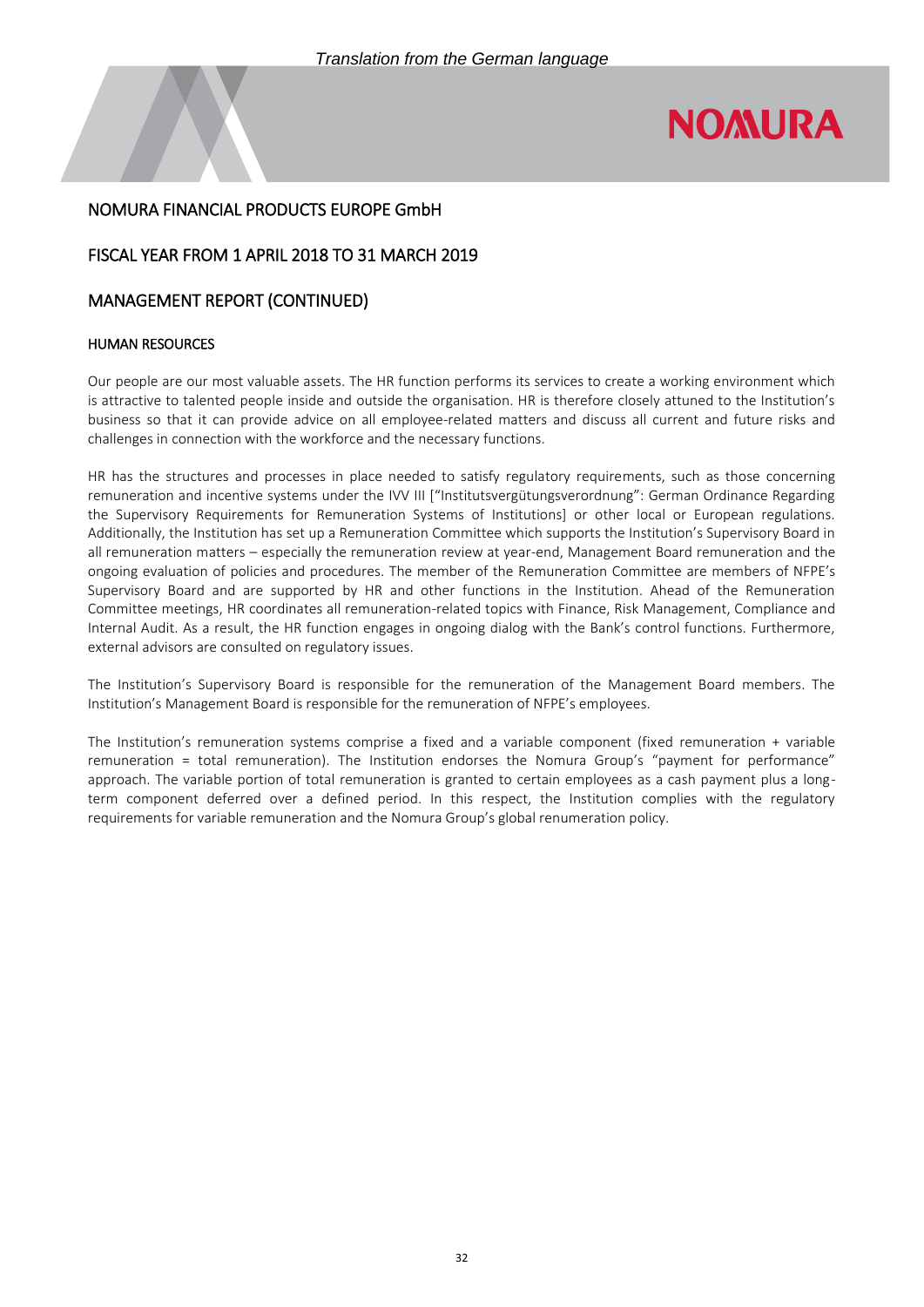#### NOMURA FINANCIAL PRODUCTS EUROPE GmbH

## FISCAL YEAR FROM 1 APRIL 2018 TO 31 MARCH 2019

#### MANAGEMENT REPORT (CONTINUED)

#### HUMAN RESOURCES (CONTINUED)

I

NFPE is not currently classified as a significant institution and therefore does not have any material risk takers (MRT) as defined in the IVV III. NFPE nevertheless applies stricter rules governing deferred variable remuneration, in line with Nomura Group policies. Deferred remuneration is linked to the price of NHI stock (nominal shares, employee shares) and is only paid out if the Institution has the financial means to do so and if there is no reason to apply a malus or clawback (deferred variable remuneration is reduced or has to be returned). Beneficiaries of deferred remuneration are not permitted to use any hedging techniques to prevent the deferred variable remuneration from being reduced.

The amount of the variable remuneration at the Institution depends on the performance of the Group, the Institution and the individual concerned. Variable remuneration must not encourage harmful behaviour and can be reduced to zero.

In October 2018, three members of senior management and nine other executives at NIP (UK and German NIP branch) transferred to NFPE. In January 2019, a fourth Management Board member and two other employees joined NFPE. In March 2019, all other employees transferred to NFPE under a transfer of operations ("Betriebsübergang").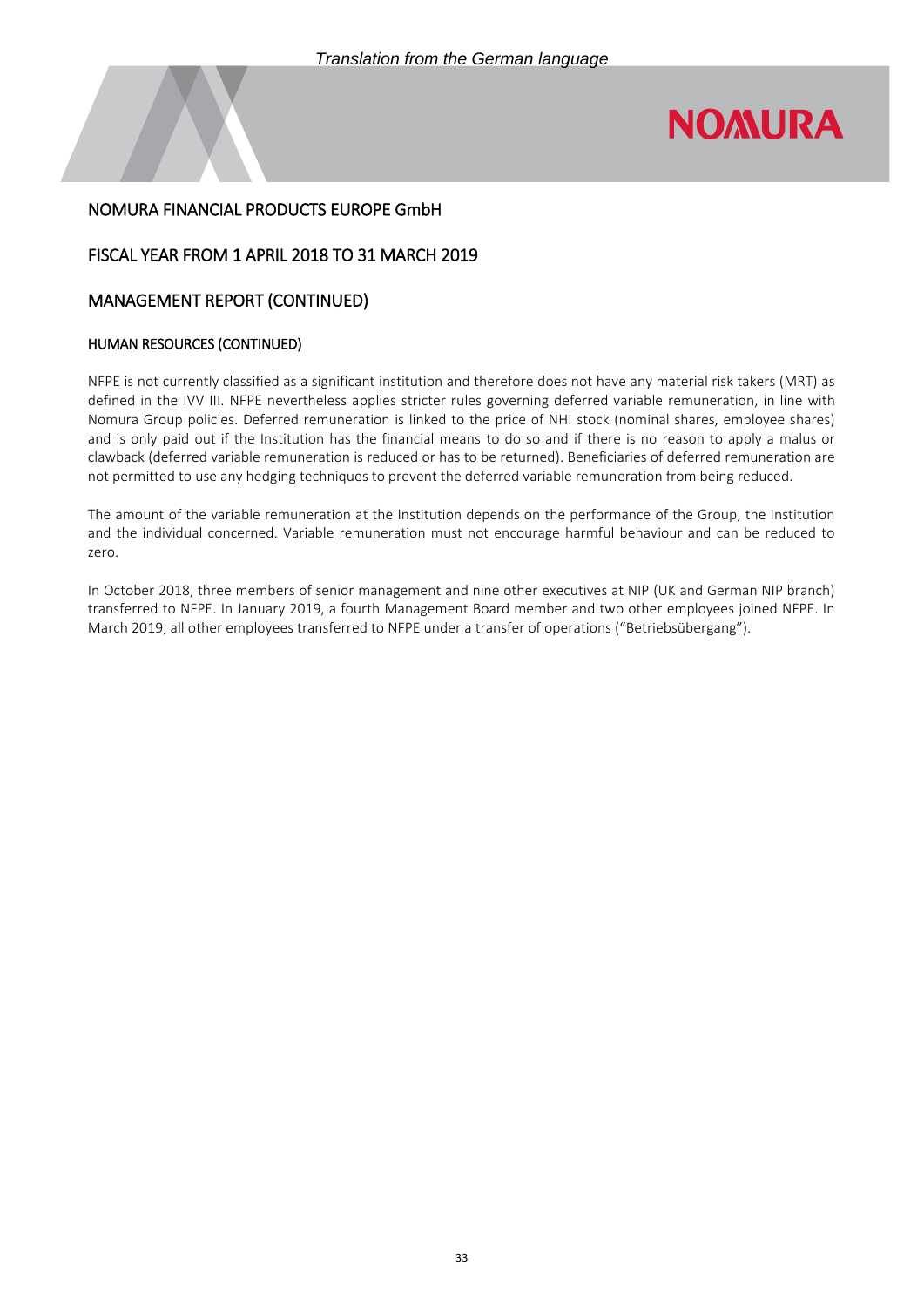## NOMURA FINANCIAL PRODUCTS EUROPE GmbH

## FISCAL YEAR FROM 1 APRIL 2018 TO 31 MARCH 2019

#### MANAGEMENT REPORT (CONTINUED)

#### ENVIRONMENT AND ENERGY

The Nomura Group believes a healthy environment is the foundation of stable economic and social conditions for future generations. It is committed to acting in an environmentally responsible manner and to improving its energy efficiency.

The Nomura Group

I

- encourages investment and constructive engagement in environmentally friendly and energy-efficient goods and services;
- assesses environment risks and continually strives to minimise pollution in order to reduce our impact on climate change;
- complies with relevant environmental laws and regulations and engages with external advisors to monitor compliance;
- is committed to reducing waste and conserving natural resources to minimize the impact of our footprint on the environment;
- is committed to continuously improving energy efficiency;
- emphasises the importance of biodiversity and an intact ecosystem;
- communicates this policy to all employees to raise awareness of environmental issues and encourage environmentally friendly initiatives;
- will make available the resources required to achieve our environmental objectives; and
- makes this policy available for public review. Examples of activities are the "JobTicket" offering reduced-price travel by public transport to employees, the provision of a room for bicycles and the monthly monitoring of  $CO<sub>2</sub>$  emissions aimed at constantly reducing our carbon footprint.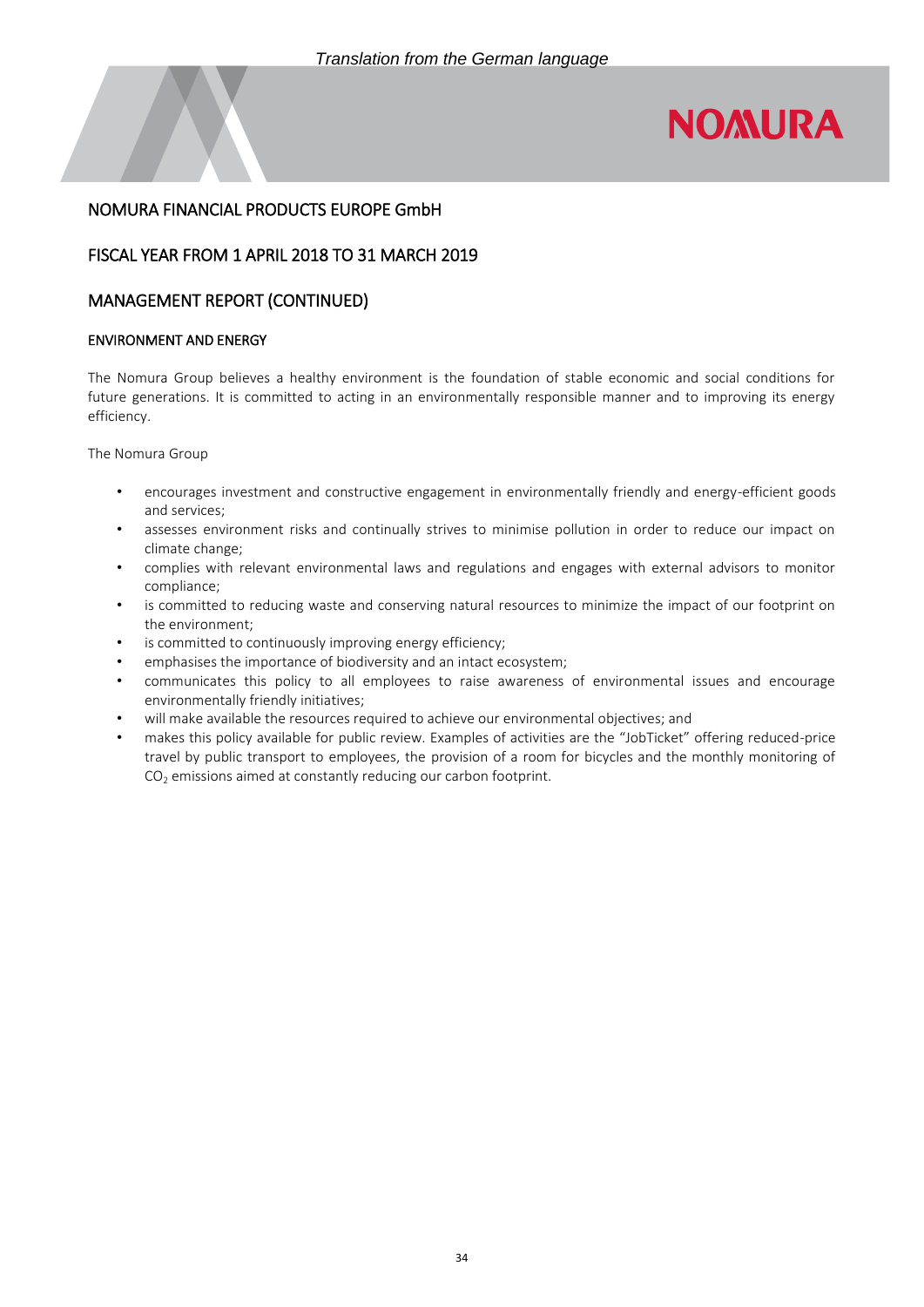## NOMURA FINANCIAL PRODUCTS EUROPE GmbH

## FISCAL YEAR FROM 1 APRIL 2018 TO 31 MARCH 2019

### MANAGEMENT REPORT (CONTINUED)

#### SUBSEQUENT EVENTS

I

There are no events after the reporting date which would have to be communicated here.

#### INDEMNIFICATION OF MANAGING DIRECTORS

On the date of this report and in the fiscal year in question, some of the managing directors of the Institution and of certain affiliates were indemnified to the extent permitted by law and in conformity with the Institution's articles of incorporation in relation to specific losses and liabilities arising under or in connection with the exercise of their powers, duties and responsibilities as managing directors. In addition, NHI has established a global directors' and officers' insurance scheme for the entire Nomura Group.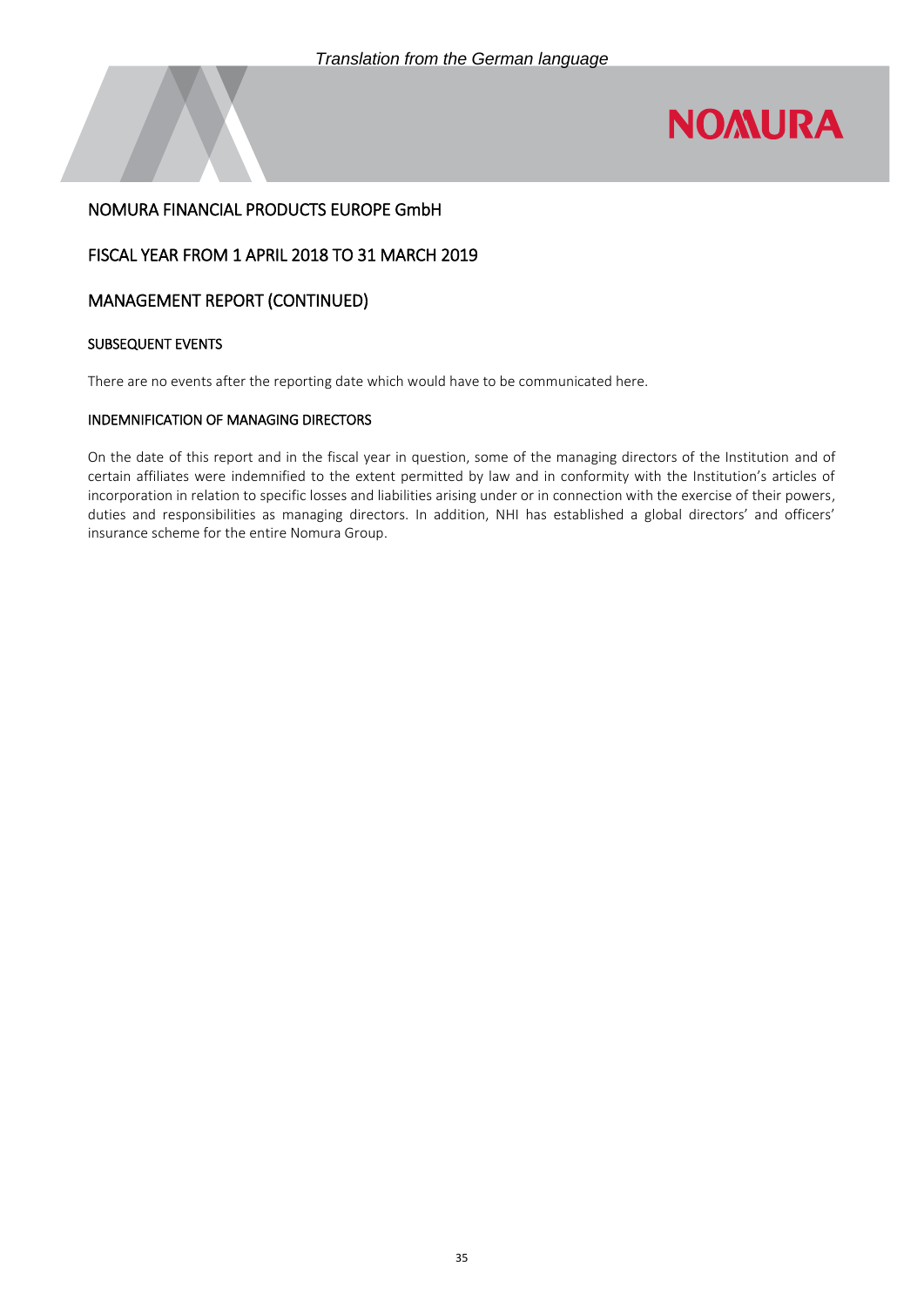## NOMURA FINANCIAL PRODUCTS EUROPE GmbH

## FISCAL YEAR FROM 1 APRIL 2018 TO 31 MARCH 2019

### MANAGEMENT REPORT (CONTINUED)

#### GOING CONCERN

I

The Institution's business activities and the factors which are likely to impact its future development, performance and position are specified in this report. Its objectives, policies and procedures for risk management and its exposure to credit and liquidity risk, its asset management procedures and available capital resources are also described in this report.

The Management Board has good reason to assume that the Institution has adequate resources to continue to operate in the foreseeable future. The financial statements were therefore prepared on a going concern basis.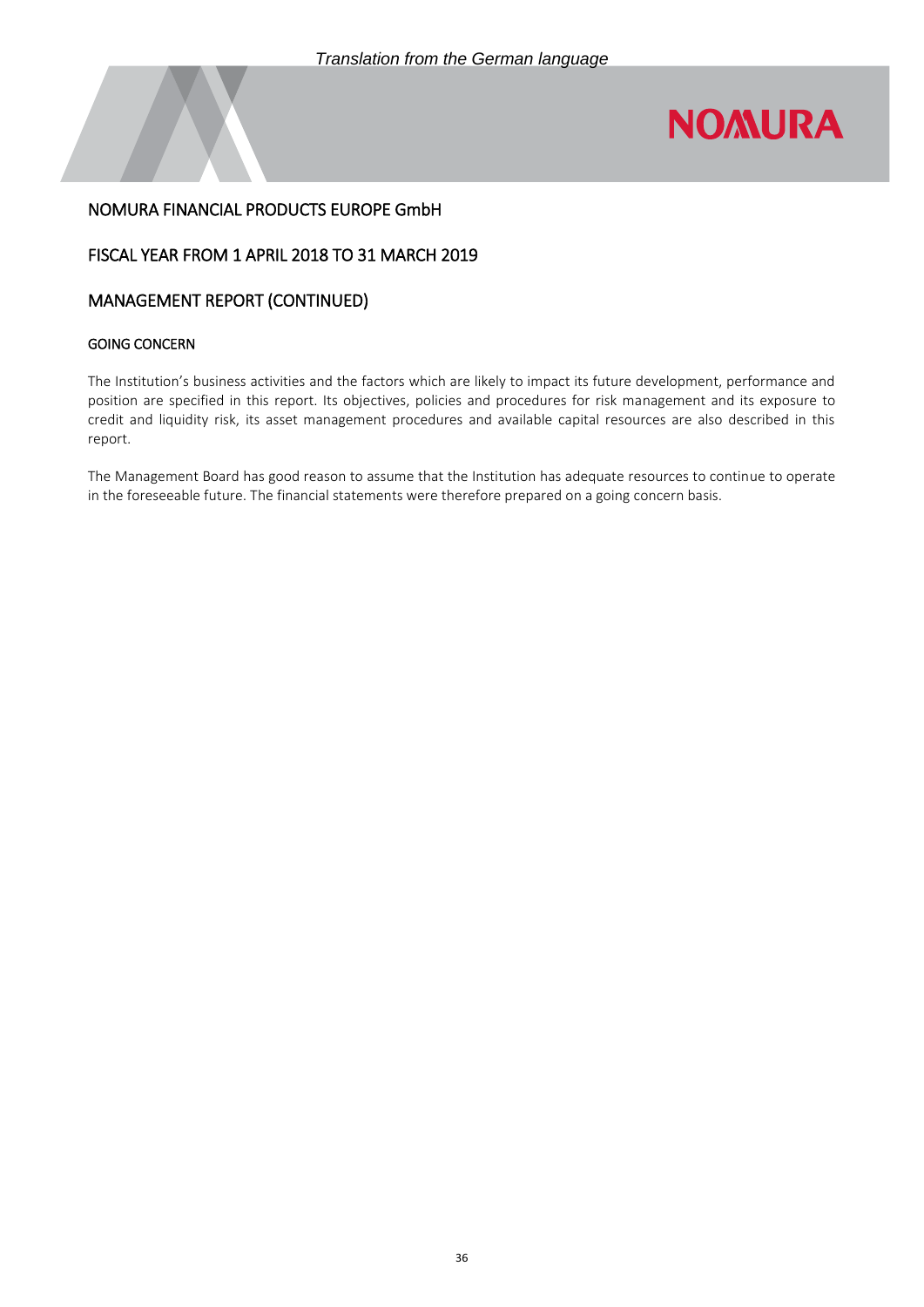## <span id="page-37-0"></span>NOMURA FINANCIAL PRODUCTS EUROPE GmbH BALANCE SHEET AS OF 31 MARCH 2019

|                 |                                                                                                                                                                                   | <b>March 2019</b> |                           |             | <b>March 2018</b> |
|-----------------|-----------------------------------------------------------------------------------------------------------------------------------------------------------------------------------|-------------------|---------------------------|-------------|-------------------|
|                 | Assets                                                                                                                                                                            | <b>EUR</b>        | <b>EUR</b>                | <b>EUR</b>  | <b>EUR</b>        |
| 1.<br>a)<br>b)  | Cash reserve<br>Cash<br>$\overline{\phantom{a}}$<br>Balances at central banks                                                                                                     |                   | 3,165<br>50,000,000       | 50,003,165  |                   |
| C)              | thereof: at Deutsche Bundesbank<br>Postal giro balances                                                                                                                           | 50,000,000        |                           |             |                   |
| 2.              | Public-sector debt instruments and bills of exchange<br>eligible for refinancing with central banks                                                                               |                   |                           |             |                   |
| a)              | Treasury bills and treasury discount notes as well as<br>similar public-sector debt instruments<br>thereof: eligible for refinancing with Deutsche<br><b>Bundesbank</b>           |                   |                           |             |                   |
| b)              | Bills of exchange<br>$\blacksquare$                                                                                                                                               |                   |                           |             |                   |
| 3.<br>a)<br>b)  | Receivables from banks<br>Payable on demand<br>- Other receivables                                                                                                                |                   | 56,951,969<br>420,939,298 | 477,891,267 | 27,440<br>27,440  |
| 4.              | Receivables from customers<br>thereof: secured by real property liens<br>Public-sector loans                                                                                      |                   |                           |             |                   |
| 5.<br>a)<br>aa) | Debt securities and other fixed-income securities<br>Money market securities<br>Issued by the public sector<br>thereof: eligible as collateral with Deutsche<br><b>Bundesbank</b> |                   |                           |             |                   |
| ab)             | Issued by other borrowers<br>thereof: eligible as collateral with Deutsche<br><b>Bundesbank</b>                                                                                   |                   |                           |             |                   |
| b)<br>ba)       | Bonds and debt securities<br>Issued by the public sector<br>thereof: eligible as collateral with Deutsche<br>Bundesbank                                                           |                   |                           |             |                   |
| bb)             | Issued by other borrowers<br>thereof: eligible as collateral with Deutsche<br>Bundesbank                                                                                          |                   |                           |             |                   |
| $\mathsf{c})$   | Own debt securities (nominal value)                                                                                                                                               |                   |                           |             |                   |
| 6.              | Shares and other variable-yield securities                                                                                                                                        |                   |                           |             |                   |
| 6a.             | Trading assets                                                                                                                                                                    |                   |                           | 1,942,157   |                   |
| 7.              | Equity investments<br>thereof: in banks<br>in financial services institutions                                                                                                     |                   |                           |             |                   |
| 8.              | Shares in affiliates<br>thereof: in banks<br>in financial services institutions                                                                                                   |                   |                           |             |                   |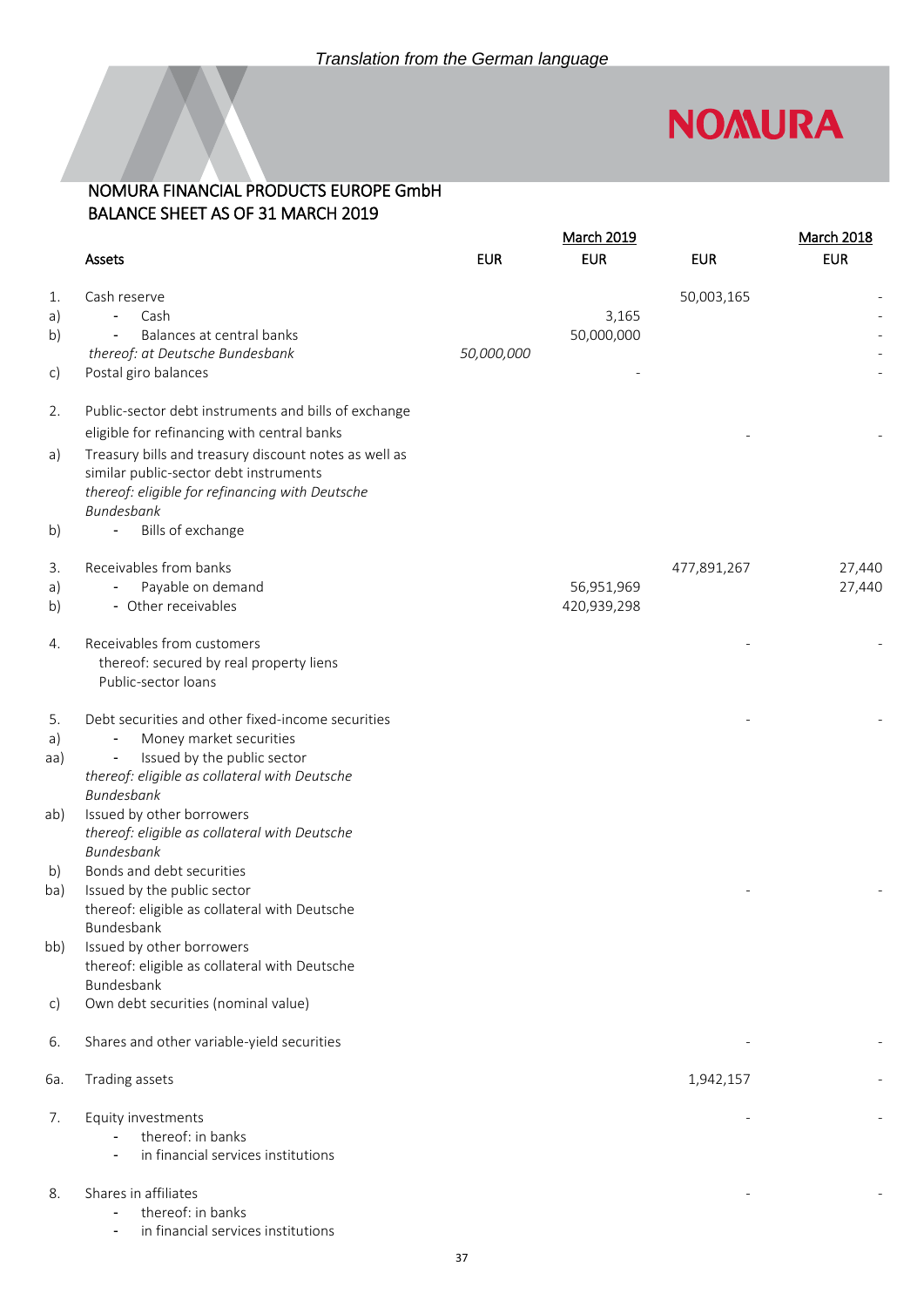# NOMURA FINANCIAL PRODUCTS EUROPE GmbH

# BALANCE SHEET AS OF 31 MARCH 2019

I

|                             |                                                                                                                                                                                                                                     |            | <b>March 2019</b> |             | <b>March 2018</b> |
|-----------------------------|-------------------------------------------------------------------------------------------------------------------------------------------------------------------------------------------------------------------------------------|------------|-------------------|-------------|-------------------|
|                             | Assets (continued)                                                                                                                                                                                                                  | <b>EUR</b> | <b>EUR</b>        | <b>EUR</b>  | <b>EUR</b>        |
| 9.                          | Trust assets<br>thereof: trust loans<br>$\overline{\phantom{a}}$                                                                                                                                                                    |            |                   |             |                   |
| 10.                         | Equalisation claims on the public sector including<br>debt securities resulting from their conversion                                                                                                                               |            |                   |             |                   |
| 11.<br>a)<br>b)<br>c)<br>d) | Intangible assets<br>Internally generated industrial rights and similar rights and<br>assets<br>Purchased franchises, industrial and similar rights and<br>assets and licences in such rights and assets<br>Goodwill<br>Prepayments |            |                   |             |                   |
| 12.                         | Property and equipment                                                                                                                                                                                                              |            |                   | 3,481,248   |                   |
| 13.                         | Subscribed capital, called but not paid                                                                                                                                                                                             |            |                   |             |                   |
| 14.                         | Other assets                                                                                                                                                                                                                        |            |                   | 15,478,753  |                   |
| 15.                         | Prepaid expenses                                                                                                                                                                                                                    |            |                   |             |                   |
| 16.                         | Deferred tax assets                                                                                                                                                                                                                 |            |                   |             |                   |
| 17.                         | Excess of covering assets over pension and similar<br>obligations                                                                                                                                                                   |            |                   |             |                   |
| 18.                         | Capital deficit                                                                                                                                                                                                                     |            |                   |             |                   |
|                             | <b>Total assets</b>                                                                                                                                                                                                                 |            |                   | 548,796,590 | 27,440            |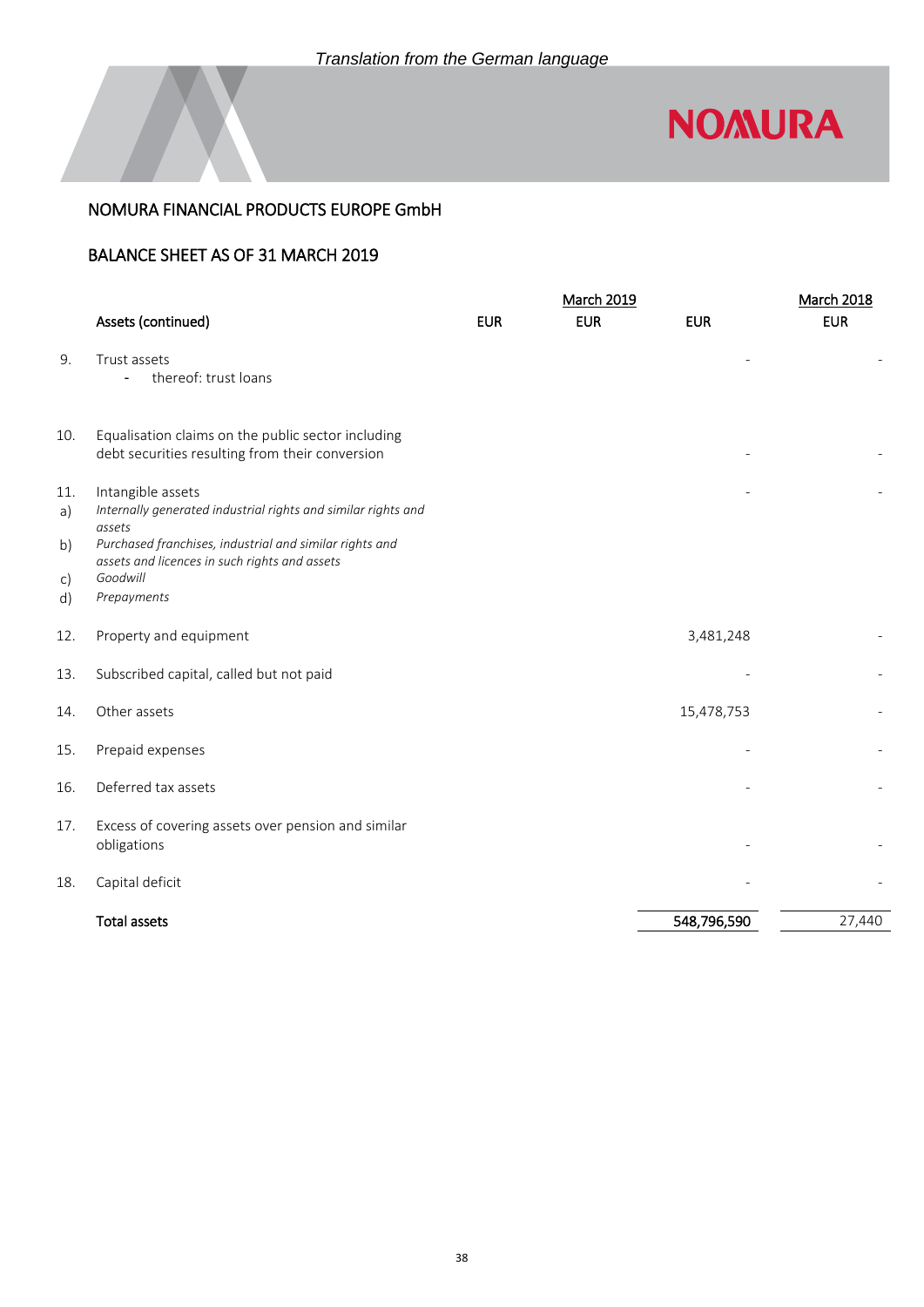# NOMURA FINANCIAL PRODUCTS EUROPE GmbH

# BALANCE SHEET AS OF 31 MARCH 2019

I

|     |                                                                                               |            | <b>March 2019</b> |            | <b>March 2018</b> |
|-----|-----------------------------------------------------------------------------------------------|------------|-------------------|------------|-------------------|
|     | Liabilities and equity                                                                        | <b>EUR</b> | <b>EUR</b>        | <b>EUR</b> | <b>EUR</b>        |
| 1.  | Liabilities to banks                                                                          |            |                   | 2,226,153  |                   |
| a)  | Payable on demand<br>$\overline{\phantom{a}}$                                                 |            | 1,904,646         |            |                   |
| b)  | With an agreed term or period of notice                                                       |            | 321,507           |            |                   |
| 2.  | Liabilities to customers                                                                      |            |                   |            |                   |
| a)  | Saving deposits<br>-                                                                          |            |                   |            |                   |
| aa) | with an agreed period of notice of three months                                               |            |                   |            |                   |
| ab) | with an agreed period of notice of three months                                               |            |                   |            |                   |
| b)  | Other liabilities                                                                             |            |                   |            |                   |
| ba) | payable on demand                                                                             |            |                   |            |                   |
| bb) | with an agreed term or period of notice                                                       |            |                   |            |                   |
| 3.  | Securitised liabilities                                                                       |            |                   |            |                   |
| a)  | Debt securities issued                                                                        |            |                   |            |                   |
| b)  | Other securitised liabilities<br>$\overline{\phantom{a}}$<br>thereof: Money market securities |            |                   |            |                   |
|     | Own acceptances and promissory notes outstanding                                              |            |                   |            |                   |
|     |                                                                                               |            |                   |            |                   |
| За. | Trading liabilities                                                                           |            |                   | 207,242    |                   |
| 4.  | <b>Trust liabilities</b>                                                                      |            |                   |            |                   |
|     | thereof: trust loans                                                                          |            |                   |            |                   |
| 5.  | Other liabilities                                                                             |            |                   | 507,863    |                   |
| 6.  | Deferred income                                                                               |            |                   |            |                   |
| 6a. | Deferred tax liabilities                                                                      |            |                   |            |                   |
| 7.  | Provisions                                                                                    |            |                   | 42,734,650 | 2,440             |
| a)  | Provisions for pensions and similar                                                           |            |                   |            |                   |
|     | obligations                                                                                   |            | 14,763,129        |            |                   |
| b)  | Tax provisions                                                                                |            | 1,909,599         |            |                   |
| c)  | Other provisions                                                                              |            | 26,061,922        |            | 2,440             |
| 9.  | Subordinated liabilities                                                                      |            |                   |            |                   |
| 10. | Participation certificate capital                                                             |            |                   |            |                   |
|     | thereof: due within two years                                                                 |            |                   |            |                   |
| 11. | Fund for general banking risks                                                                |            |                   |            |                   |
|     | Subtotal                                                                                      |            |                   | 45,675,908 | 2,440             |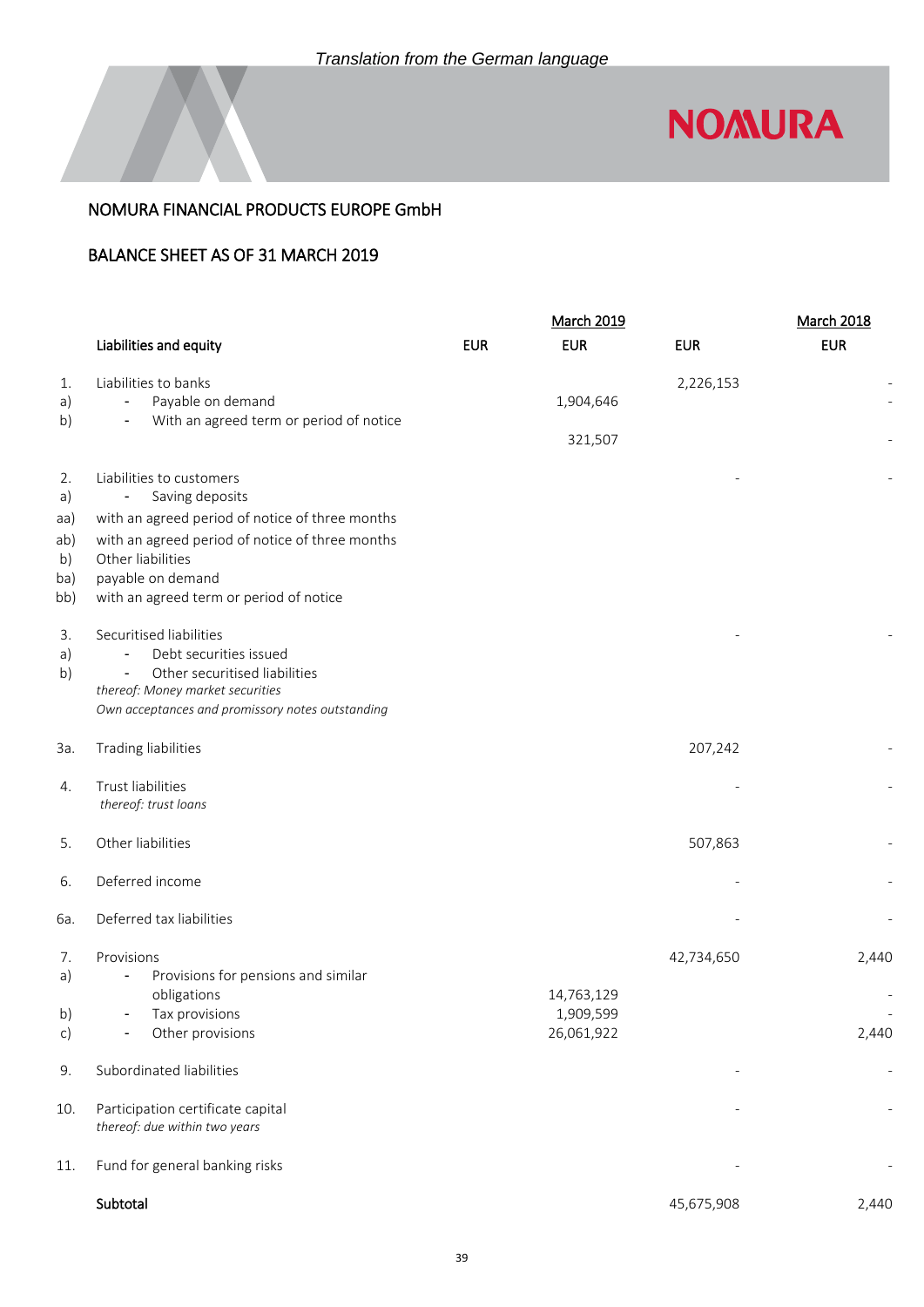# NOMURA FINANCIAL PRODUCTS EUROPE GmbH

# BALANCE SHEET AS OF 31 MARCH 2019

Liabilities and equity (continued) March 2019 March 2018

| 12.          | Equity                                                                      | <b>EUR</b> | <b>EUR</b> | <b>EUR</b>  | <b>EUR</b>             |
|--------------|-----------------------------------------------------------------------------|------------|------------|-------------|------------------------|
| a)           | Called capital<br>Subscribed capital<br>less uncalled, unpaid contributions |            | 50,000,000 | 50,000,000  | 25,000.00<br>25,000.00 |
| b)           | Capital reserves                                                            |            |            | 450,000,000 |                        |
| $\mathsf{C}$ | Revenue reserves                                                            |            |            |             |                        |
| ca)          | Legal reserve                                                               |            |            |             |                        |
| cb)          | Reserves for shares held in a controlling entity or                         |            |            |             |                        |
|              | majority shareholder                                                        |            |            |             |                        |
| cc)          | Reserves required by the articles of incorporation                          |            |            |             |                        |
|              | and bylaws                                                                  |            |            |             |                        |
| cd)          | Other revenue reserves                                                      |            |            |             |                        |
| d)           | Net retained profit                                                         |            |            | 3,120,682   |                        |
|              | <b>Total equity</b>                                                         |            |            | 503,120,682 | 25,000.00              |
|              | Total liabilities and equity                                                |            |            | 548,796,590 | 27,440                 |
| 1.<br>a)     | <b>Contingent liabilities</b><br>Acceptances and endorsements               |            |            | 7,655       |                        |
| b)           | Guarantees                                                                  |            | 7,655      |             |                        |
| C)           | Assets pledged as collateral for third-party liabilities                    |            |            |             |                        |
| 2.           | Other obligations                                                           |            |            |             |                        |
| a)           | Commitments arising out of sale and repurchase                              |            |            |             |                        |
|              | transactions                                                                |            |            |             |                        |
| b)           | Placement and underwriting commitments                                      |            |            |             |                        |
| c)           | Irrevocable loan commitments                                                |            |            |             |                        |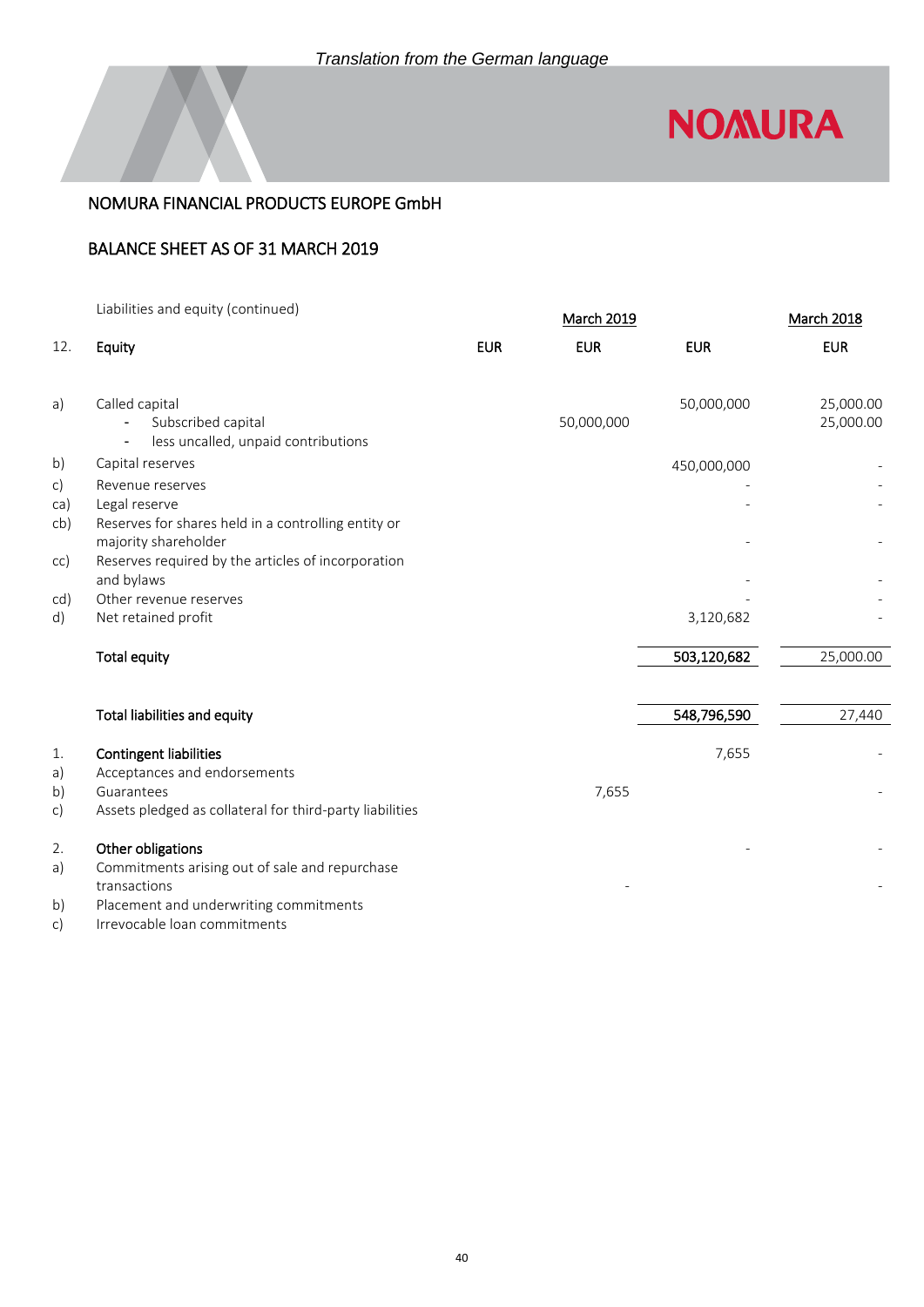# NOMURA FINANCIAL PRODUCTS EUROPE GmbH

# FISCAL YEAR 1 APRIL TO 31 MARCH 2019

### <span id="page-41-0"></span>INCOME STATEMENT

|     |                                                     |                | <b>March 2019</b> |              | <b>March 2018</b> |
|-----|-----------------------------------------------------|----------------|-------------------|--------------|-------------------|
|     |                                                     | <b>EUR</b>     | <b>EUR</b>        | <b>EUR</b>   | <b>EUR</b>        |
| 1.  | Interest income from                                |                |                   |              |                   |
| a)  | Lending and money market business                   | 4              |                   |              |                   |
|     | less negative interest from lending and             |                |                   |              |                   |
|     | money market business                               | (268, 196)     |                   |              |                   |
| b)  | Fixed-income securities and                         |                |                   |              |                   |
|     | government-inscribed debt                           |                |                   |              |                   |
|     | Total interest income                               |                | (268, 192)        |              |                   |
| 2.  | Interest expenses                                   |                | (57, 506)         |              |                   |
|     | Net interest expense                                |                |                   | (325, 698)   |                   |
| 3.  | Current income from                                 |                |                   |              |                   |
| a)  | - Shares and other variable-yield securities        |                |                   |              |                   |
| b)  | - Equity investments                                |                |                   |              |                   |
| c)  | - Shares in affiliates                              |                |                   |              |                   |
|     | Total current income                                |                |                   |              |                   |
| 4.  | Income from profit pooling or profit and loss       |                |                   |              |                   |
|     | transfer agreements                                 |                |                   |              |                   |
| 5.  | Commission income                                   |                |                   |              |                   |
| 6.  | Commission expenses                                 |                |                   |              |                   |
| 7.  | Net income or net expense from trading book         |                |                   |              |                   |
|     | positions                                           |                |                   | (1,871)      |                   |
| 8.  | Other operating income                              |                |                   | 23,756,126   |                   |
|     |                                                     |                |                   |              |                   |
| 10. | General and administrative expenses                 |                |                   | (17,894,858) |                   |
| a)  | Personnel expenses                                  |                | (14, 201, 763)    |              |                   |
| aa) | Wages and salaries                                  | (13, 109, 928) |                   |              |                   |
| ab) | Social security, pension and other<br>benefit costs | (1,091,835)    |                   |              |                   |
|     | thereof: for old-age pensions                       |                |                   |              |                   |
| b)  | Other administrative expenses                       |                | (3,604,898)       |              |                   |
| 11. | Amortisation, depreciation and impairment of        |                |                   |              |                   |
|     | intangible assets and property and equipment        |                | (88, 197)         |              |                   |
| 12. | Other operating expenses                            |                |                   | (23, 566)    |                   |
| 13. | Write-downs of and allowances on receivables        |                |                   |              |                   |
|     | and certain securities as well as allocations to    |                |                   |              |                   |
|     | provisions for possible loan losses                 |                |                   |              |                   |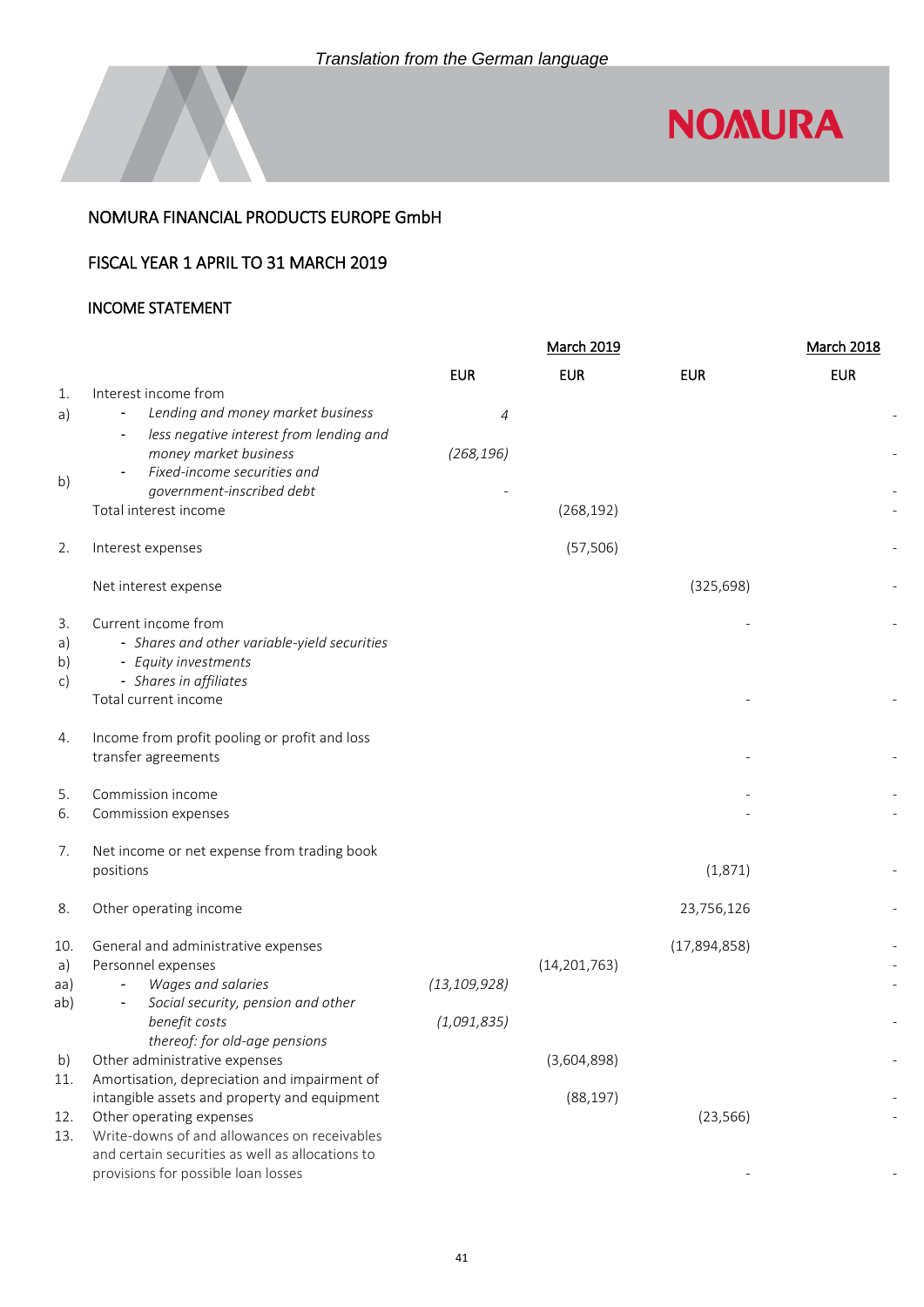## NOMURA FINANCIAL PRODUCTS EUROPE GmbH

## FISCAL YEAR 1 APRIL TO 31 MARCH 2019

# INCOME STATEMENT (continued)

|              |                                                                                                  |            | <b>March 2019</b> |             | <b>March 2018</b> |
|--------------|--------------------------------------------------------------------------------------------------|------------|-------------------|-------------|-------------------|
|              |                                                                                                  | <b>EUR</b> | <b>EUR</b>        | <b>EUR</b>  | <b>EUR</b>        |
| 14.          | Income from write-ups of receivables and certain                                                 |            |                   |             |                   |
|              | securities and from the reversal of provisions for                                               |            |                   |             |                   |
|              | possible loan losses                                                                             |            |                   |             |                   |
| 15.          | Write-downs of equity investments, shares in affiliates                                          |            |                   |             |                   |
| 16.          | and securities classified as fixed assets<br>Income from write-ups of equity investments, shares |            |                   |             |                   |
|              | in affiliates and securities classified as fixed assets                                          |            |                   |             |                   |
| 17.          | Expenses from loss absorption                                                                    |            |                   |             |                   |
|              |                                                                                                  |            |                   |             |                   |
|              | Result from ordinary activities                                                                  |            |                   | 5,510,132   |                   |
| 20.          | Extraordinary income                                                                             |            |                   |             |                   |
| 21.          | Extraordinary expenses                                                                           |            |                   |             |                   |
| 22.          | Extraordinary result                                                                             |            |                   |             |                   |
| 23.          | Income taxes                                                                                     |            |                   | (2,383,450) |                   |
| 24.          | Other taxes not shown under operating expenses                                                   |            |                   | (6,000)     |                   |
| 25.          | Income from loss absorption                                                                      |            |                   |             |                   |
| 26.          | Profits transferred under profit pooling or profit and<br>loss transfer agreements               |            |                   |             |                   |
|              |                                                                                                  |            |                   |             |                   |
| 27.          | Net income for the year                                                                          |            |                   | 3,120,682   |                   |
|              |                                                                                                  |            |                   |             |                   |
| 28.          | Profit carryforward                                                                              |            |                   |             |                   |
| 29.          | Appropriation of the capital reserves                                                            |            |                   |             |                   |
| 30.          | Appropriation of the revenue reserves                                                            |            |                   |             |                   |
| a)           | - Of the legal reserve                                                                           |            |                   |             |                   |
| b)           | Of the reserve for shares in a controlling entity or                                             |            |                   |             |                   |
|              | majority shareholder                                                                             |            |                   |             |                   |
| C)           | - Of the reserves required by the articles of<br>incorporation and bylaws                        |            |                   |             |                   |
| $\mathsf{d}$ | Of other revenue reserves                                                                        |            |                   |             |                   |
| 31.          | Appropriations of participation certificate capital                                              |            |                   |             |                   |
| 32.          | Allocations to the revenue reserves                                                              |            |                   |             |                   |
| a)           | To the legal reserve                                                                             |            |                   |             |                   |
| b)           | To the reserve for shares in a controlling entity or                                             |            |                   |             |                   |
|              | majority shareholder                                                                             |            |                   |             |                   |
| c)           | To the reserves required by the articles of                                                      |            |                   |             |                   |
|              | incorporation and bylaws                                                                         |            |                   |             |                   |
| $\mathsf{d}$ | To other revenue reserves                                                                        |            |                   |             |                   |
| 33.<br>34.   | Replenishment of participation certificate capital<br>Net retained profit/accumulated loss       |            |                   | 3,120,682   |                   |
|              |                                                                                                  |            |                   |             |                   |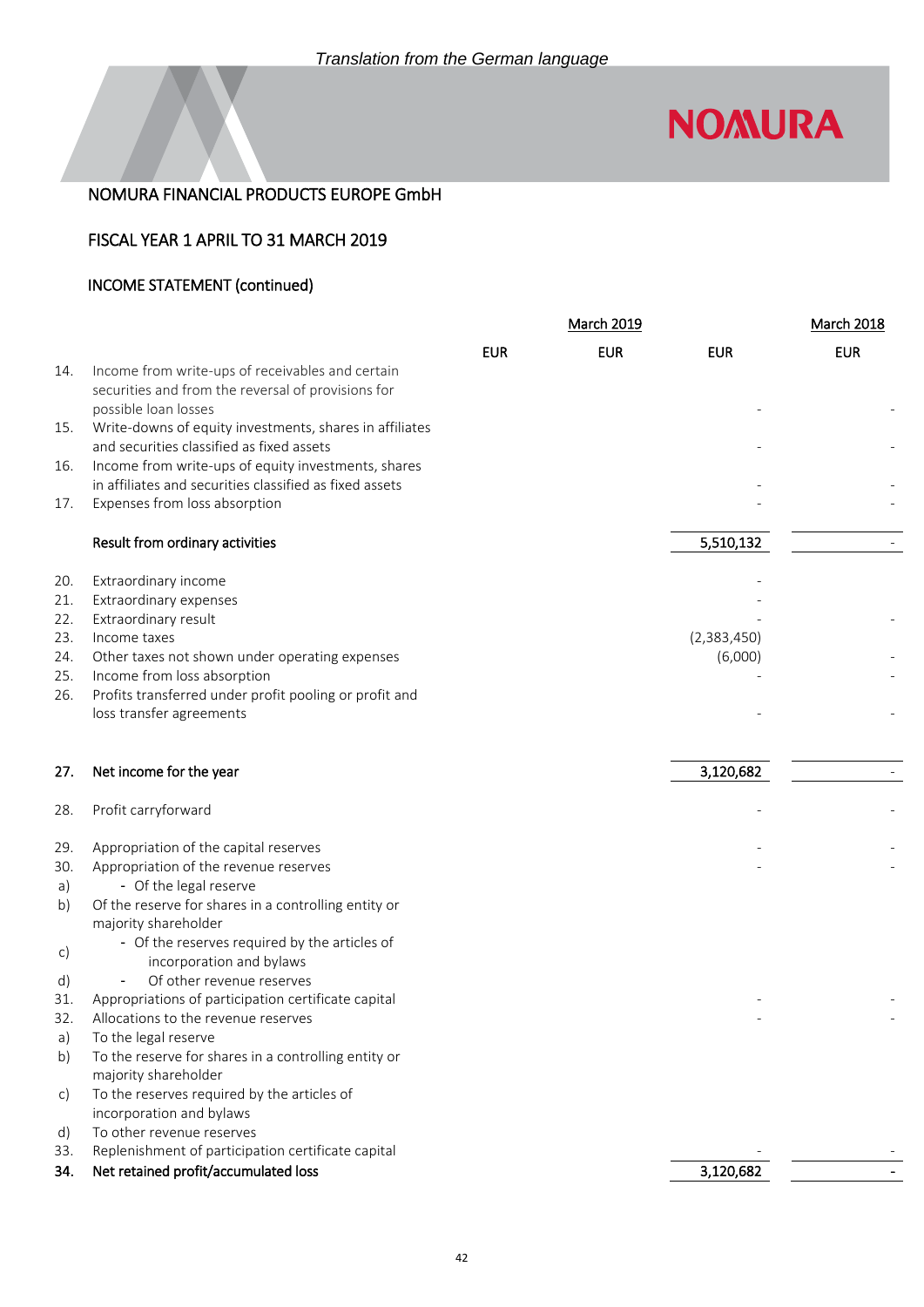#### NOMURA FINANCIAL PRODUCTS EUROPE GmbH

#### FISCAL YEAR FROM 1 APRIL 2018 to 31 MARCH 2019

#### <span id="page-43-0"></span>NOTES TO THE FINANCIAL STATEMENTS

#### 1. BASIS OF ACCOUNTING

l

Nomura Financial Products Europe GmbH, having its registered office in Frankfurt am Main, is registered in the commercial register of Frankfurt am Main Local Court under HRB no. 110223. The financial statements as of 31 March 2019 were prepared for the first time in accordance with the provisions set out in the HGB ["Handelsgesetzbuch": German Commercial Code], the RechKredV ["Verordnung über die Rechnungslegung der Kreditinstitute und Finanzdienstleistungsinstitute": German Bank Accounting Directive] and the AktG ["Aktiengesetz": German Stock Corporation Act].

In applying the abovementioned financial reporting framework, the Company has deviated for the first time from its previous financial reporting framework, since it is now, according to Sec. 1 RechKredV, subject to the provisions of the RechKredV in conjunction with the provisions of the AktG as a result of being granted a licence to conduct banking business and render financial services in accordance with Sec. 32 (1) KWG by BaFin ["Bundesanstalt für Finanzdienstleistungsaufsicht": German Federal Financial Supervisory Authority] on 24 May 2018. The financial statements as of 31 March 2018 were prepared pursuant to the provisions for small corporations in accordance with the HGB. As a result, a direct comparison with the prior-year figures is not possible. The relevant prior-year figures were restated accordingly.

#### 2. ACCOUNTING POLICIES

#### Cash reserve

The cash reserve is carried at nominal value.

#### Receivables from banks

Loans and deposits are valued at amortised cost less impairment.

#### Unlisted debt securities

Bonds and other fixed-income securities held in the liquidity portfolio and not held for trading are valued individually at the lower of cost or market (lower of cost or market principle).

Bonds and other fixed-income securities held in the investment portfolio and not held for trading are carried at cost less impairment losses if permanent (modified lower of cost or market principle). This is an accounting election to recognise impairment losses if the impairment is temporary.

The Institution's policy is to recognise purchases of regular debt securities as of the settlement date.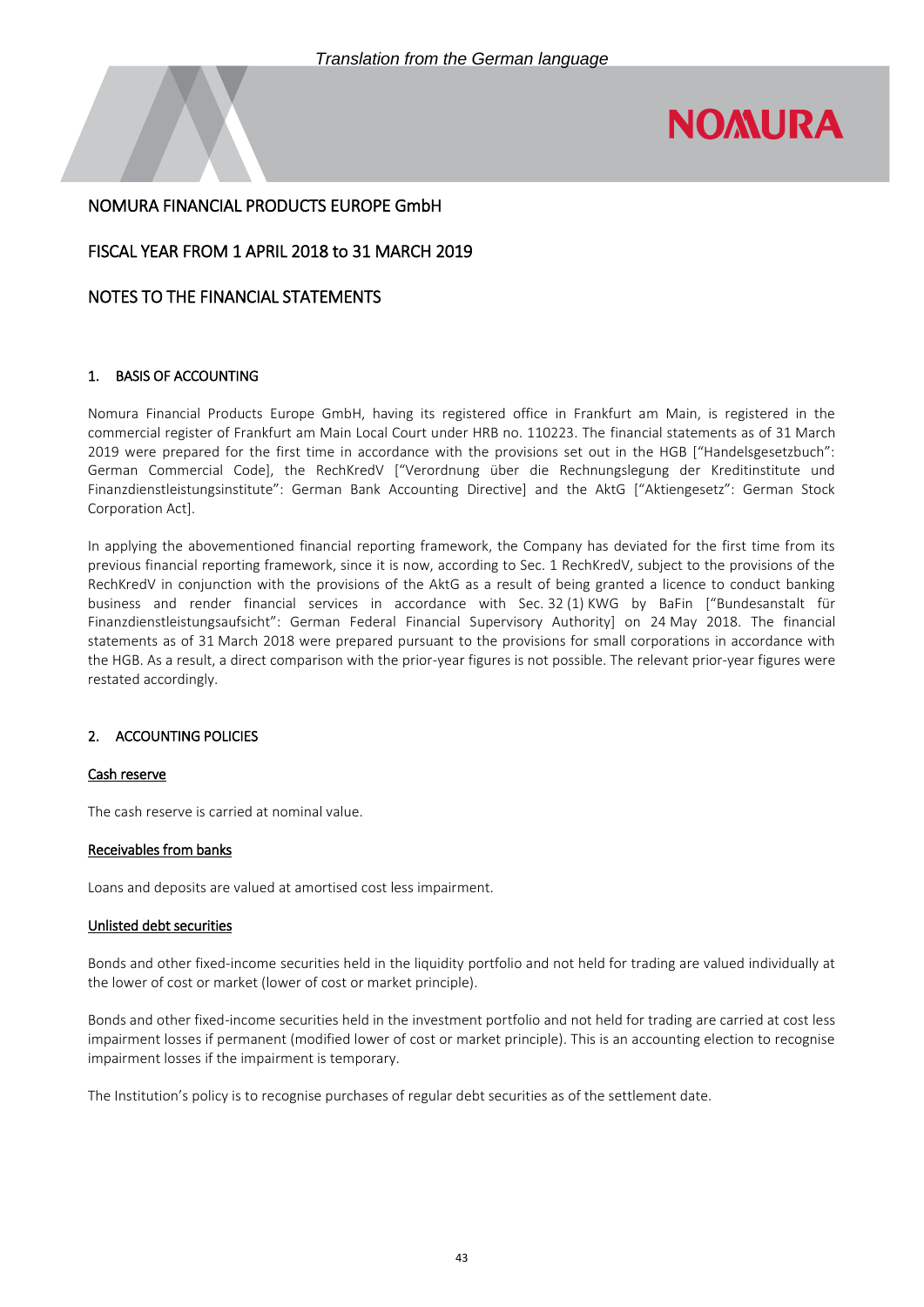### NOMURA FINANCIAL PRODUCTS EUROPE GmbH

## FISCAL YEAR FROM 1 APRIL 2018 to 31 MARCH 2019

### NOTES TO THE FINANCIAL STATEMENTS (CONTINUED)

#### 2. ACCOUNTING POLICIES (CONTINUED)

#### Trading book

I

All financial instruments classified as held for trading, including derivatives, loans, debt instruments and equity instruments, are recognised at fair value through profit or loss less the risk discount in accordance with Sec. 340e (3) HGB. Upon first-time recognition, the Institution classifies its financial assets according to the purpose for which the financial instruments were acquired and their features.

#### Fair value of financial instruments

The fair value is the market price. If there is no active market on which to determine the market price, the fair value should be determined using generally accepted valuation methods.

Trading assets are generally valued at the (lower) bid price and trading liabilities at the (higher) ask price. However, for convenience, valuations at average (mean) rates are also permitted.

Valuation models take into account contractual terms, position size, prices of underlying assets, interest rates, dividend rates, fair value, volatility and other statistical metrics for the instruments in question or for instruments with similar features. These models also include adjustments with regard to counterparties and the Institution's own credit risk, administrative expenses for the servicing of future cash flows and market liquidity adjustments. These adjustments are key components of the process used to calculate fair value. The valuation method applied maximises the use of market data and minimises the use of institution-specific data not observable on the market.

Valuation models and their underlying assumptions influence the amount and timing of the unrealised profits and losses recorded. The use of different valuation models or underlying assumptions could lead to different financial results. Changes in the bond, equity, dividend and commodities markets may also have an impact on the Institution's fair value estimates in the future and potentially on trading profits and losses as well as other profits and losses. The Institution's fair value estimates may entail a greater measure of subjectivity due to the lack of transparent market data forming the basis for the assumptions underlying the valuation models.

Fair value adjustments due to changes in the Institution's own creditworthiness are recognised in the income statement.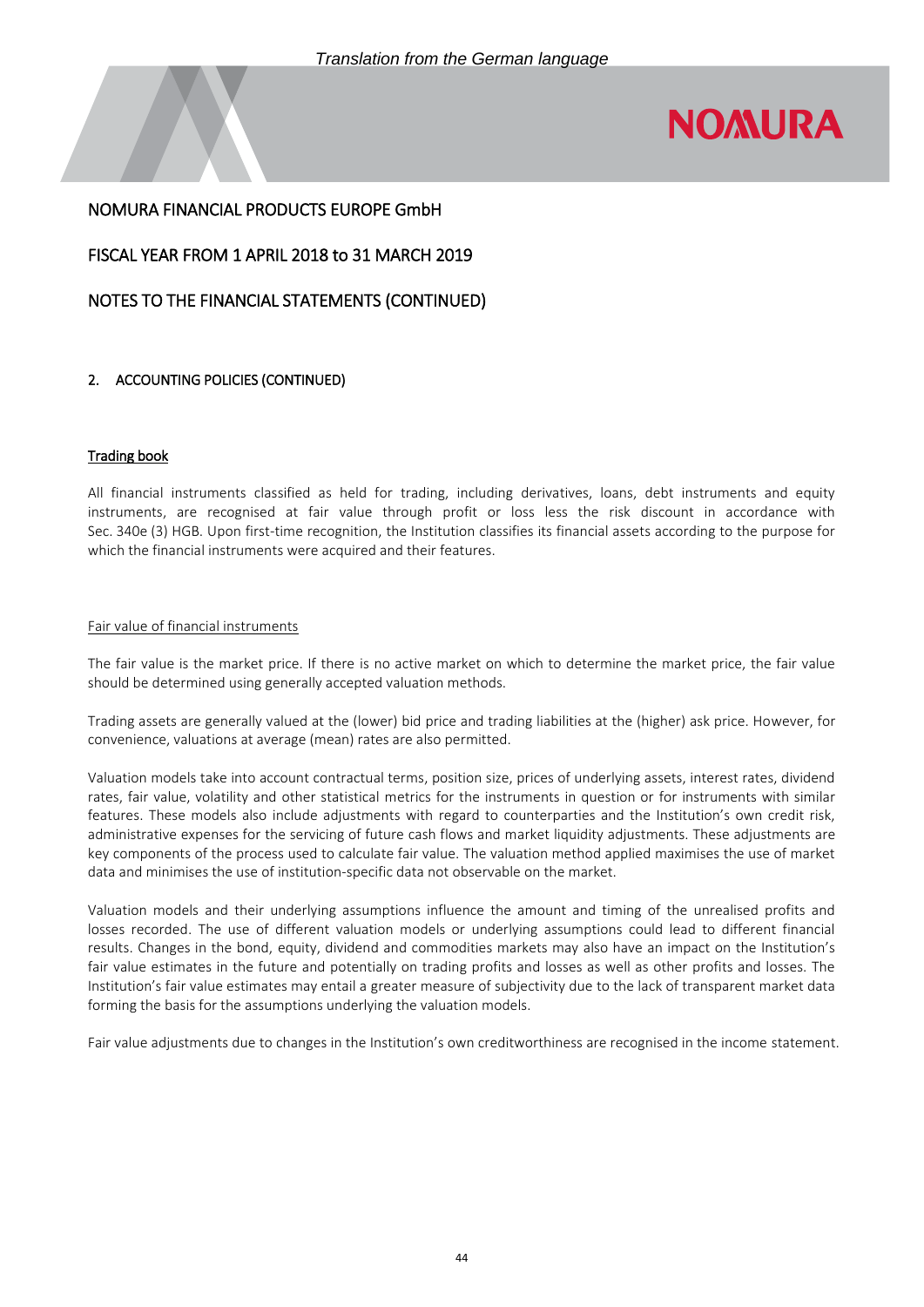## NOMURA FINANCIAL PRODUCTS EUROPE GmbH

## FISCAL YEAR FROM 1 APRIL 2018 TO 31 MARCH 2019

## NOTES TO THE FINANCIAL STATEMENTS (CONTINUED)

### 2. ACCOUNTING POLICIES (CONTINUED)

#### Risk discount

I

The risk discount for held-for-trading financial instruments measured at fair value is recognised as of each reporting date on the basis of the internal value at risk method (VaR) used for internal risk management.

The adjustment is based on:

- a 99% confidence level;
- a 10-day holding period and
- a minimum observation period of one year.

The adjustments are recognised in the income statement as a reduction of trading profit and as a single amount in an offsetting item for the higher amount of trading assets or trading liabilities. Compared to other adjustments at portfolio level, the VAR adjustment need not be spread over the entire portfolio on an appropriate basis.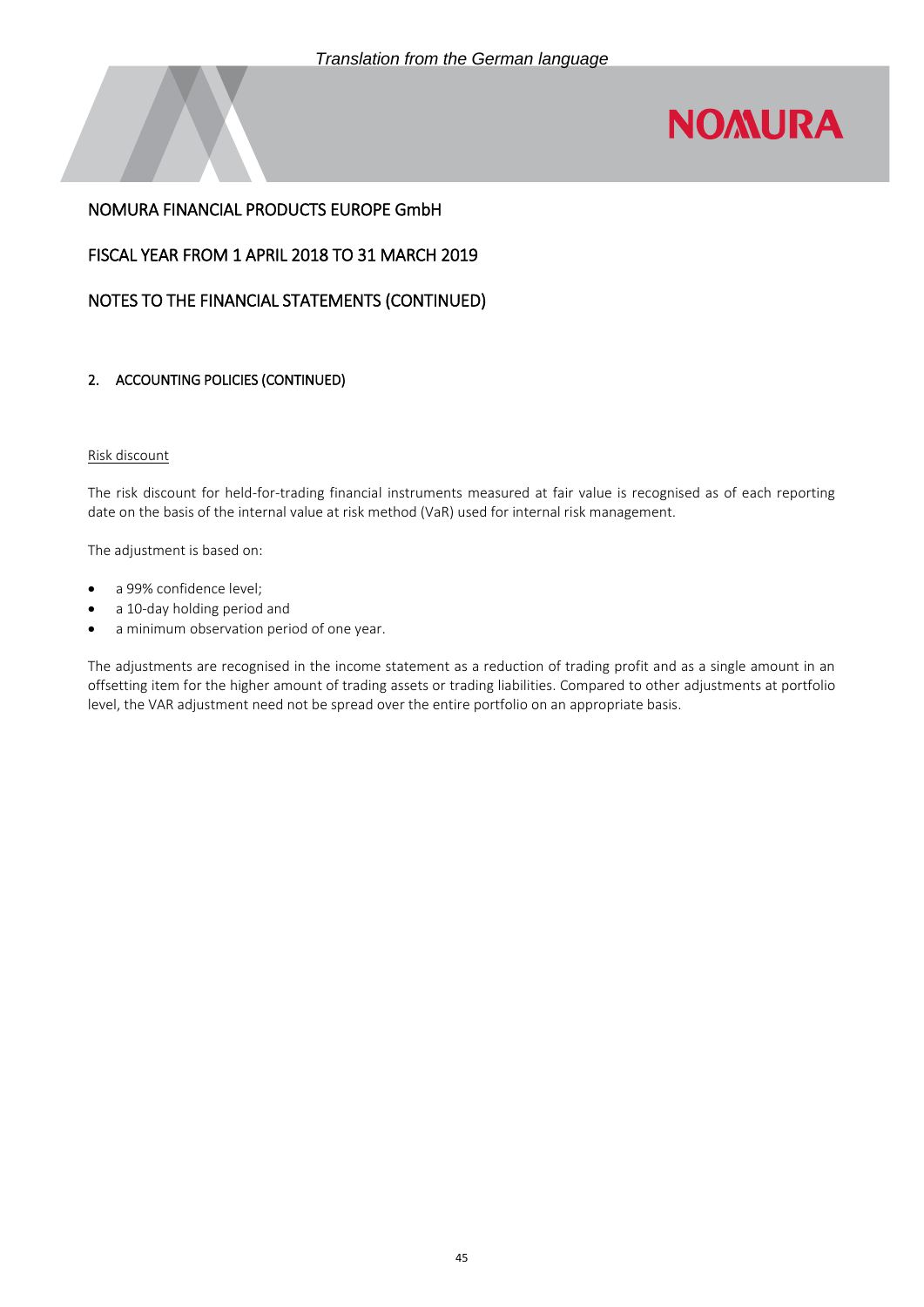#### NOMURA FINANCIAL PRODUCTS EUROPE GmbH

#### FISCAL YEAR FROM 1 APRIL 2018 TO 31 MARCH 2019

#### NOTES TO THE FINANCIAL STATEMENTS (CONTINUED)

#### 2. ACCOUNTING POLICIES (CONTINUED)

#### Property and equipment and intangible assets

Property and equipment held for use are valued at amortised cost less accumulated depreciation and accumulated impairment losses. Property and equipment are depreciated straight line over their estimated useful lives, generally on the basis of the depreciation tables published by the tax authorities. Low-value assets with an individual net value not exceeding EUR 800 are fully expensed in the year of acquisition.

Specific bad debt allowances are recognised if there are indications that the asset may be impaired. The impairment loss of an individual asset is the difference between the book value of an asset and the lower of its replacement cost or market value. If the difference is considered to be permanent, the impairment loss is recognised in the income statement.

Purchased intangible assets are valued at amortised cost less accumulated amortisation and accumulated impairment losses. Intangible assets are amortised straight line over their estimated useful lives down to their estimated residual value.

#### Other assets

I

Other assets are stated at nominal value.

#### Liabilities to banks

Liabilities are recognised at their settlement value plus accrued interest. These liabilities are only derecognised if they are repaid, i.e., when the contractually specified obligations have been discharged or cancelled or have expired.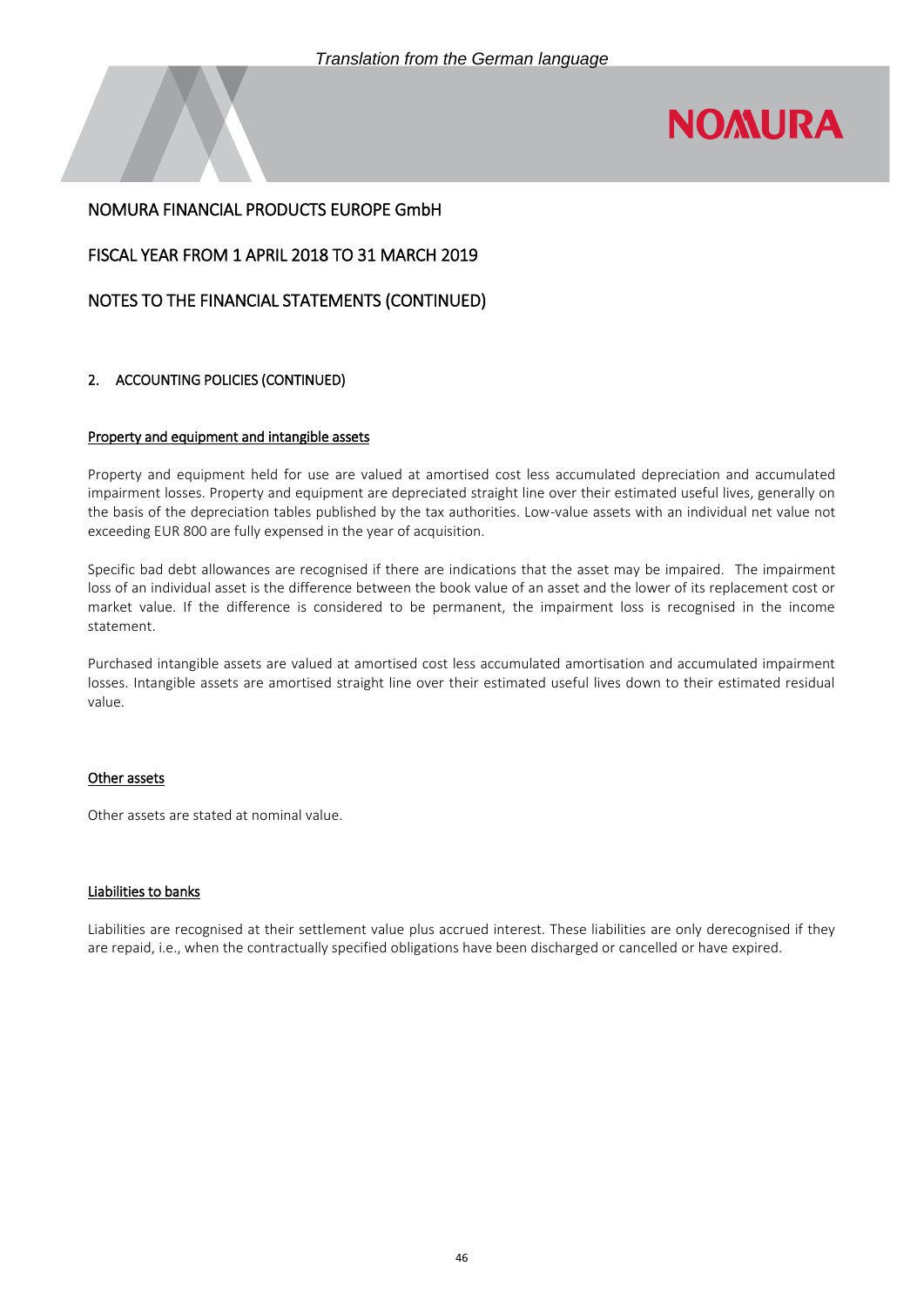## NOMURA FINANCIAL PRODUCTS EUROPE GmbH

## FISCAL YEAR FROM 1 APRIL 2018 TO 31 MARCH 2019

## NOTES TO THE FINANCIAL STATEMENTS (CONTINUED)

### 2. ACCOUNTING POLICIES (CONTINUED)

#### Other liabilities

I

Other liabilities are stated at their settlement value.

#### **Provisions**

Provisions are only recognised if they meet all of the following criteria:

- There is an existing or likely present obligation to third parties
- The obligation is based on legal or contractual provisions
- The cash outflow from the obligation is predictable (i.e., reasonably certain)
- The cash outflow cannot be recognised as an asset
- Recognising a provision is not prohibited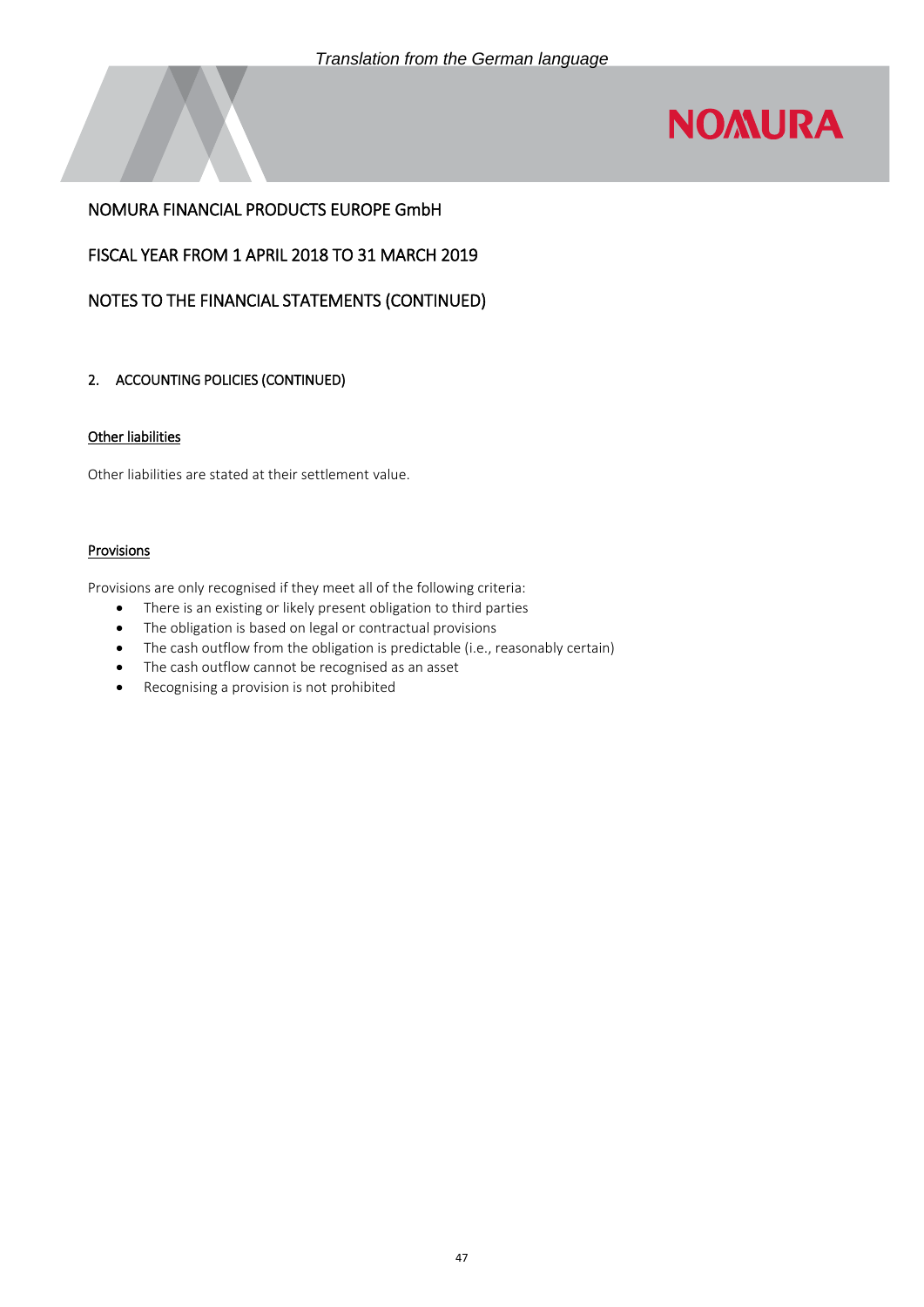#### NOMURA FINANCIAL PRODUCTS EUROPE GmbH

FISCAL YEAR FROM 1 APRIL 2018 TO 31 MARCH 2019

NOTES TO THE FINANCIAL STATEMENTS (CONTINUED)

#### 2. ACCOUNTING POLICIES (CONTINUED)

#### **Equity**

I

Equity is stated at nominal value.

#### Contingent liabilities

Contingent off-balance sheet liabilities are disclosed at nominal value.

#### Foreign currencies

All foreign currency transactions are initially valued in EUR at the actual exchange rate on the transaction date, with the income or expense item being recognised either at the actual rate or the average rate.

Property and equipment and intangible assets are subsequently revalued at historical rates, while other items are revalued at the current mean market closing rate as of the reporting date.

Held-for-trading financial instruments which are measured at fair value are revalued at the current mean market closing rate. Exchange rate fluctuations are included as a component of net income or net expense from trading book positions and not as exchange gains or losses.

Exchange gains and losses from the revaluation of non-trading balances at the mean spot rate are recognised separately as part of other income or other expenses.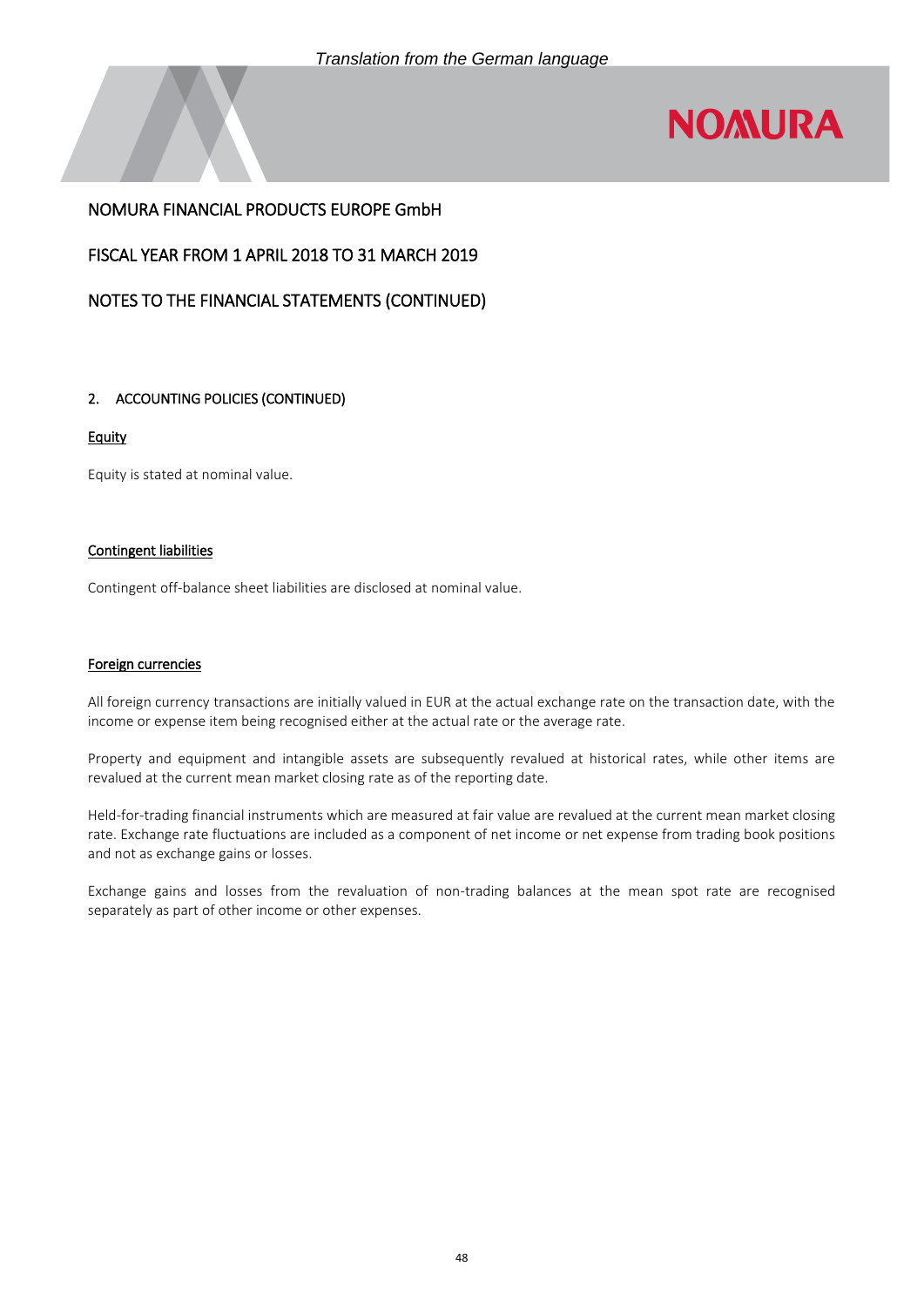## NOMURA FINANCIAL PRODUCTS EUROPE GmbH

## FISCAL YEAR FROM 1 APRIL 2018 TO 31 MARCH 2019

### NOTES TO THE FINANCIAL STATEMENTS (CONTINUED)

#### 3. Foreign currency translation

Amounts in foreign currencies are translated in accordance with the provisions of Sec. 256a HGB. Assets and liabilities as well as income and expenses denominated in foreign currency are translated as of the reporting date at the exchange rates used by the Group. The resulting gains and losses are recognised in the income statement.

Assets and liabilities denominated in foreign currency:

|    |                    | Fiscal year<br>2018/2019<br><b>EUR</b> | Fiscal year<br>2017/2018<br><b>EUR</b> |   |
|----|--------------------|----------------------------------------|----------------------------------------|---|
| ٠. | Assets             | 1,668,692                              |                                        | - |
| ۰. | <b>Liabilities</b> | 1,389,746                              |                                        | - |

#### 4. Maturity profile

|                          |                                   | <b>Fiscal vear</b><br>2018/2019<br><b>EUR</b> | Fiscal year<br>2017/2018<br><b>EUR</b> |  |
|--------------------------|-----------------------------------|-----------------------------------------------|----------------------------------------|--|
|                          | Receivables from banks due in     |                                               |                                        |  |
|                          | payable on demand                 | 56,951,969                                    |                                        |  |
| $\blacksquare$           | up to 3 months                    | 420,939,298                                   |                                        |  |
| $\blacksquare$           | more than 3 months up to 1 year   |                                               |                                        |  |
|                          | Receivables from customers due in |                                               |                                        |  |
| $\overline{\phantom{a}}$ | payable on demand                 |                                               |                                        |  |
| $\blacksquare$           | up to 3 months                    |                                               |                                        |  |
| $\blacksquare$           | more than 3 months up to 1 year   |                                               |                                        |  |
| $\overline{\phantom{a}}$ | more than 1 year up to 5 years    |                                               |                                        |  |
| ٠                        | more than 5 years                 |                                               |                                        |  |

The balance of receivables of EUR 477,891,267 comprises bank balances of the headquarters and its branches, unsecured intragroup loans, intragroup reverse repo transactions and intragroup receivables from other operating income.

In March 2019, the Bank had no outstanding receivables from customers.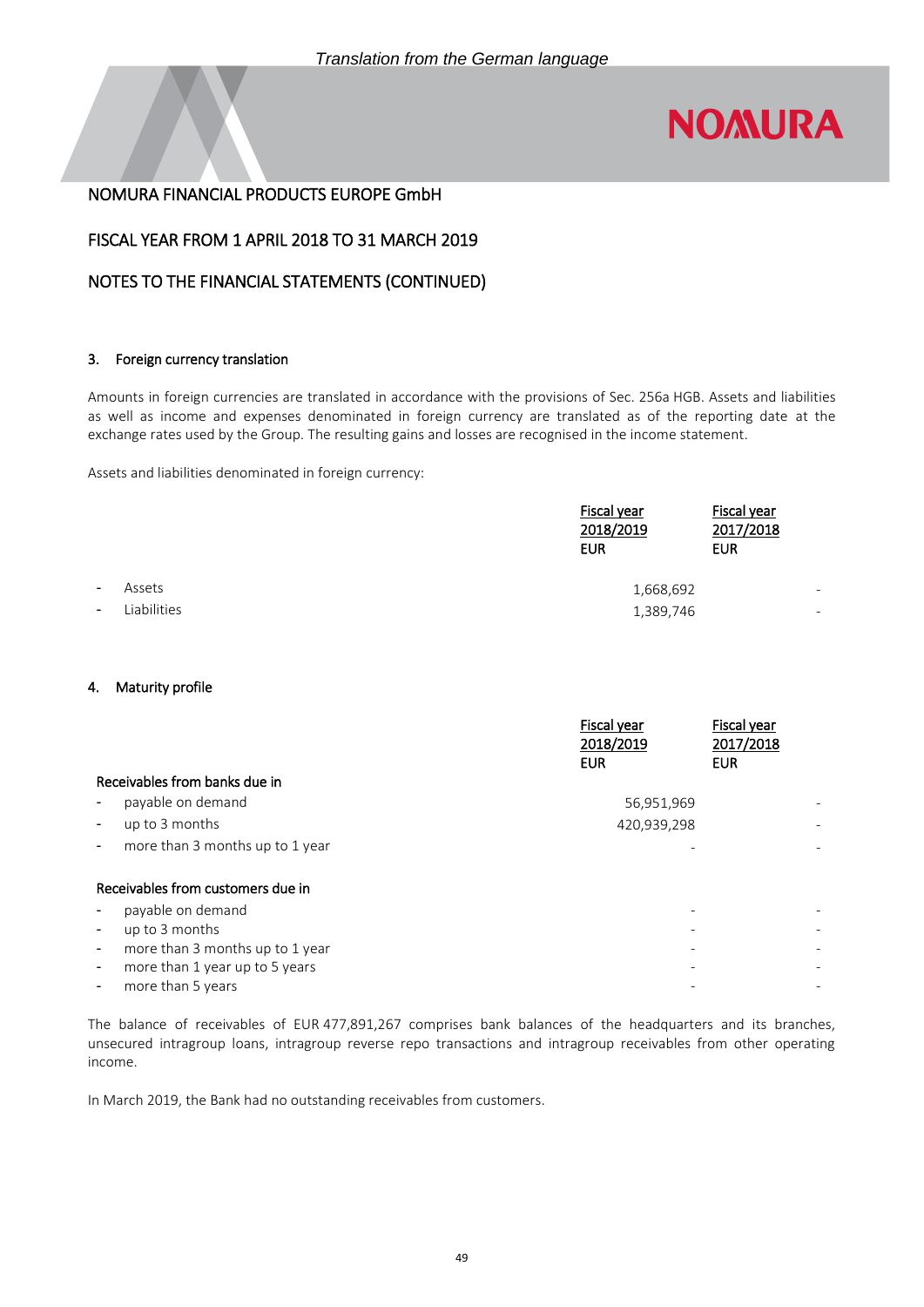#### NOMURA FINANCIAL PRODUCTS EUROPE GmbH

## FISCAL YEAR FROM 1 APRIL 2018 TO 31 MARCH 2019

## NOTES TO THE FINANCIAL STATEMENTS (CONTINUED)

#### 4. Maturity profile (continued)

I

|                                                                     | Fiscal year<br>2018/2019<br><b>EUR</b> | Fiscal year<br>2017/2018<br><b>EUR</b> |
|---------------------------------------------------------------------|----------------------------------------|----------------------------------------|
| Liabilities to banks due in                                         |                                        |                                        |
| payable on demand                                                   | 1,904,646                              |                                        |
| up to 3 months<br>$\overline{\phantom{a}}$                          | 321,507                                |                                        |
| more than 3 months up to 1 year<br>$\overline{\phantom{a}}$         |                                        |                                        |
| Liabilities to customers with an agreed term or period of notice of |                                        |                                        |
| payable on demand                                                   |                                        |                                        |
| up to 3 months<br>$\overline{\phantom{a}}$                          |                                        |                                        |
| more than 3 months up to 1 year<br>$\overline{\phantom{a}}$         |                                        |                                        |
| more than 1 year up to 5 years<br>$\overline{\phantom{a}}$          |                                        |                                        |
| more than 5 years                                                   |                                        |                                        |

Liabilities to banks comprise EUR 1,900,002 relating to intragroup cash collateral received for derivatives transactions, EUR 321,507 relating to short-term intragroup loans and EUR 4,644 relating to liabilities to banks.

#### 5. Relationships with other Nomura Group companies

|                |                                 | Fiscal year<br>2018/2019 | Fiscal year<br>2017/2018 |  |
|----------------|---------------------------------|--------------------------|--------------------------|--|
|                |                                 | EUR                      | EUR                      |  |
| $\sim$         | Bank loans and deposits         | 430,438,917              |                          |  |
| $\sim$         | Loans and advances to customers |                          |                          |  |
| $\blacksquare$ | Liabilities to banks            | 2,226,154                |                          |  |
| $\blacksquare$ | Liabilities to customers        |                          |                          |  |

The Institution has loans and deposits at banks in the UK, including a EUR 400,000,000 deposit at Nomura Bank International plc, London, as well as a total of EUR 30,431,632 in receivables from Nomura International plc, London, from reverse repo transactions and transfer pricing receivables.

The total amount from reverse repo transactions with Nomura International plc, London, came to EUR 10,039,336 and constitutes a loan to managers etc.

The Institution has liabilities to banks at group companies in the UK and Japan. They include cash collateral of EUR 950,001 received from Nomura International plc, London, cash collateral of EUR 950,001 received from Nomura Financial Products Services Ltd., Tokyo, and a loan of EUR 288,000 received from Nomura Bank International plc, London.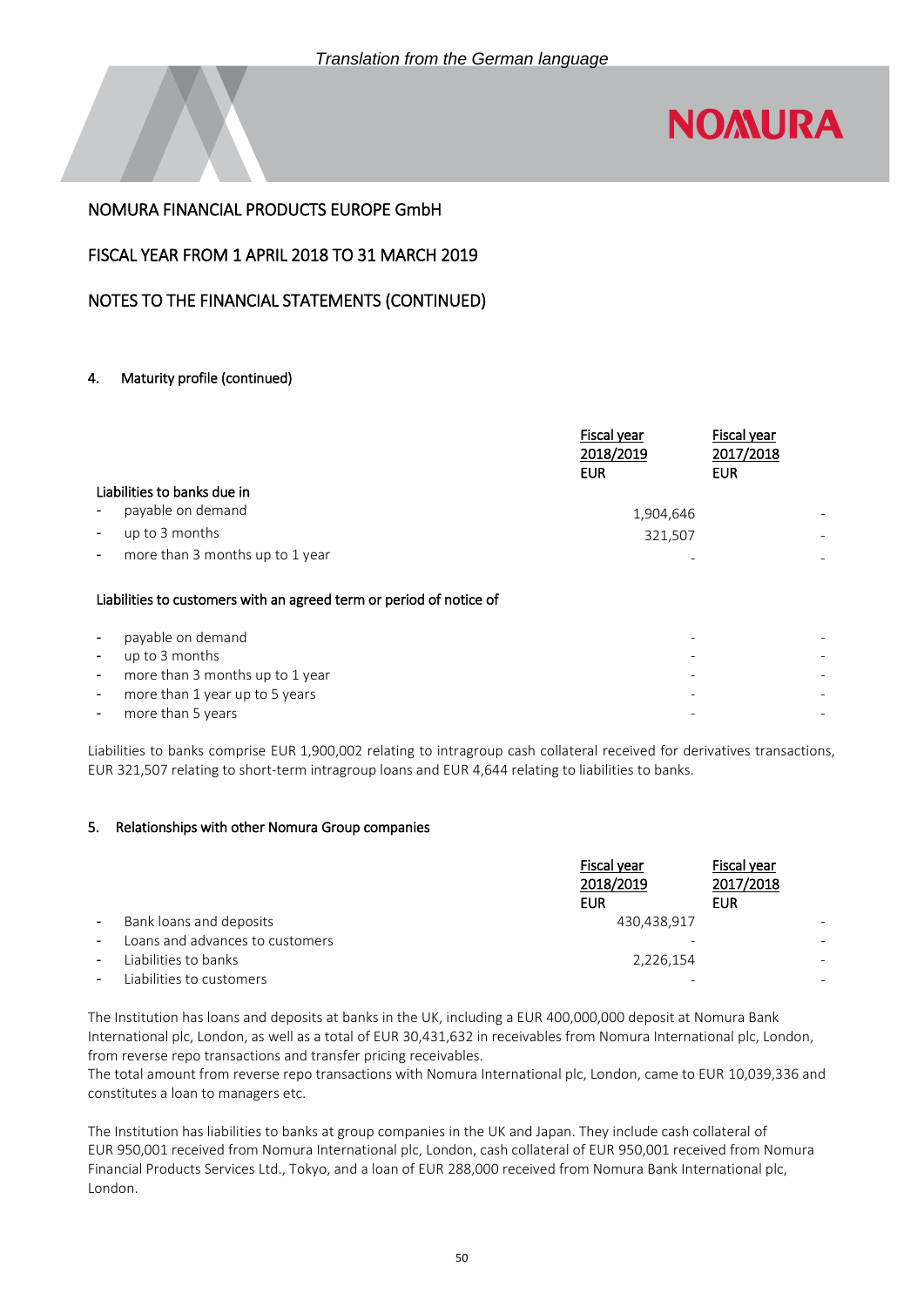## NOMURA FINANCIAL PRODUCTS EUROPE GmbH

## FISCAL YEAR FROM 1 APRIL 2018 TO 31 MARCH 2019

### NOTES TO THE FINANCIAL STATEMENTS (CONTINUED)

#### 6. Trading book

The trading book as of 31 March 2019 was not significant and only made a small contribution to the Institution's earnings compared to the much more significant contribution by sales credits from Global Markets, Investment Banking income and cost refunds.

Financial derivates, reverse repo and repo positions were recognised as financial instruments in the trading book.

|                     | Trading assets in<br><u>EUR</u> | <b>Trading liabilities</b><br>in EUR |
|---------------------|---------------------------------|--------------------------------------|
| Financial derivates | 198,273                         | 203,790                              |
| Reverse repos/repos | 1,743,998                       | 3,452                                |
| Risk discount       | (114)                           | $\qquad \qquad -$                    |
|                     | 1,942,157                       | 207,242                              |

#### 7. Trading book (continued)

Breakdown of financial instrument maturities by product:

|                                                        | Derivative |                    |               |
|--------------------------------------------------------|------------|--------------------|---------------|
|                                                        | assets in  | Derivative         | Nominal value |
|                                                        | <b>EUR</b> | liabilities in EUR | <b>EUR</b>    |
| Interest rate swaps maturing in                        |            |                    |               |
| less than one year                                     | 1,659      | 1,656              | 7,036,455     |
| more than one year up to five years                    |            |                    |               |
| more than five years                                   |            |                    |               |
| Currency products maturing in                          |            |                    |               |
| less than one year                                     | 179,096    | 184,617            | 15,302,058    |
| more than one year up to five years                    |            |                    |               |
| more than five years                                   |            |                    |               |
| Credit default swaps and other instruments maturing in |            |                    |               |
| less than one year                                     | 7,238      | 7,237              | 3,300,004     |
| more than one year up to five years                    | 10,280     | 10,280             | 400,000       |
| more than five years                                   |            |                    |               |
| Total                                                  | 198,273    | 203,790            | 26,038,518    |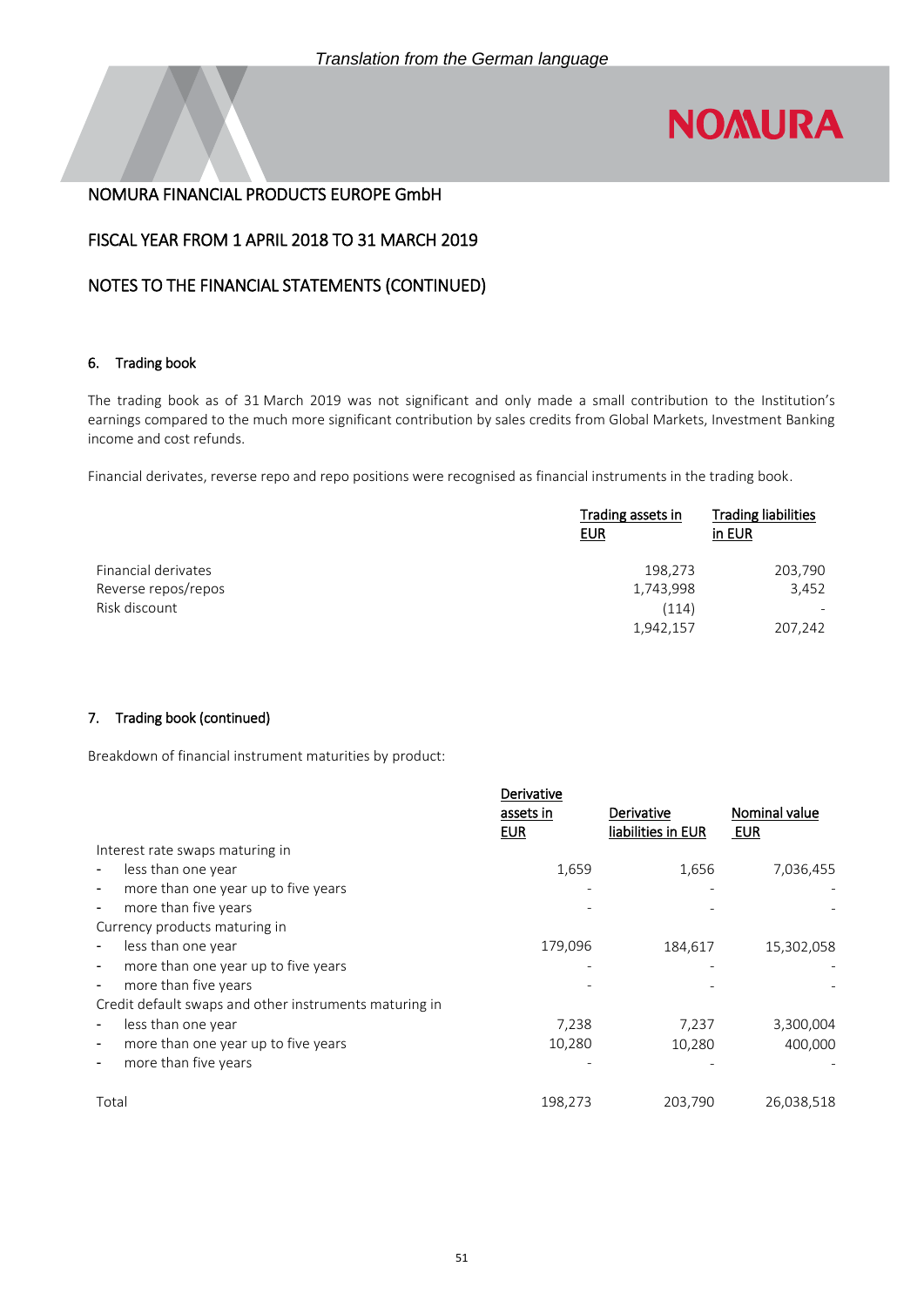## NOMURA FINANCIAL PRODUCTS EUROPE GmbH

## FISCAL YEAR FROM 1 APRIL 2018 TO 31 MARCH 2019

## NOTES TO THE FINANCIAL STATEMENTS (CONTINUED)

#### 8. Property and equipment

I

Property and equipment are primarily used by the headquarters and its branches.

|                                |               | Furniture, fixtures |              |
|--------------------------------|---------------|---------------------|--------------|
|                                | <u>Assets</u> | and                 |              |
|                                | under         | office              |              |
|                                | construction  | equipment           | <b>Total</b> |
| Acquisition and production     |               |                     |              |
| cost                           | <b>EUR</b>    | <b>EUR</b>          | <b>EUR</b>   |
| As of 1 April 2018             |               |                     |              |
| Additions                      | 2,783,291     | 786,154             | 3,569,445    |
| Disposals                      |               |                     |              |
| Reclassifications              |               |                     |              |
| As of 31 March 2019            |               | 786,154             | 3,569,445    |
| Depreciation and<br>impairment |               |                     |              |
| As of 1 April 2018             |               |                     |              |
| Additions                      |               | (88, 197)           | (88, 197)    |
| Disposals                      |               |                     |              |
| Reclassifications              |               |                     |              |
| As of 31 March 2019            |               | (88, 197)           | (88, 197)    |
| <b>Book values</b>             |               |                     |              |
| As of 31 March 2018            |               |                     |              |
| As of 31 March 2019            | 2,783,291     | 697,957             | 3,481,248    |

#### 9. Other assets

Other assets of EUR 15,478,753 (prior year: EUR 0) mainly comprise amounts from employer's pension liability insurance policies of EUR 4,613,404, refund claims of EUR 9,180,890 and rent security deposits of EUR 271,000.

#### 10. Liabilities to banks

On-demand liabilities to banks relate to cash collateral for derivative transactions received from group companies of EUR 1,900,002 and overdraft facilities of EUR 4,644 (prior year: EUR 0). An amount of EUR 321,507 with an agreed term relates to accrued interest not yet due.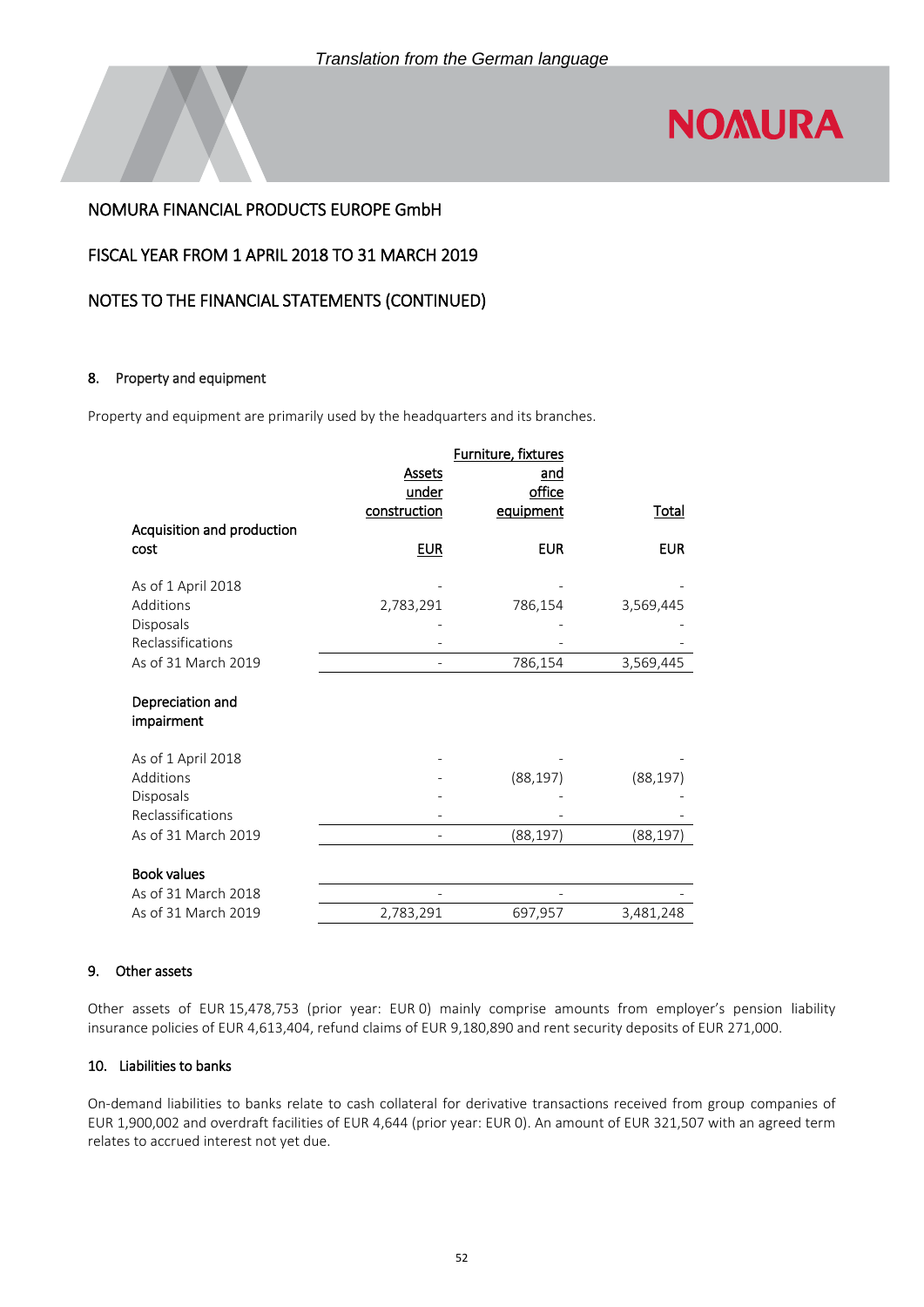#### NOMURA FINANCIAL PRODUCTS EUROPE GmbH

#### FISCAL YEAR FROM 1 APRIL 2018 TO 31 MARCH 2019

#### NOTES TO THE FINANCIAL STATEMENTS (CONTINUED)

#### 11. Other liabilities

I

Other liabilities chiefly comprise liabilities assumed for tax obligations of Nomura International plc, German Branch.

#### 12. Provisions for pensions and similar obligations

Pension obligations were valued according to actuarial principles using the projected unit credit method (PUC method). The provision amount factored in assumptions regarding the future benefit entitlements and pension increases as well as turnover probabilities. The assumptions used in the valuation were as follows:

| Assumptions                           |               |
|---------------------------------------|---------------|
| Actuarial interest rate p.a.          | $3.08\%$ p.a. |
| Salary trend p.a.                     | $1.50\%$ p.a. |
| Increase in the income threshold p.a. | 2.20% p.a.    |
| Increase in pensions p.a.             | $1.50\%$ p.a. |

Mortality tables used: Heubeck mortality tables (2018 G)

Turnover probabilities based on age and sex were used to account for employee turnover.

The difference in accordance with Sec. 253 (6) HGB based on an average interest rate of 2.68% over seven years amounts to EUR 1,335,671.

#### 13. Other provisions

Other provisions of EUR 26,061,922 mainly comprise provisions for wages and salaries, services and deliveries of EUR 16,131,031, severance payments of EUR 9,180,890, financial statement audit costs of EUR 750,000 and general and administrative expenses.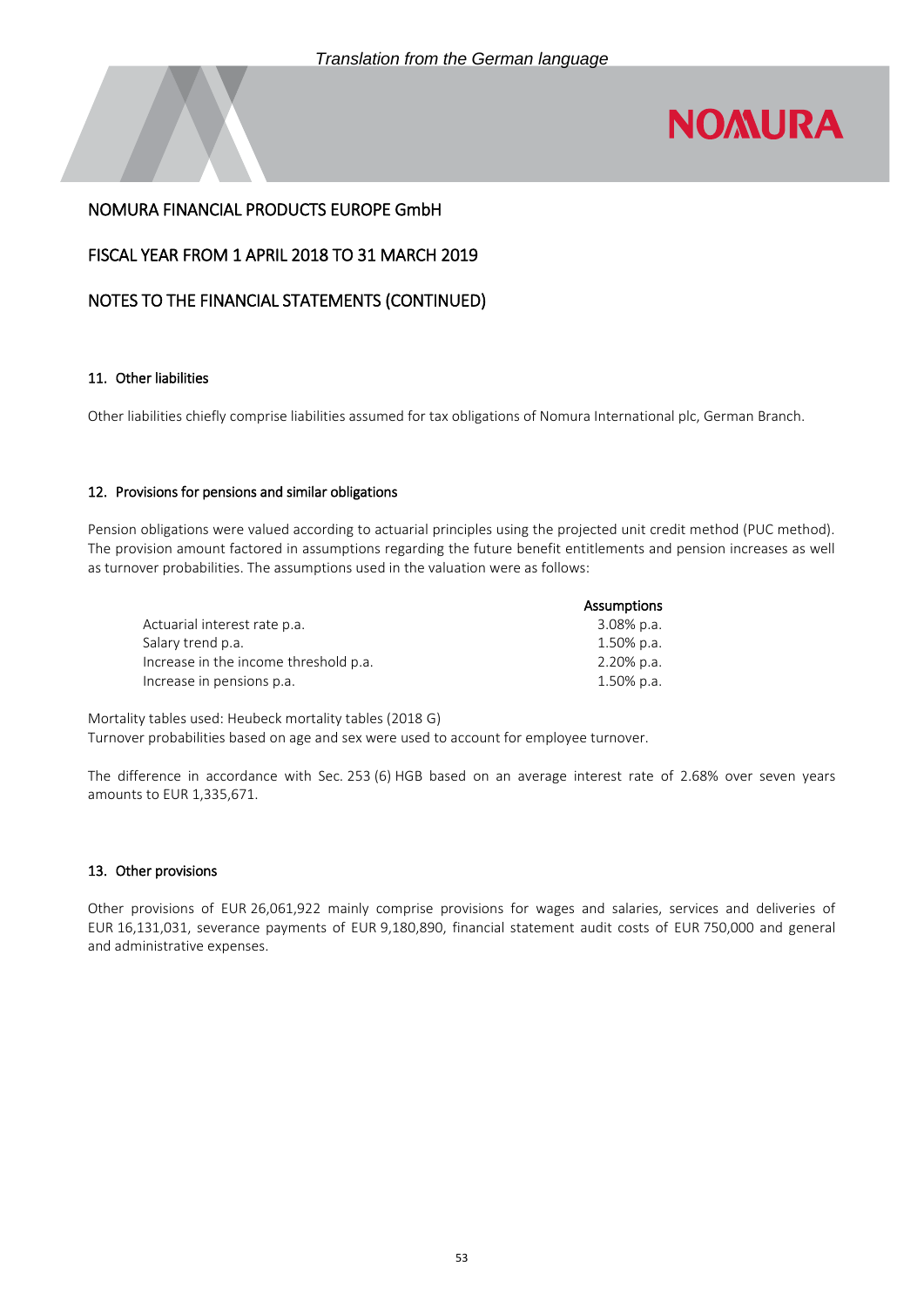### NOMURA FINANCIAL PRODUCTS EUROPE GmbH

## FISCAL YEAR FROM 1 APRIL 2018 TO 31 MARCH 2019

## NOTES TO THE FINANCIAL STATEMENTS (CONTINUED)

#### 14. Equity

I

NEHS holds 47,174,293 shares carrying equal rights, NIP holds 2,458,030 shares also carrying equal rights and BNF holds 367,677 shares carrying equal rights in the capital stock of the Institution, which has the legal form of a German limited liability company ["Gesellschaft mit beschränkter Haftung": GmbH]. Its capital stock of EUR 50,000,000 is divided into 50,000,000 shares.

|                                   | Subscribed capital |
|-----------------------------------|--------------------|
|                                   | EUR                |
| As of 1 April 2018                | 25.000             |
| Issued in the course of the year: | 49.975.000         |
| As of 31 March 2019               | 50,000,000         |

After the reporting date, BNF sold the shares it held to NEHS on 29 May.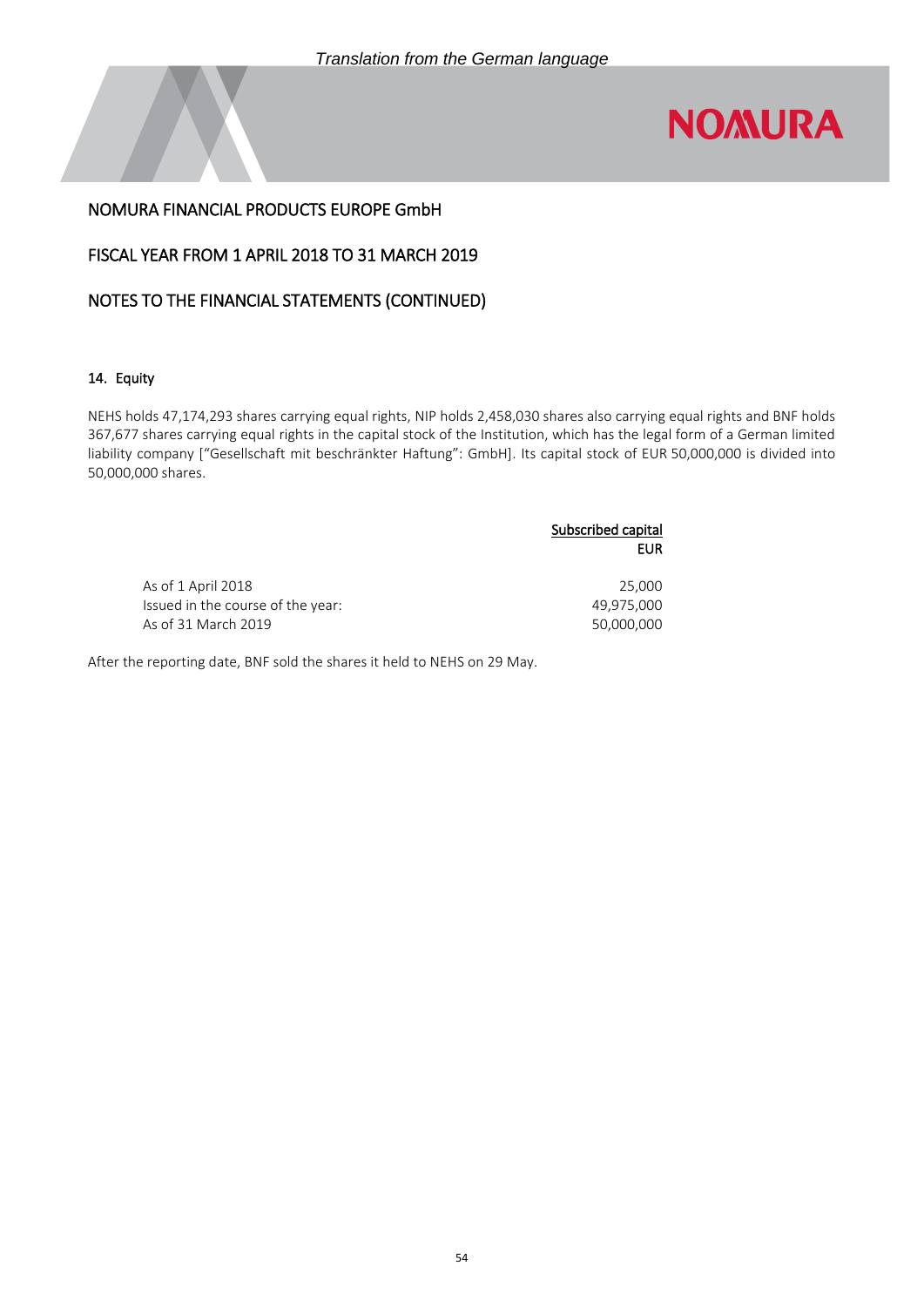#### NOMURA FINANCIAL PRODUCTS EUROPE GmbH

### FISCAL YEAR FROM 1 APRIL 2018 TO 31 MARCH 2019

#### NOTES TO THE FINANCIAL STATEMENTS (CONTINUED)

#### 15. Net interest income/expense

l

The Institution's net interest expense mainly relates to negative interest expenses from deposits at Deutsche Bundesbank of EUR 15,598 (prior year: EUR 0) and securities repurchase transactions of EUR 252,581 (prior year: EUR 0).

#### 16. Other operating income

Other operating income mainly comprises income from the global transfer pricing agreements. This income is made up of sales credits from the Global Markets division and a share of the income from the Nomura Group's Investment Banking division.

It also includes cost refunds including financing costs under a cost allocation arrangement with NIP, a UK affiliate.

|                                                | <b>EUR</b> |
|------------------------------------------------|------------|
| Income from global transfer pricing agreements | 12,145,052 |
| Income from cost allocations/cost refunds      | 9,883,204  |
| Income from the reversal of provisions         | 1,727,870  |
| Total                                          | 23,756,126 |

#### 17. General and administrative expenses

Personnel expenses mainly comprise wages and salaries of EUR 13,109,928 (prior year: EUR 0) for employees working at the headquarters and branches as well as social security and pension costs of EUR 1,091,835 (prior year: EUR 0). Other administrative expenses of EUR 3,604,898 (prior year: EUR 0) largely relate to other fees, market data services, rent and travel expenses.

#### 18. Other operating expenses

Other operating expenses of EUR 23,566 (prior year: EUR 0) are due to the tax charge of the German Branch acquired from NIP.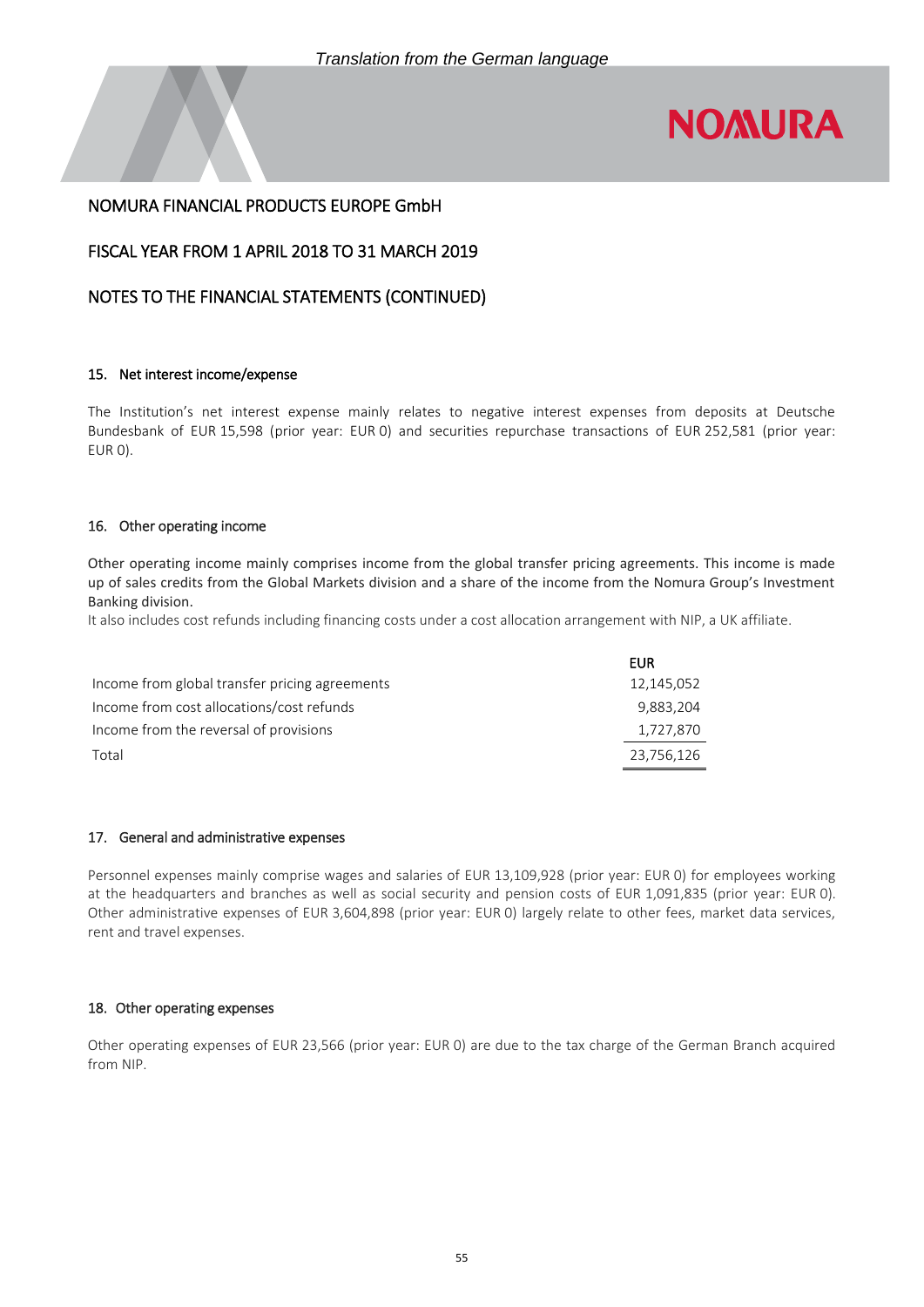# NOMURA FINANCIAL PRODUCTS EUROPE GmbH

#### FISCAL YEAR FROM 1 APRIL 2018 TO 31 MARCH 2019

# NOTES TO THE FINANCIAL STATEMENTS (CONTINUED)

#### 19. Income taxes

I

|                          | Fiscal year 2018/2019<br><b>EUR</b> | <b>Fiscal year 2017/2018</b><br><b>EUR</b> |
|--------------------------|-------------------------------------|--------------------------------------------|
| Corporate income tax     | 2,276,296                           |                                            |
| Trade tax                | 101,830                             |                                            |
| Solidarity surcharge     | 5,324                               |                                            |
| Tax on investment income | -                                   |                                            |
| Taxes from prior years   |                                     |                                            |
| Total                    | 2,383,450                           |                                            |

#### 20. Contingent liabilities and other obligations

|                                                           | Fiscal year 2018/2019<br><b>EUR</b>                  | Fiscal year 2017/2018<br><b>EUR</b> |
|-----------------------------------------------------------|------------------------------------------------------|-------------------------------------|
| Contingent liabilities                                    | 7.655                                                |                                     |
| Other obligations<br>Thereof irrevocable loan commitments | $\overline{\phantom{a}}$<br>$\overline{\phantom{0}}$ |                                     |

Contingent liabilities include rent guarantees which pose a very low risk at present, since they have only been granted to the Institution's employees and branches.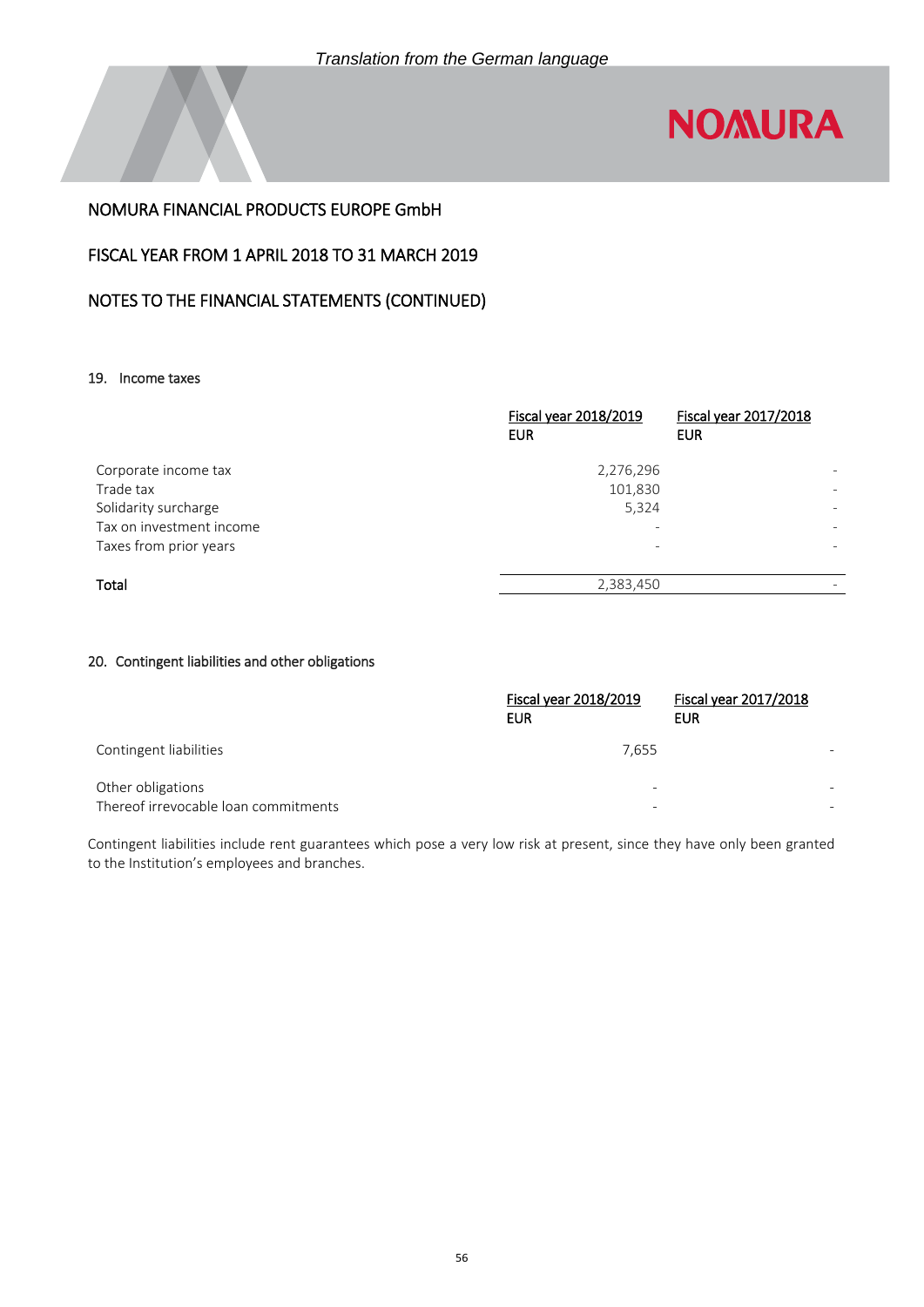## NOMURA FINANCIAL PRODUCTS EUROPE GmbH

## FISCAL YEAR FROM 1 APRIL 2018 TO 31 MARCH 2019

## NOTES TO THE FINANCIAL STATEMENTS (CONTINUED)

#### 21. Auditor's fees

I

The auditor's fees recognised as of 31 March 2019 breaks down as follows:

| Fiscal year 2018/2019<br><b>EUR</b> | Fiscal year 2017/2018<br>EUR |   |
|-------------------------------------|------------------------------|---|
| 750,000                             |                              | ٠ |
| -                                   |                              | ٠ |
| $\overline{\phantom{0}}$            |                              | ٠ |
| -                                   |                              | ٠ |
|                                     |                              |   |

#### 22. Appropriation of profit/loss

Revenue reserves of EUR 3,120,682 were proposed for the year (prior year: EUR 0). No interim dividends were distributed (prior year: EUR 0) and the Management Board recommended that no final dividend be paid (prior year: EUR 0).

#### 23. Employees

The average number employees was 47.5. At the end of the fiscal year, the Bank had 178 employees working in the following areas:

|                    | Fiscal year as of | Fiscal year as of        |
|--------------------|-------------------|--------------------------|
|                    | 31 March 2019     | 31 March 2018            |
|                    | <b>EUR</b>        | <b>EUR</b>               |
| Investment Banking | 65                | -                        |
| Global Markets     | 29                | $\overline{\phantom{0}}$ |
| Administration     | 84                | $\overline{\phantom{0}}$ |
| Total              | 178               | $\blacksquare$           |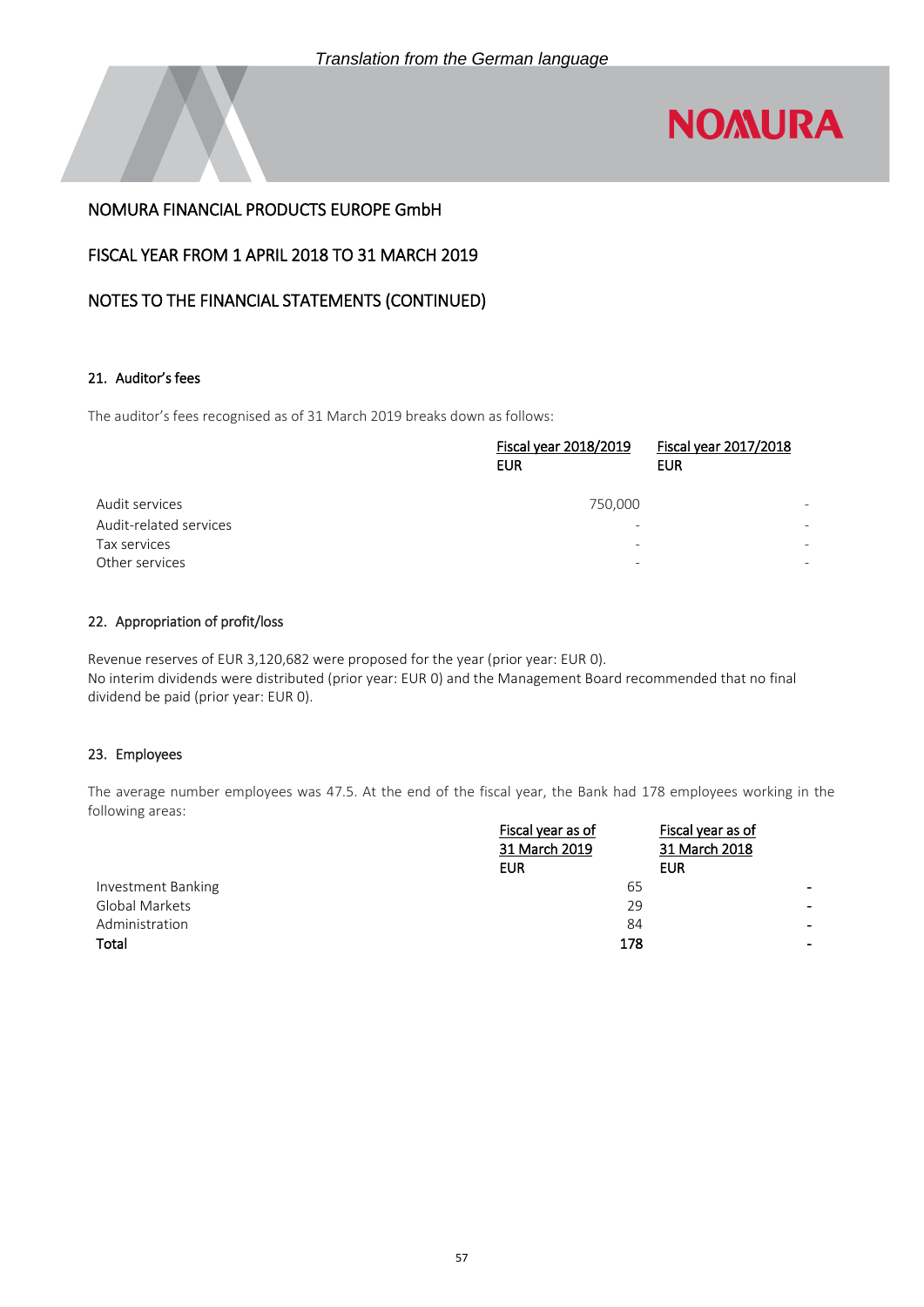### NOMURA FINANCIAL PRODUCTS EUROPE GmbH

I

## FISCAL YEAR FROM 1 APRIL 2018 TO 31 MARCH 2019

## NOTES TO THE FINANCIAL STATEMENTS (CONTINUED)

#### 24. **Management Board and Supervisory Board**

During the fiscal year and at the time of preparing the balance sheet, the Management Board was composed of the following persons:

| Name             | Function                  | Further activities                                   |
|------------------|---------------------------|------------------------------------------------------|
| Hirofumi Misawa  | Chief Executive Officer   | Senior Managing Director of Nomura Holdings Inc.     |
|                  | appointed on 15 August)   | Member of the Board of Directors of Nomura Financial |
|                  | 2018, commenced work      | Products & Services, Inc.                            |
|                  | on 1 October 2018)        |                                                      |
| Markus Möbius    | Chief Risk Officer        |                                                      |
|                  | (appointed on 19 April    |                                                      |
|                  | 2018, commenced work      |                                                      |
|                  | on 1 October 2018)        |                                                      |
| Markus Sauerland | Chief Operating Officer   | Supervisory Board member of suchdialog AG            |
|                  | (appointed on             |                                                      |
|                  | 18 October 2018,          |                                                      |
|                  | commenced work on         |                                                      |
|                  | 1 January 2019)           |                                                      |
| Michael          | Chief Financial Officer   |                                                      |
| Schmelzer        | (appointed on 19 April    |                                                      |
|                  | 2018, commenced work      |                                                      |
|                  | on 1 October 2018)        |                                                      |
| Walter Heindl    | Chief Executive Officer   |                                                      |
|                  | (retired on 14 June 2018) |                                                      |

The remuneration paid to the members of the Institution's Management Board in the course of the year came to EUR 1,060,299 (prior year: EUR 0). In the reporting year, pension commitments of EUR 345,911 were added to the statutory balance sheet (prior year: EUR 0). Mr Walter Heindl did not receive any remuneration from Nomura Financial Products Europe GmbH in the reporting period, nor were there any pension commitments.

None of NFPE's employees performed any supervisory board work in another organisation in the reporting period.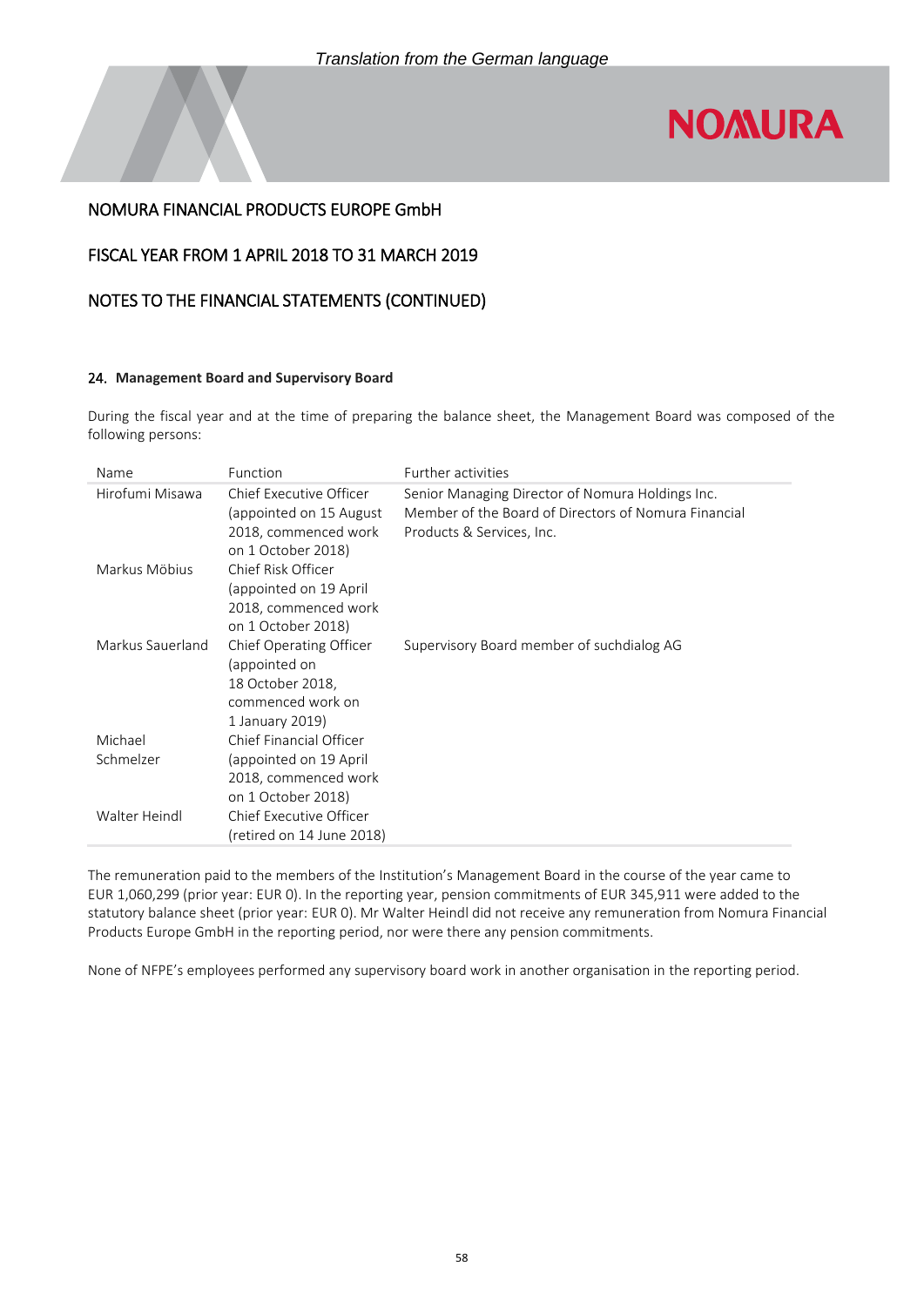## NOMURA FINANCIAL PRODUCTS EUROPE GmbH-

I

## FISCAL YEAR FROM 1 APRIL 2018 TO 31 MARCH 2019

## NOTES TO THE FINANCIAL STATEMENTS (CONTINUED)

During the fiscal year and at the time of preparing the balance sheet, the Supervisory Board was composed of the following persons:

| Name              | Function                                                                                      | <b>Further activities</b>                                                                                                                                                                                                                                                                                                        |
|-------------------|-----------------------------------------------------------------------------------------------|----------------------------------------------------------------------------------------------------------------------------------------------------------------------------------------------------------------------------------------------------------------------------------------------------------------------------------|
|                   |                                                                                               |                                                                                                                                                                                                                                                                                                                                  |
| Jonathan<br>Lewis | Chairman of the Supervisory<br>Board (appointed on 19 July<br>2018)                           | Executive Director and CEO of Nomura Europe Holdings plc<br>Executive Director and CEO of Nomura International plc<br>Executive Director and CEO of Nomura Bank International<br>plc                                                                                                                                             |
| Toru Otsuka       | Supervisory Board member<br>(appointed on 19 July 2018)                                       | Senior Managing Director of Nomura Holdings Inc.                                                                                                                                                                                                                                                                                 |
| Neeta Atkar       | Supervisory Board member<br>(appointed on 19 October<br>2018)                                 | Non-Executive Director and Chair of the Risk Committee of<br>Nomura European Holdings plc and<br>Nomura Bank International plc<br>Non-Executive Director and Chair of the Risk Committee of<br>the Yorkshire Building Society Group<br>Non-Executive Director and Chair of the Risk Committee of<br><b>British Business Bank</b> |
| Lewis<br>O'Donald | Supervisory Board member<br>(appointed on 19 October<br>2018, retired on 26 April<br>2019)    | Executive Director of Nomura Europe Holdings plc<br>Global Chief Risk Officer                                                                                                                                                                                                                                                    |
| Marija<br>Korsch  | Supervisory Board member<br>(appointed on 1 October<br>2018)                                  | Supervisory Board chair of Aareal Bank AG<br>Supervisory Board member of Instone Real Estate Group AG                                                                                                                                                                                                                            |
| Jeremy<br>Arnolds | Supervisory Board member<br>(appointed on 31 August<br>2018, retired on<br>26 September 2018) | Chief Risk Officer (Director) of Nomura International plc<br>Director of Nomura Alternative Investment Management<br>(Europe) Limited                                                                                                                                                                                            |

The remuneration paid to the members of the Institution's Supervisory Board in the course of the year came to EUR 50,000 (including VAT) (prior year: EUR 0). No pension commitments were made to the members of the Supervisory Board.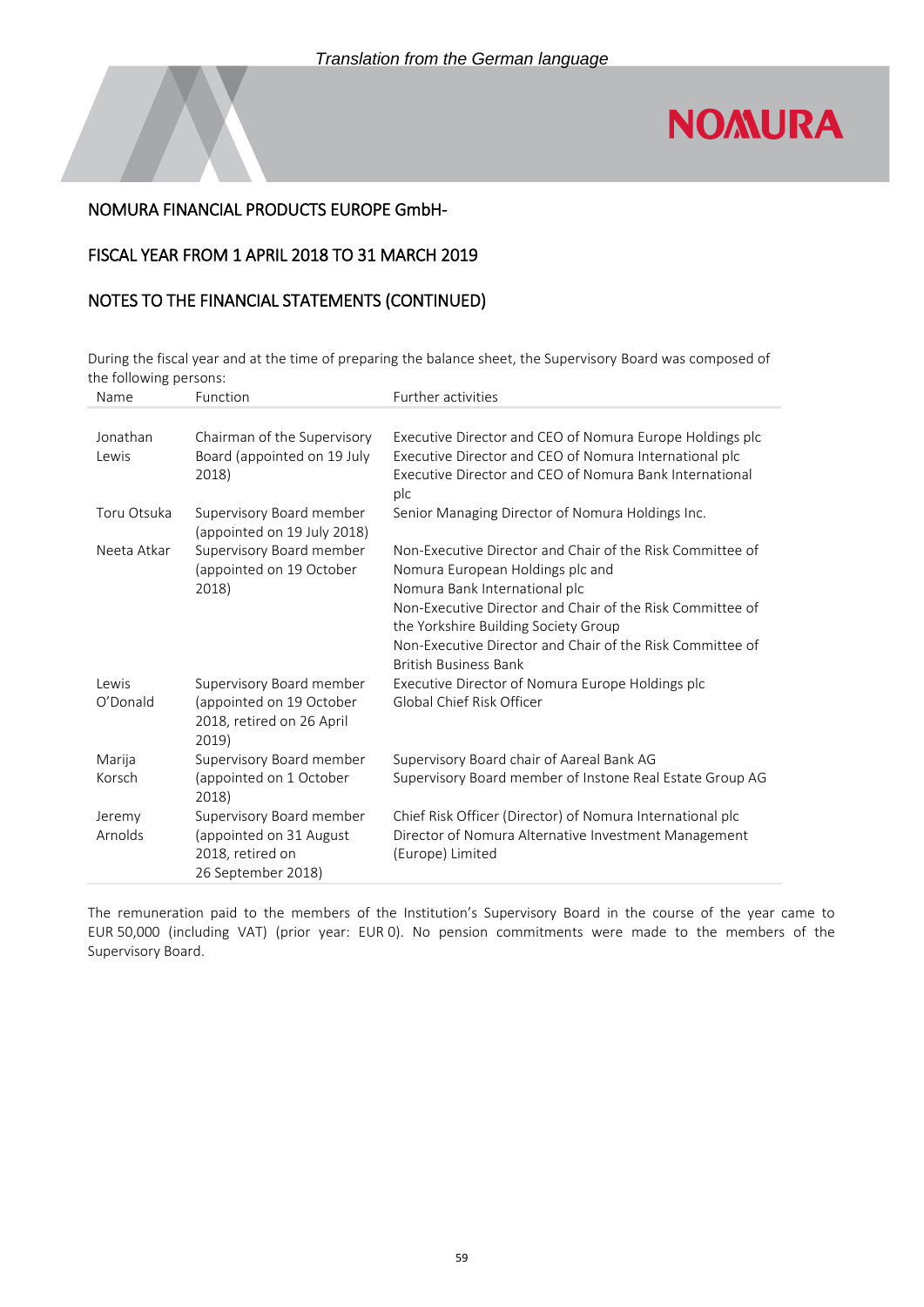### NOMURA FINANCIAL PRODUCTS EUROPE GmbH

## FISCAL YEAR FROM 1 APRIL 2018 TO 31 MARCH 2019

## NOTES TO THE FINANCIAL STATEMENTS (CONTINUED)

#### **25. Intercompany relationships**

I

The ultimate parent company and controlling party and the parent company that controls the largest group of companies for which consolidated financial statements are prepared is NHI, which is registered in Japan. A copy of the consolidated financial statements of Nomura Holdings, Inc., is available from 9-1, Nihonbashi 1-Chome, Chuo-ku, Tokyo 103-8645, Japan.

The parent company which controls the smallest group of companies is NEHS, having its registered office at 1 Angel Lane in London, EC4R 3AB, UK.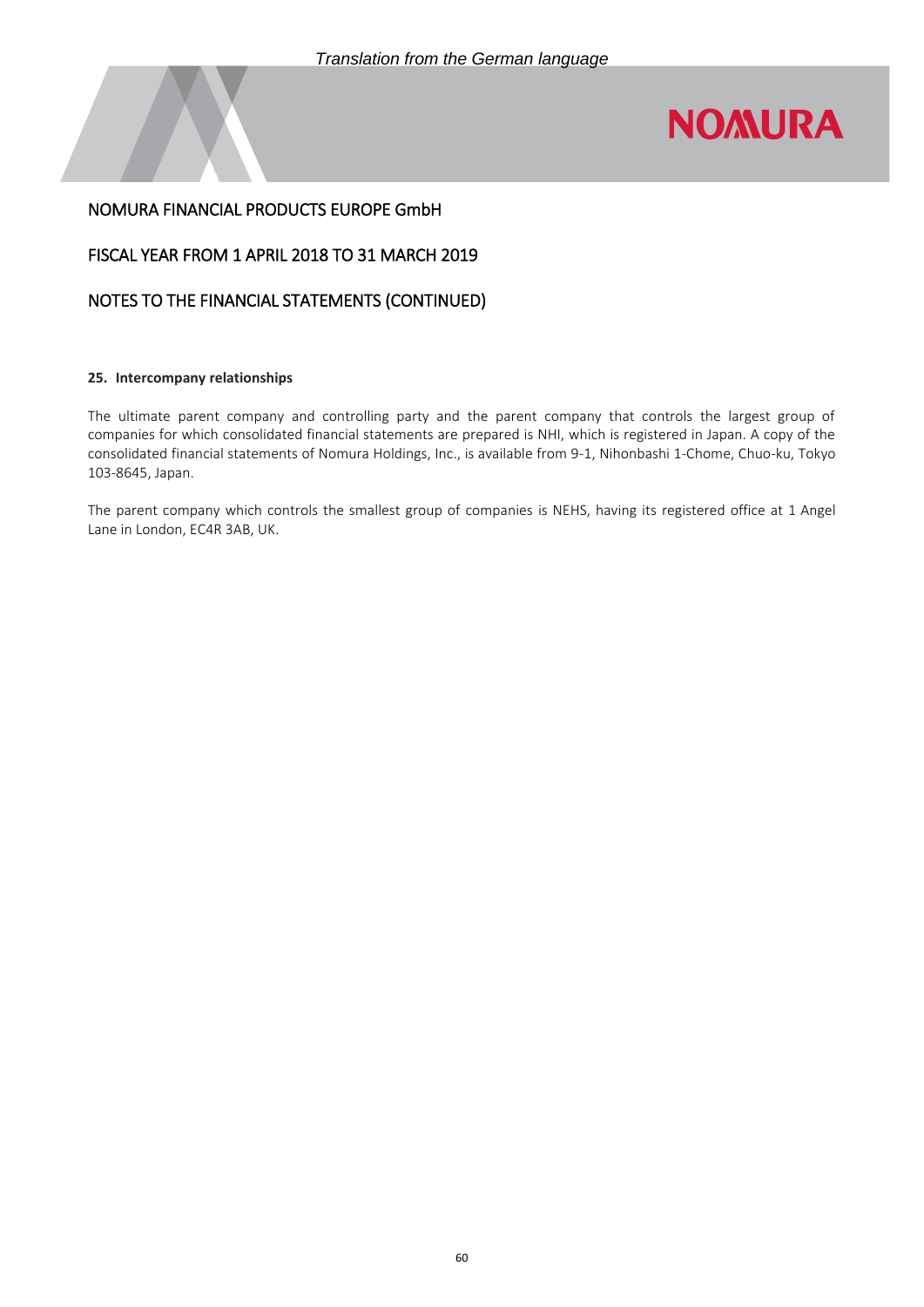## NOMURA FINANCIAL PRODUCTS EUROPE GmbH

## FISCAL YEAR FROM 1 APRIL 2018 TO 31 MARCH 2019

## NOTES TO THE FINANCIAL STATEMENTS (CONTINUED)

#### **26. Subsequent events**

I

No significant events having an impact on the Institution's assets, liabilities, financial performance and financial position occurred after the close of the fiscal year.

Frankfurt am Main, 4 July 2019

#### Nomura Financial Products Europe GmbH

The Managing Directors

Hirofumi Misawa Markus Möbius

Markus Sauerland and Michael Schmelzer and Michael Schmelzer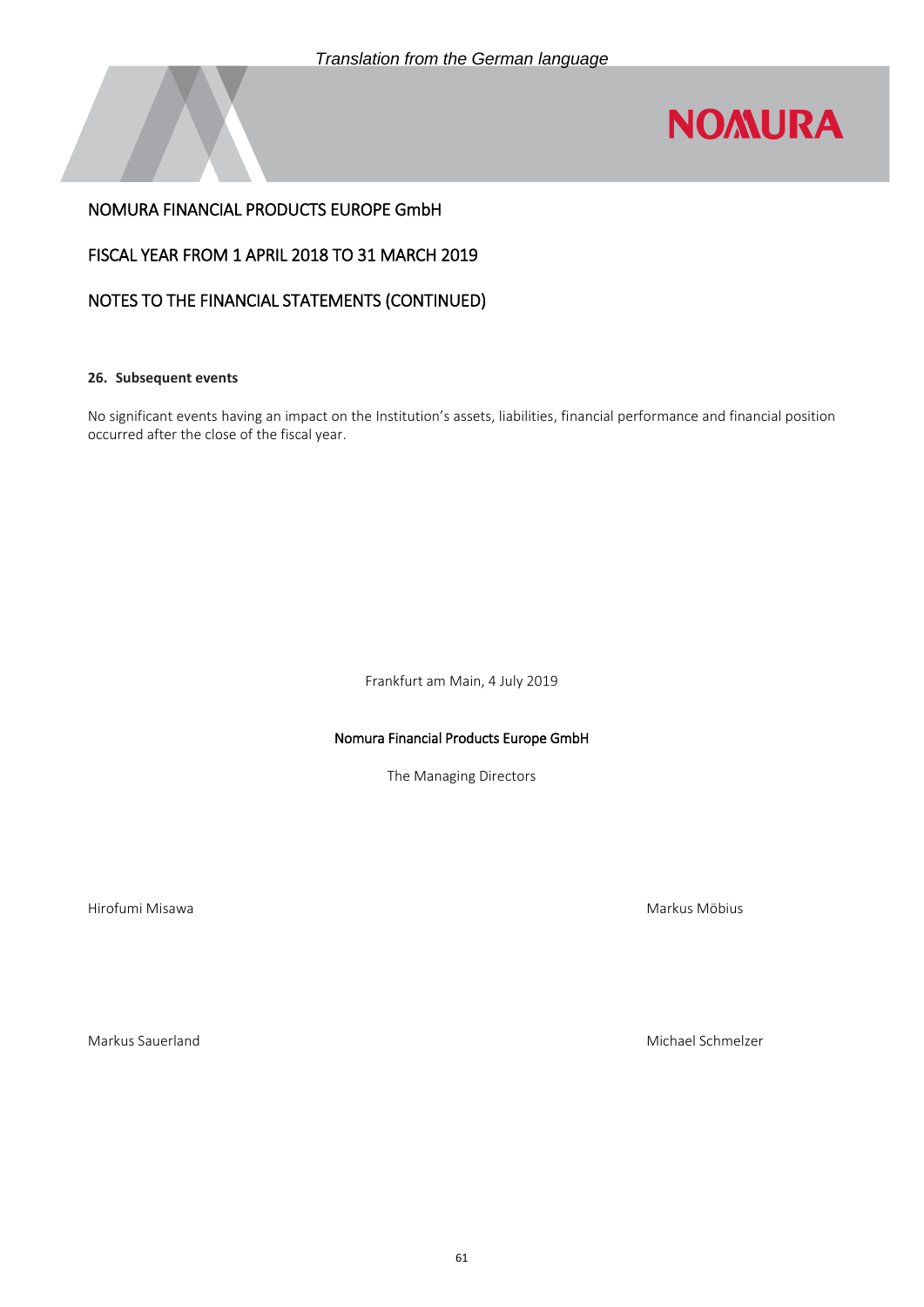#### <span id="page-62-0"></span>INDEPENDENT AUDITORS REPORT

#### To Nomura Financial Products Europe GmbH, Frankfurt am Main

Report on the audit of the annual financial statements and of the management report

#### Opinions

I

We have audited the annual financial statements of Nomura Financial Products Europe GmbH, Frankfurt am Main, which comprise the balance sheet as at 31 March 2018, and the income statement for the fiscal year from 1 April 2018 to 31 March 2019 (fiscal year 2018/2019), and notes to the financial statements, including the recognition and measurement policies presented therein. In addition, we have audited the management report of Nomura Financial Products Europe GmbH for the fiscal year from 1 April 2018 to 31 March 2019.

#### In our opinion, on the basis of the knowledge obtained in the audit,

- the accompanying annual financial statements comply, in all material respects, with the requirements of German commercial law applicable to institutions and give a true and fair view of the assets, liabilities and financial position of the Institution as at 31 March 2019 and of its financial performance for the fiscal year from 1 April 2018 to 31 March 2019 in compliance with German legally required accounting principles, and
- the accompanying management report as a whole provides an appropriate view of the Institution's position. In all material respects, this management report is consistent with the annual financial statements, complies with German legal requirements and appropriately presents the opportunities and risks of future development. Pursuant to Sec. 322 (3) Sentence 1 HGB ["Handelsgesetzbuch": German Commercial Code], we declare that our audit has not led to any reservations relating to the legal compliance of the annual financial statements and of the management report.

#### Basis for the opinions

We conducted our audit of the annual financial statements and of the management report in accordance with Sec. 317 HGB and in compliance with German Generally Accepted Standards for Financial Statement Audits promulgated by the Institut der Wirtschaftsprüfer [Institute of Public Auditors in Germany] (IDW). Our responsibilities under those requirements and principles are further described in the "Auditor's responsibilities for the audit of the annual financial statements and of the management report" section of our auditor's report. We are independent of the Institution in accordance with the requirements of German commercial and professional law, and we have fulfilled our other German professional responsibilities in accordance with these requirements. We believe that the audit evidence we have obtained is sufficient and appropriate to provide a basis for our opinions on the annual financial statements and on the management report.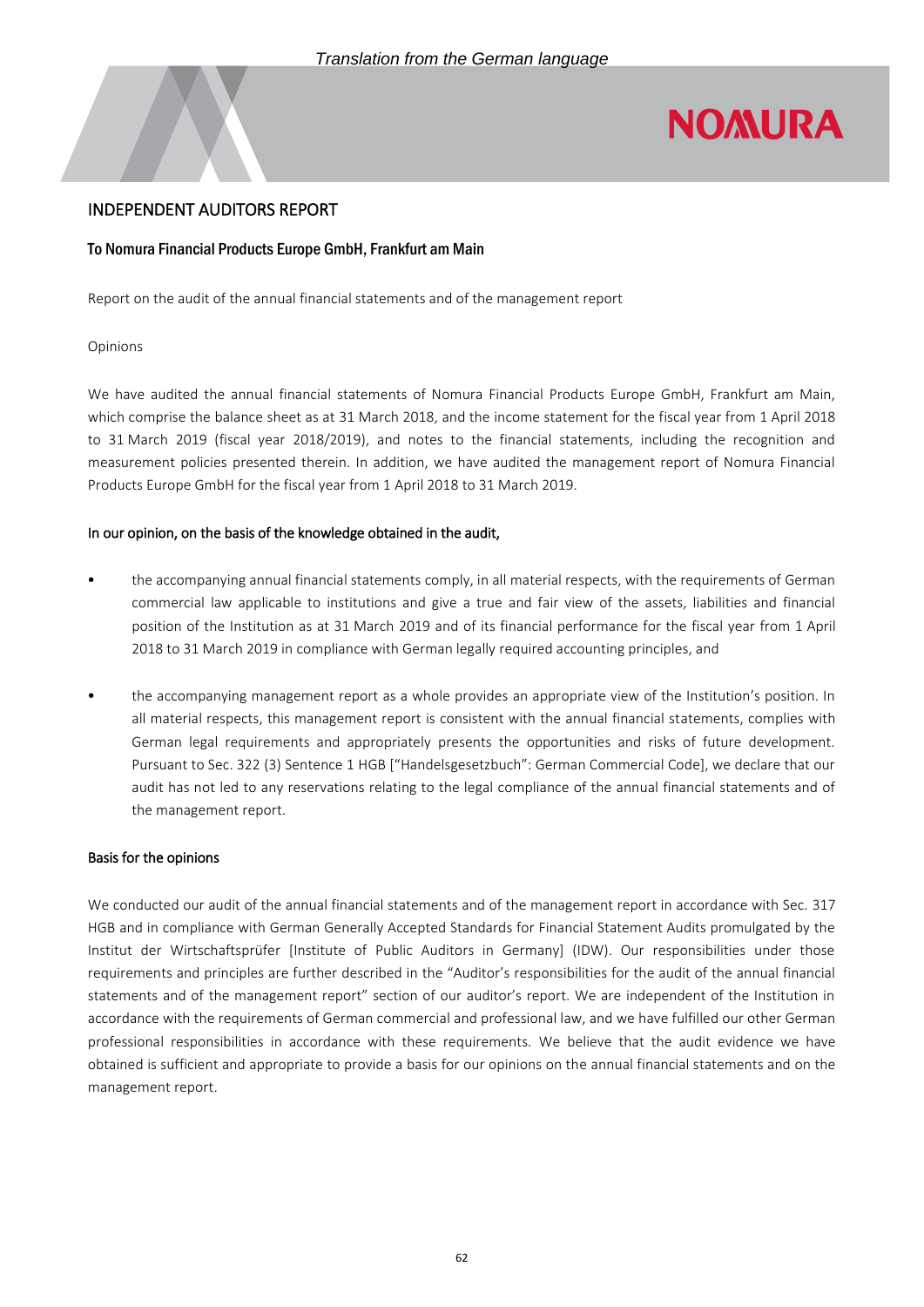#### Responsibilities of the executive directors and the Supervisory Board for the annual financial statements and the Management report

The Executive directors are responsible for the preparation of the annual financial statements that comply, in all material respects, with the requirements of German commercial law applicable to institutions, and that the annual financial statements give a true and fair view of the assets, liabilities, financial position and financial performance of the Institution in compliance with German legally required accounting principles. In addition, the executive directors are responsible for such internal control as they, in accordance with German legally required accounting principles, have determined necessary to enable the preparation of annual financial statements that are free from material misstatement, whether due to fraud or error.

In preparing the annual financial statements, the executive directors are responsible for assessing the Institution's ability to continue as a going concern. They also have the responsibility for disclosing, as applicable, matters related to going concern. In addition, they are responsible for financial reporting based on the going concern basis of accounting, provided no actual or legal circumstances conflict therewith.

Furthermore, the executive directors are responsible for the preparation of the management report that, as a whole, provides an appropriate view of the Institution's position and is, in all material respects, consistent with the annual financial statements, complies with German legal requirements and appropriately presents the opportunities and risks of future development. In addition, the executive directors are responsible for such arrangements and measures (systems) as they have considered necessary to enable the preparation of a management report that is in accordance with the applicable German legal requirements, and to be able to provide sufficient appropriate evidence for the assertions in the management report.

The Supervisory Board is responsible for overseeing the Institution's financial reporting process for the preparation of the annual financial statements and of the management report.

#### Auditor's responsibilities for the audit of the annual financial statements and of the management report

Our objectives are to obtain reasonable assurance about whether the annual financial statements as a whole are free from material misstatement, whether due to fraud or error, and whether the management report as a whole provides an appropriate view of the Institution's position and, in all material respects, is consistent with the annual financial statements and the knowledge obtained in the audit, complies with the German legal requirements and appropriately presents the opportunities and risks of future development, as well as to issue an auditor's report that includes our opinions on the annual financial statements and on the management report.

Reasonable assurance is a high level of assurance, but is not a guarantee that an audit conducted in accordance with Sec. 317 HGB and in compliance with German Generally Accepted Standards for Financial Statement Audits promulgated by the Institut der Wirtschaftsprüfer (IDW) will always detect a material misstatement. Misstatements can arise from fraud or error and are considered material if, individually or in the aggregate, they could reasonably be expected to influence the economic decisions of users taken on the basis of these annual financial statements and this management report.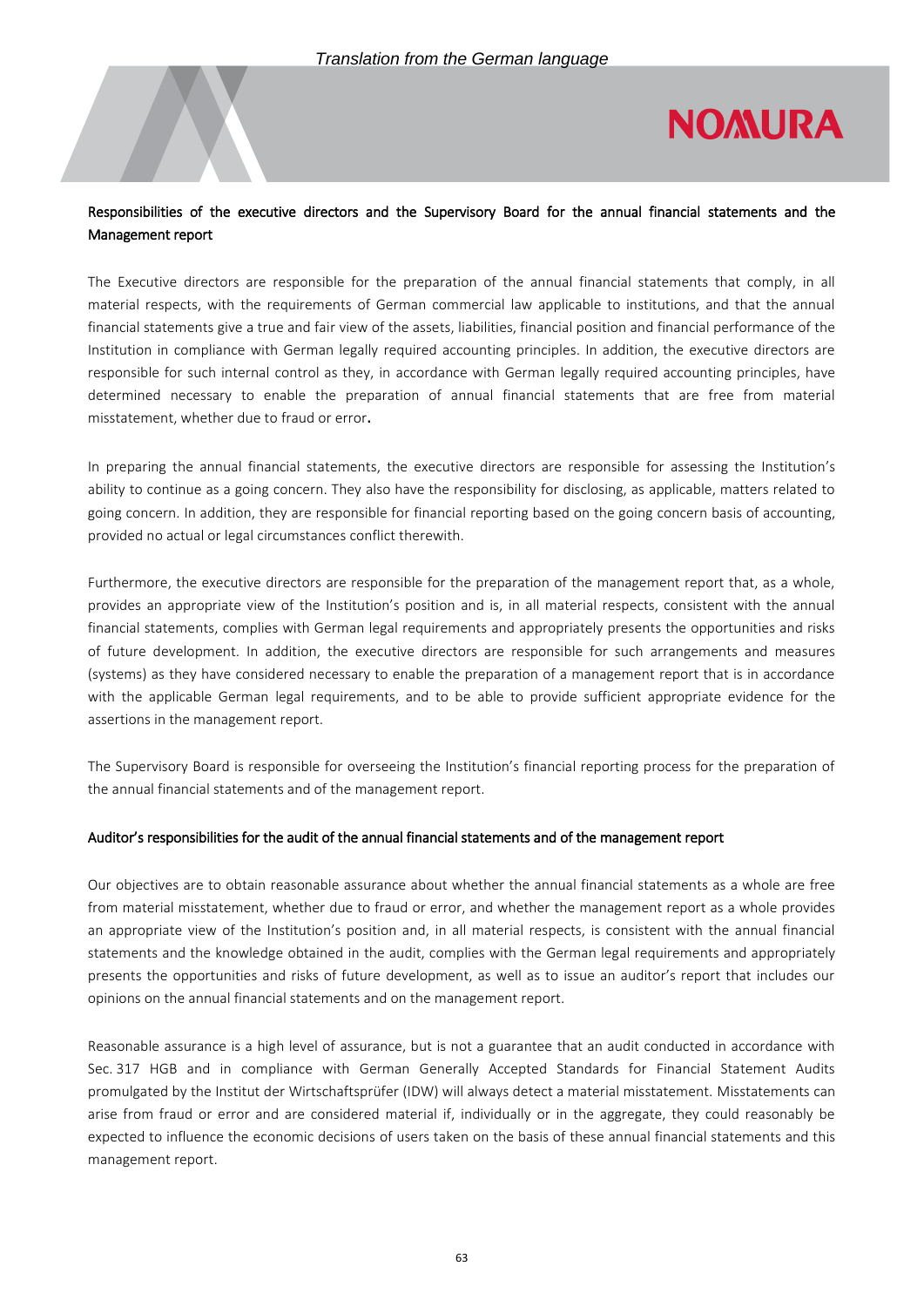#### We exercise professional judgement and maintain professional scepticism throughout the audit. We also:

- Identify and assess the risks of material misstatement of the annual financial statements and of the management report, whether due to fraud or error, design and perform audit procedures responsive to those risks, and obtain audit evidence that is sufficient and appropriate to provide a basis for our opinion. The risk of not detecting a material misstatement resulting from fraud is higher than for one resulting from error, as fraud may involve collusion, forgery, intentional omissions, misrepresentations, or the override of internal control.
- Obtain an understanding of internal control relevant to the audit of the annual financial statements and of arrangements and measures (systems) relevant to the audit of the management report in order to design audit procedures that are appropriate in the circumstances, but not for the purpose of expressing an opinion on the effectiveness of these systems of the Institution.
- Evaluate the appropriateness of accounting policies used by the executive directors and the reasonableness of estimates made by the executive directors and related disclosures.
- Conclude on the appropriateness of the executive directors' use of the going concern basis of accounting and, based on the audit evidence obtained, whether a material uncertainty exists related to events or conditions that may cast significant doubt on the Institution's ability to continue as a going concern. If we conclude that a material uncertainty exists, we are required to draw attention in the auditor's report to the related disclosures in the annual financial statements and in the management report or, if such disclosures are inadequate, to modify our respective opinions. Our conclusions are based on the audit evidence obtained up to the date of our auditor's report. However, future events or conditions may cause the Institution to cease to be able to continue as a going concern.
- Evaluate the overall presentation, structure and content of the annual financial statements, including the disclosures, and whether the annual financial statements present the underlying transactions and events in a manner that the annual financial statements give a true and fair view of the assets, liabilities, financial position and financial performance of the Institution in compliance with German legally required accounting principles.
- Evaluate the consistency of the management report with the annual financial statements, its conformity with [German] law, and the view of the Institution's position it provides.
- Perform audit procedures on the prospective information presented by the executive directors in the management report. On the basis of sufficient appropriate audit evidence we evaluate, in particular, the significant assumptions used by the executive directors as a basis for the prospective information, and evaluate the proper derivation of the prospective information from these assumptions. We do not express a separate opinion on the prospective information and on the assumptions used as a basis. There is a substantial unavoidable risk that future events will differ materially from the prospective information.